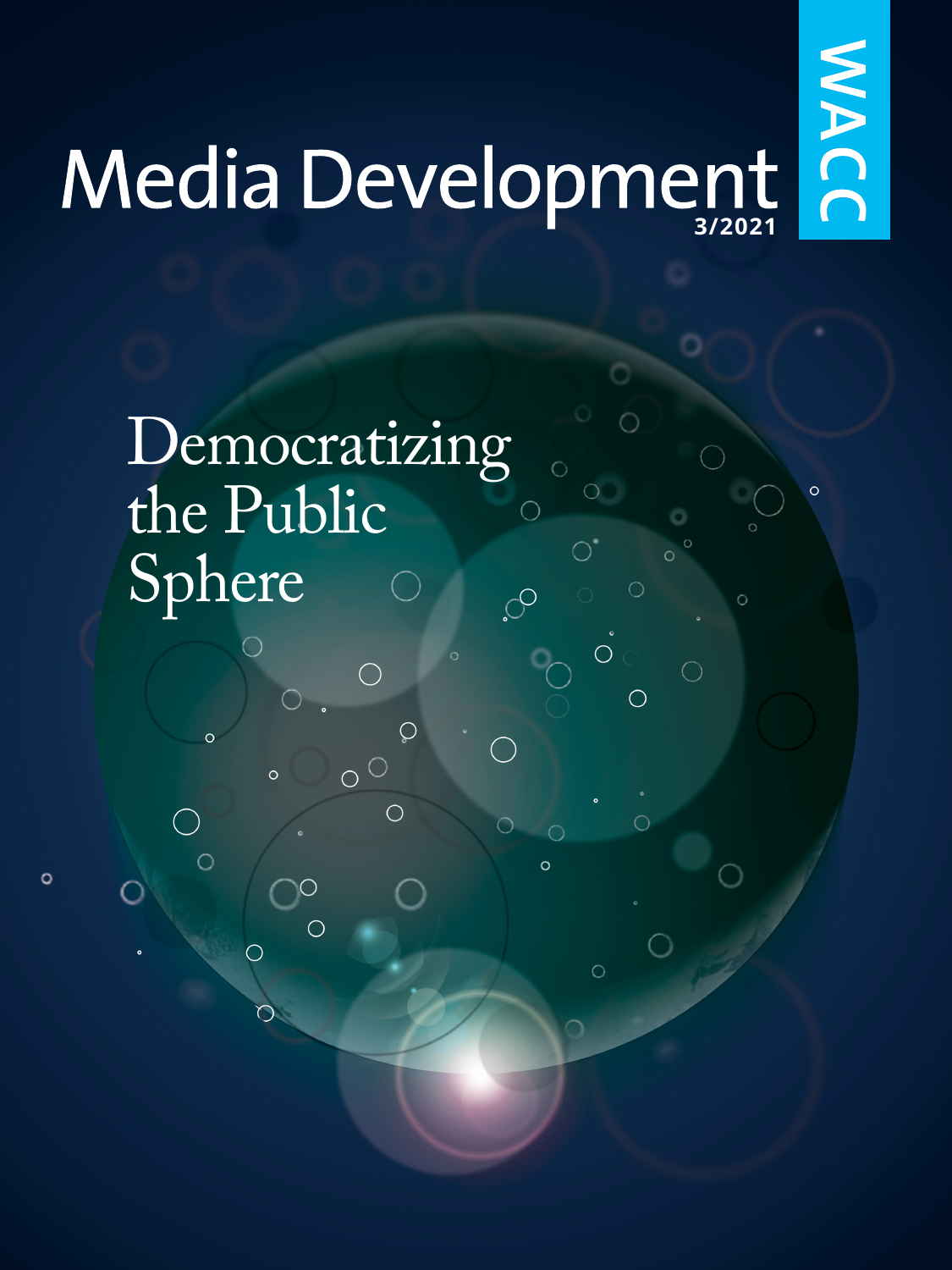### **Join the World Association for Christian Communication!**

WACC is an international organization that promotes communication as a basic human right, essential to people's dignity and community. Rooted in Christian faith, WACC works with all those denied the right to communicate because of status, identity, or gender. It advocates full access to information and communication, and promotes open and diverse media. WACC strengthens networks of communicators to advance peace, understanding and justice.

#### **MEMBERSHIP OPPORTUNITIES**

Membership of WACC provides opportunities to network with people of similar interests and values, to learn about and support WACC's work, and to exchange information about global and local questions of communication rights and the democratization of the media.

WACC Members are linked to a Regional Association for the geographic area in which they are based. They receive regular publications, an annual report, and other materials. Regional Associations also produce newsletters. In addition, members are invited to participate in regional and global activities such as seminars, workshops, and webinars.

Full details can be found on WACC's web site: [www.waccglobal.org](http://www.waccglobal.org)

#### **CURRENT MEMBERSHIP RATES**

| Individual          | 35 USD  |
|---------------------|---------|
| Institutional       | 120 USD |
| <b>Student Rate</b> | 20 USD  |

*Media Development* **is published quarterly by the World Association for Christian Communication** 308 Main Street Toronto, Ontario M4C 4X7, Canada. Tel: 416-691-1999

100 Church Road Teddington TW11 8QE, United Kingdom.

#### [www.waccglobal.org](http://www.waccglobal.org)

Editor: Philip Lee

#### **Editorial Consultants**

Embert Charles *(Chairperson of the Msgr. Patrick Anthony Folk Research Centre (FRC) of Saint Lucia)* Clifford G. Christians *(University of Illinois, Urbana-Champaign, USA).* Margaret Gallagher *(Communications Consultant, United Kingdom).* Cees J. Hamelink *(University of Amsterdam, Netherlands).* Patricia A. Made *( Journalist and Media Trainer, Harare, Zimbabwe).* Robert W. McChesney *(University of Illinois, Urbana-Champaign, USA).* Samuel W. Meshack *(Hindustan Bible Institute & College, Chennai, India)* Francis Nyamnjoh *(CODESRIA, Dakar, Senegal).* Rossana Reguillo *(University of Guadalajara, Mexico).* Clemencia Rodriguez *(Temple University, USA).* Ubonrat Siriyuvasek *(Chulalongkorn University, Bangkok, Thailand)* Pradip N. Thomas *(University of Queensland, Brisbane, Australia).*

#### **Subscriptions to** *Media Development* Individuals worldwide US\$40.

Libraries, universities and other institutions (access may be shared with students, staff and users): US\$75

The contents of *Media Development* may be reproduced only with permission. Opinions expressed in the journal are not necessarily those of the Editor or of WACC.

#### **Cover artwork: Brad Collicott**

Published in Canada ISSN 0143-5558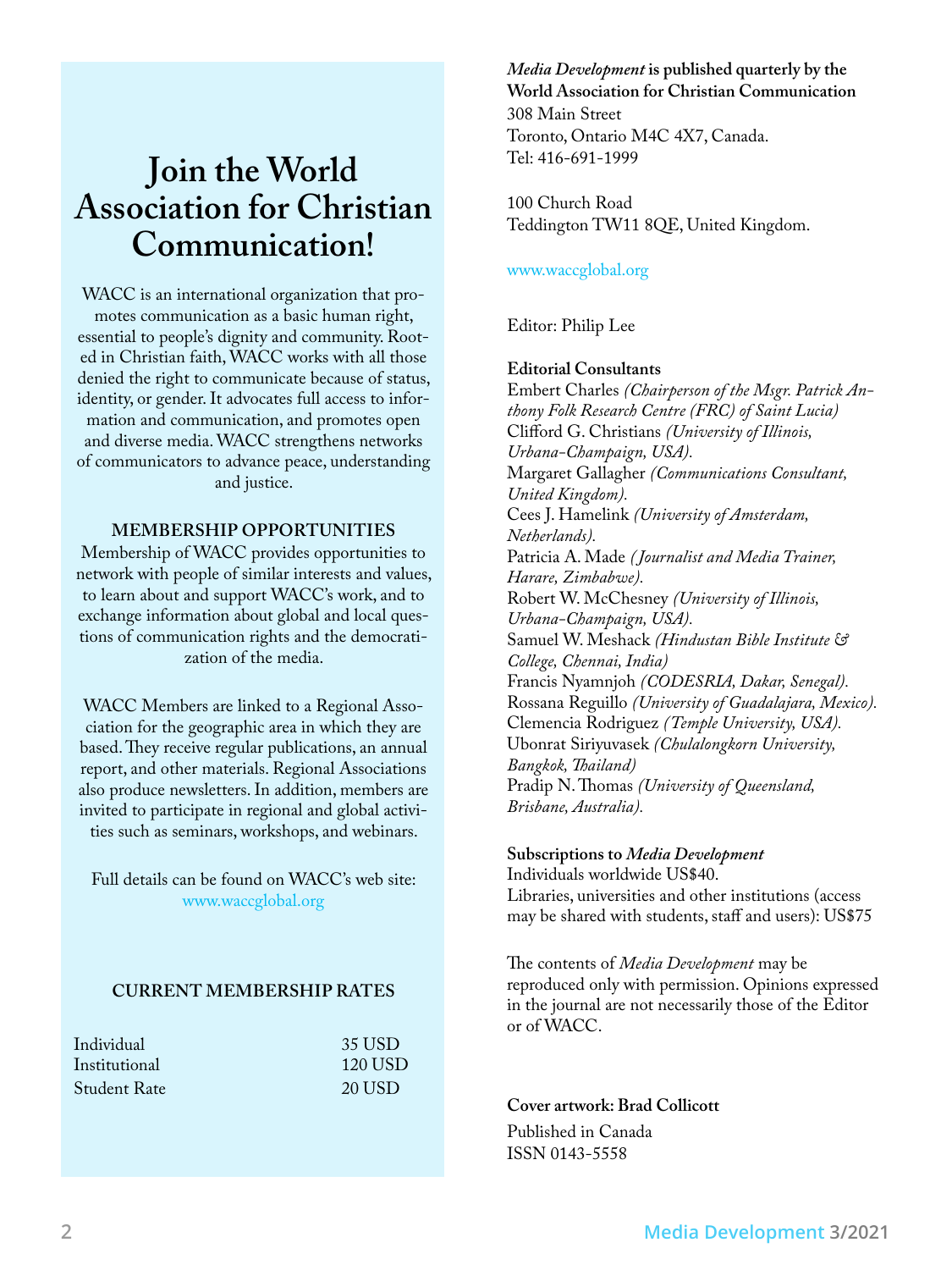## <span id="page-2-0"></span>**Vol. LXVII 3/2021**

#### **4 [Editorial](#page-3-0)**

- **6 [Democratizing the public sphere](#page-5-0)** [Philip Lee](#page-5-0)
- **11 [The public sphere](#page-10-0)** [World Bank](#page-10-0)
- **15 [The politics of public space in](#page-14-0)  [India](#page-14-0)** [Pradip N. Thomas](#page-14-0)
- **19 [Reclaiming a feminist digital](#page-18-0)  [public sphere from the margins](#page-18-0)** [Deepti Bharthur & Ankita Aggarwal](#page-18-0)
- **24 [Public communication in](#page-23-0)  [Latin America: Obstacles and](#page-23-0)  [overcoming experiences](#page-23-0)** [María Soledad Segura](#page-23-0)
- **28 [Medios comunitarios y su](#page-27-0)  [vigencia en la era digital](#page-27-0)**  [Jorge Guachamín Llerena](#page-27-0)

**32 [La comunicación en la defensa](#page-31-0)  [de los territorios](#page-31-0)** [Monica Montalvo Mendez y Suleica](#page-31-0)  [Pineda](#page-31-0)

- **36 [Breaking the silence: Public](#page-35-0)  [communication in/for Palestine](#page-35-0)**  [Gretchen King](#page-35-0)
- **[39 Audiences](#page-38-0) radio : « C'est une sorte de [krach »](#page-38-0)** [Fiona Moghaddam](#page-38-0)
- **41 [On the screen](#page-40-0)**

#### **In the next issue**

The 4/2021 issue of *Media Development* will explore how best to communicate climate change and its impact on local communities. It will also focus on the findings of the Global Media Monitoring Project (GMMP) 2020.



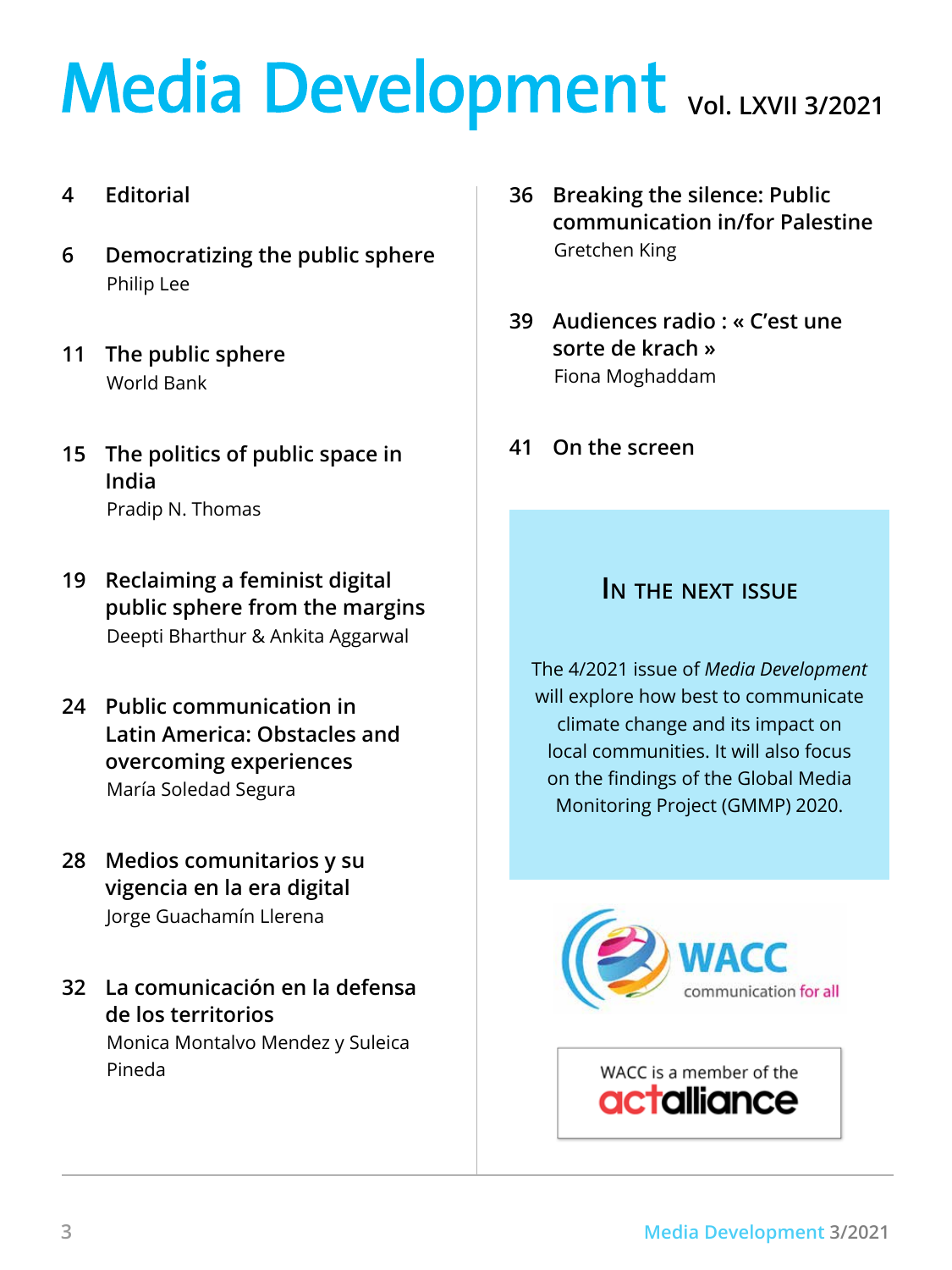## <span id="page-3-0"></span>**EDITORIAL**

The World Bank notes that the public sphere "is an ideal of good and accountable governance. Its requisites are free flows of information, free expression, and free debate. The ideal public sphere is truly participatory and the best protection against abuse of power."1

Requisites beg questions and answers. In Voltaire's "best of all possible worlds", everyone would be equal and treated equally. Everyone would have access to information and knowledge (raising political and economic questions as well as problems of technical infrastructure). Everyone would have the capacity to speak out and everyone would be listened to.

But we do not live in an ideal world. According to Oxfam, the world's richest 1% have more than twice as much wealth as 6.9 billion people. Almost half of humanity is living on less than \$5.50 a day. In 2020, global extreme poverty rose for the first time in over 20 years as the disruptions of the Covid-19 pandemic aggravated the impacts of conflict and climate change. About 120 million additional people are living in poverty because of the pandemic, with the total expected to rise to about 150 million by the end of 2021.

Alongside all this, there is communication and information poverty. Its key manifestations include lack of access to platforms to raise concerns about issues that affect lives and livelihoods; under/misrepresentation in media content; low levels of media literacy; limited access to relevant information, including public information; absence of a free, independent, inclusive, and pluralistic media sector; media concentration in the hands of the powerful; and social and cultural factors that obstruct genuine participation.

It seems obvious that access to affordable communications is an essential condition of social inclusion:

"Media cannot effectively contribute to social

progress until opportunities for access and participation in the production and development of media content are more widely shared… Media infrastructure is a common good whose governance and design should be much more open to democratic engagement than current- $\mathrm{lv.}$ "2

#### Then there is the fundamental question of political will, as evidenced by Pradip N. Thomas in his article "The politics of public space in India" in this issue of *Media Development*:

"In India, where rampant and rapacious forms of neo-liberalism have defined public space and the terms for public encounters, there has been a steady securitisation of public spaces leading to the creation of walled and privileged publics. In other words – a separation of publics across caste, religion, and class lines. This is a dangerous precedent."

The ideal public sphere includes but is only partially configured by "public interest media", based on a form of journalism that brings into the public domain information that the public has a right to know. Often implied in this definition is that but for investigative journalism, undisclosed or censored information affecting the public might remain hidden. The Pentagon Papers (*Washington Post* and *New York Times*, 1971), Watergate (*Washington Post,* 1972), sexual abuse of minors by Catholic clergy (*Boston Globe*, 2002), NSA surveillance (*Washington Post* and *Guardian*, 2013), and the Windrush scandal (*Guardian*, 2018) are just a few examples. Many more can be found in media outlets in the global South.

[Civitates,](https://civitates-eu.org/independent-public-interest-journalism/) a philanthropic initiative for democracy and solidarity in Europe, defines independent public interest journalism as, "Journalism that informs the public about what matters to everyone in society, made by actors who are independent of vested (political, corporate or other private) interests, and that is committed to the pursuit of truth, seeking to provide the public with reliable and accurate,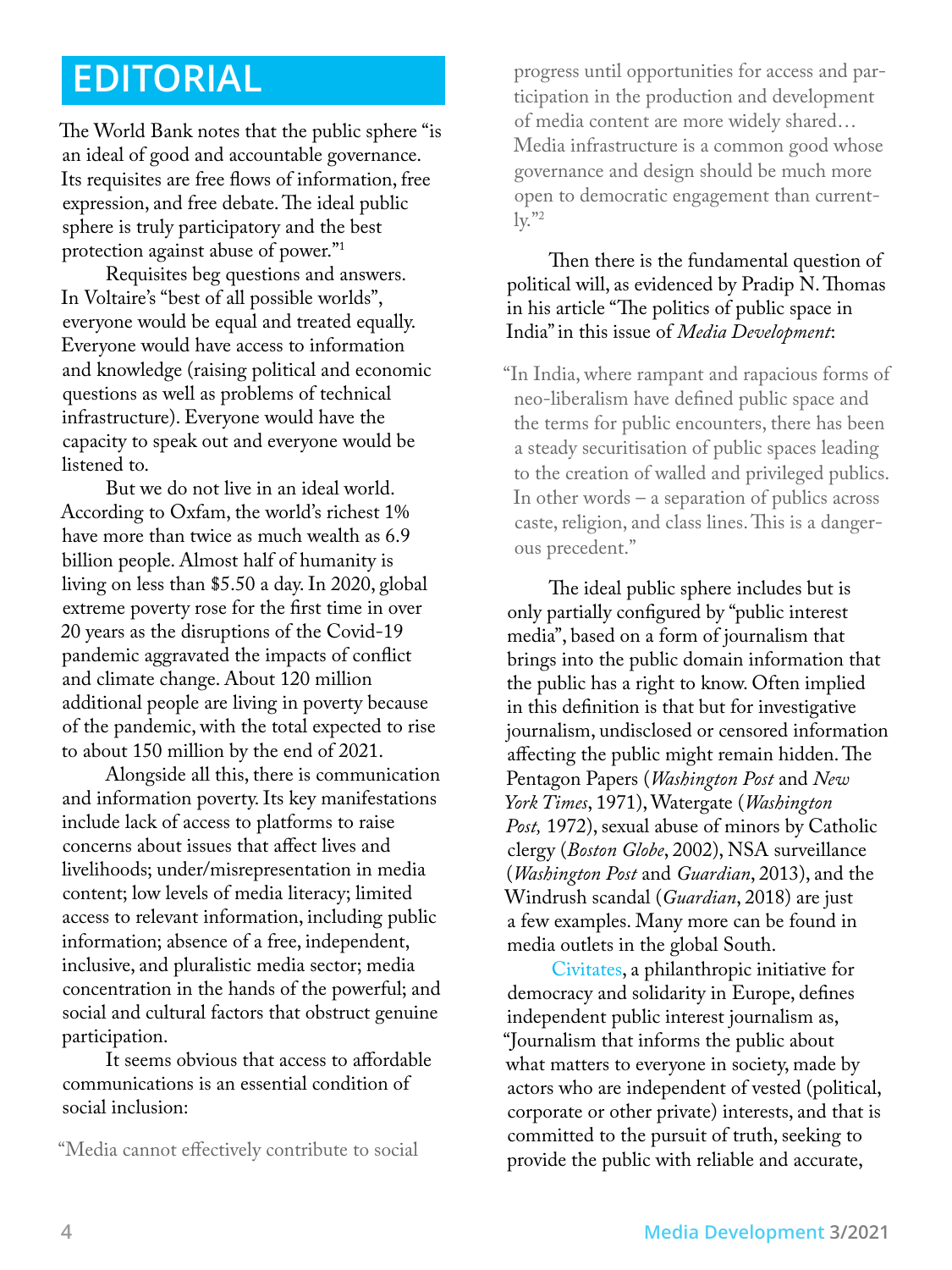balanced and representative information, in accordance with the standards of the profession."

Put simply, the public interest is about the general welfare, security, and well-being of everyone in the community. The public interest is not just what readers, listeners, or viewers want as consumers or as entertainment. It is about issues that affect everyone, even if many people are not aware of them.

In terms of their coverage of politics, economics, society, and culture, public interest media may take the shape of a national newspaper or broadcaster. However, there is also a vital role to be played by local media, currently under threat by a concentration of corporate media ownership that threatens news plurality and a diversity of voices and opinions.

The financial viability of local news media has been drastically affected by the ubiquity of digital platforms. With fewer journalists on the ground, some stories are not even being covered. The effect is news deserts (regions without adequate coverage); a scaling back of coverage; forced mergers with other outlets; and loss of advertising income.

The "public sphere" is inevitably fluid and is made up of kaleidoscopic patterns of overlapping influences, pressures, dominant and less dominant voices. It is also subject to technological change, marked most recently by the digital. Some people are already speaking of a "post-public sphere", with considerable uncertainty about what comes next.

#### As Philip Schlesinger shrewdly observes:

"The idea of a post-public sphere designates the breakdown of an existing model, signalling uncertainty about how long it will take for another ensemble to develop. Of course, we cannot be sure when, or even whether, that will happen. In the context of current instability, however, it is worth recalling that structural change has always driven conceptions of the public sphere. This has resulted in periodic reconstructions of how it works. Its periodic reformulation in the most influential theoretical development of this idea shows how, at any

given moment, political, economic and technological conditions define its scope. In short, the post-public sphere is part of a developmental history."3

It is even more important, therefore, for those most concerned about securing an equitable, accessible, and balanced postpublic sphere – whatever form it takes – to be consulted at every opportunity and for human rights and social justice principles to underpin it.

#### **Notes**

- 1. See "The Public Sphere" issued by the World Bank's communication for Governance and Accountability Program (commGAP) and republished in this issue of *Media Development.*
- 2. "Why the media is a key dimension of global inequality." [The](https://theconversation.com/why-the-media-is-a-key-dimension-of-global-inequality-69084)  [Conversation](https://theconversation.com/why-the-media-is-a-key-dimension-of-global-inequality-69084). 7 February 2018.
- 3. Philip Schlesinger. "After the post-public sphere". *Media, Culture & Society* 2020, Vol. 42(7-8) 1545–1563.

#### **Recent issues of** *Media Development*

- 2/2021 Revisiting MacBride: Communicative Justice Today
- 1/2021 Coming To A Screen Near You: The Future of Cinema
- 4/2020 Communication in a Time of Crisis
- 3/2020 Expanding Public Communication Spaces
- 2/2020 Traditional Knowledge and Climate Change: Bridging the Gap
- 1/2020 Realising Gender Equality: Progress and Problems

*Media Development* is provided free to WACC Individual and Institutional Members and is also available by subscription.

For more information visit the WACC website: [www.waccglobal.org](http://www.waccglobal.org)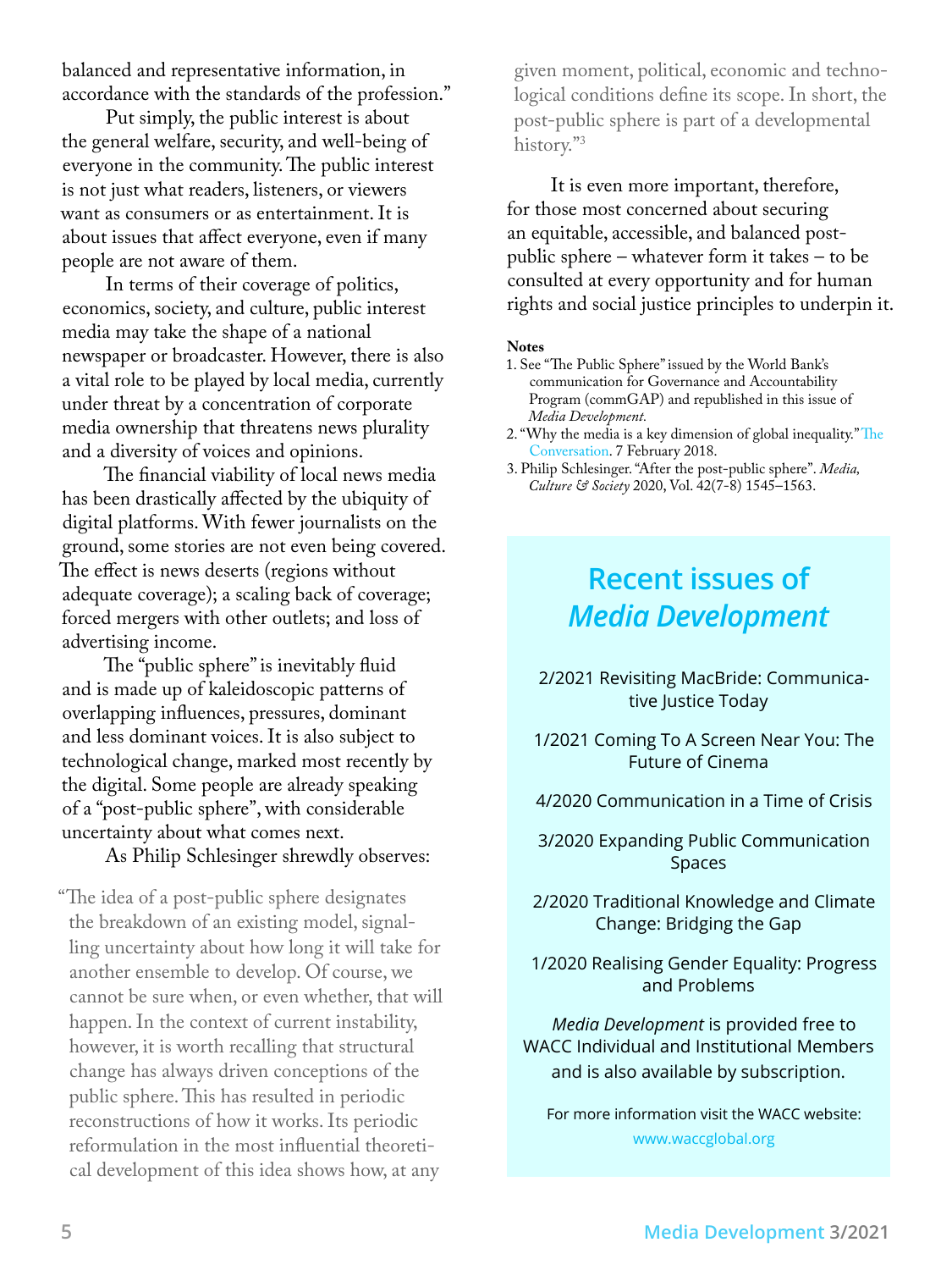## <span id="page-5-0"></span>**Democratizing the public sphere**

#### **Philip Lee**

*Digital connectivity has transformed the notion of the "public sphere". This is true at all levels: global, regional, national, community, and personal, where digital technologies have become ever more present and integral. Before digital, media and communication ecosystems that contributed to public awareness and agenda-setting were simpler and, in theory, easier to regulate and reform. In contrast, today's digital communication domains revolve around complex technologies that make them difficult to regulate, creating opportunities for governments and big tech to control. In this context, how can civil society reclaim a public sphere that is credible, inclusive, and trustworthy?*

The observable universe is estimated to con-<br>tain some 225 billion galaxies that exert<br>gravitational pull on their systems of stars stellar tain some 225 billion galaxies that exert gravitational pull on their systems of stars, stellar remnants, interstellar gas, dust, and dark matter. Each galaxy contains black holes from which no matter escapes.

This paradigm of gravitational attraction (influence), light, darkness, and black holes, offers a conceptual model for today's public sphere, where areas that exert powerful influence coexist and interact with those exerting weaker influence, as well as with those into which information vanishes.

What is the public sphere? Philosopher and sociologist Jürgen Habermas has spent a lifetime interrogating this question. He writes:

network for communicating information and points of view (i.e., opinions expressing affirmative or negative attitudes); the streams of communication are, in the process, filtered and synthesized in such a way that they coalesce into bundles of topically specified public opinions" (Habermas, 1996: 360).

In simpler terms, we could think of the public sphere as the network of spaces (traditional media, social media, messaging apps, university campuses, public gatherings, places of worship, and coffee shops) where citizens have an opportunity to make sense of issues that affect them and their societies, influence public awareness of those issues, and contribute to agenda-setting processes that ultimately lead to legislative, policy, and practical responses.

In contexts where such communication networks are functional and transparent, democratic debate and freedom of expression are usually taken for granted. Others struggle with issues of accessibility and affordability, diversity and plurality, ownership and control, privacy and security, representation, and misrepresentation. Still others face censorship, repression, and murder.

"These political, economic, social and cultural obstacles to full inclusion in society impact lives and livelihoods – in particular those of marginalized, underserved and excluded men, women, young people and children in many countries of the world" (Lee & Vargas, 2020: 1).

A recent example during the Covid-19 pandemic is the impact that the "digital divide" has had on people's lives and livelihoods. In country after country, those with limited or no access to information and digital technology – the poorest and most marginalized – suffered disproportionately.

#### **The public sphere is fluid and porous**

Public spheres are not fixed entities. They interact in complex ways; they transform themselves

<sup>&</sup>quot;The public sphere can best be described as a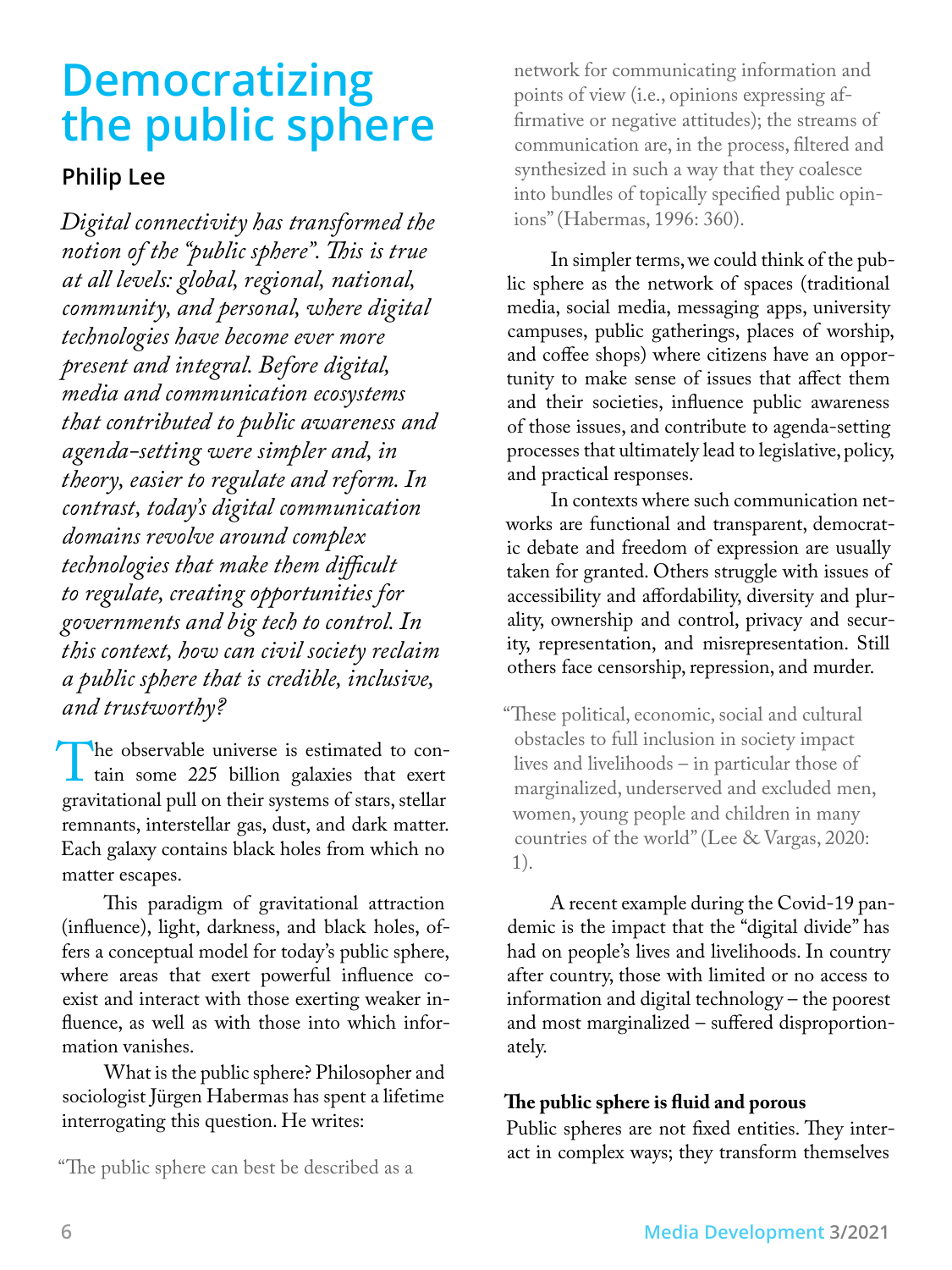in relation to the political, social, and cultural ideologies that make them up and the technological infrastructures that underpin them. In theory, the media in the dominant public sphere oversee political and social accountability, with a formal public service remit supposedly guaranteed by financial independence and government non-interference.

Such "public service media" provide content intended to inform or of cultural value, as opposed to commercial media, whose content aims to attract a large audience and thereby maximize revenue from advertising and sponsorship.

But even that distinction between public service and commercial media is blurred. For example, in the United Kingdom, Channel 4 is publicly owned but largely commercially funded. It programmes a lot of entertainment while being subject to a public service remit under which Channel 4 News has established an enviable reputation for reliable, factual coverage of national and international events.

Public service media also facilitate the implementation of cultural policies aimed at uniting disparate parts of a country. For example, Canada is committed to bilingualism (English and French). As a result, its national public broadcaster, the Canadian Broadcasting Corporation (CBC) is publicly funded, employing translators and journalists who speak both official languages and encouraging the production of cross-cultural material.

Interestingly, TV Ontario (TVO), one of the CBC's provincial counterparts, describes itself as "Ontario's public educational media organization and a trusted source of interactive educational content that informs, inspires, and stimulates curiosity and thought." It often faces a struggle to secure enough funding to enable it to continue its mission of "Empowering people to be engaged citizens of Ontario through educational media."

In the UK, the British Broadcasting Corporation (BBC) also supports multiculturalism and diversity. In New Zealand, the public broadcasting system supports broadcasting for the

country's Maori people, with the aim of improving their opportunities, maintaining their cultural heritage, and promoting their language.

In contrast, the "alternative public sphere" – community media, blogging and vlogging – is markedly different, today vastly extended by the Internet and digital platforms and offering its own form of journalism. Guy Berger, director for Freedom of Expression and Media Development at UNESCO, has made the point that:

"Citizen journalism and blogging challenge the status of institution-driven journalism, as well as the occupational ideology of professional journalists and journalism. At large, the internet decentralises the privileged position of the media to interpose itself between source and user. It also alters the spatial horizon of community or nationally based media" (Berger, 2010: 560).

How, then, do such different media constellations and clusters exert a gravitational pull on public awareness of issues that impact people's lives? How can they help shape public opinions that encourage positive political and social change?

#### **Towards mutual understanding through trust**

The theory of "communicative action" expounded by Jürgen Habermas explicitly recognizes the dignity of all human beings. It asserts that systematic discussion can reveal universal truths and codes of conduct that enable those involved to reach agreements from which they can all benefit. As such, communicative action is a political, economic, and social tool of immense value. However, it depends on the capacity of everyone to dialogue and their willingness to try to understand each other's perspectives. In this way, they can agree actions that have just consequences for all. Trust is crucial.

A starting point for moving towards mutual understanding is engaged dialogue – the kind that involves the desire to hear and understand what other people are saying and how they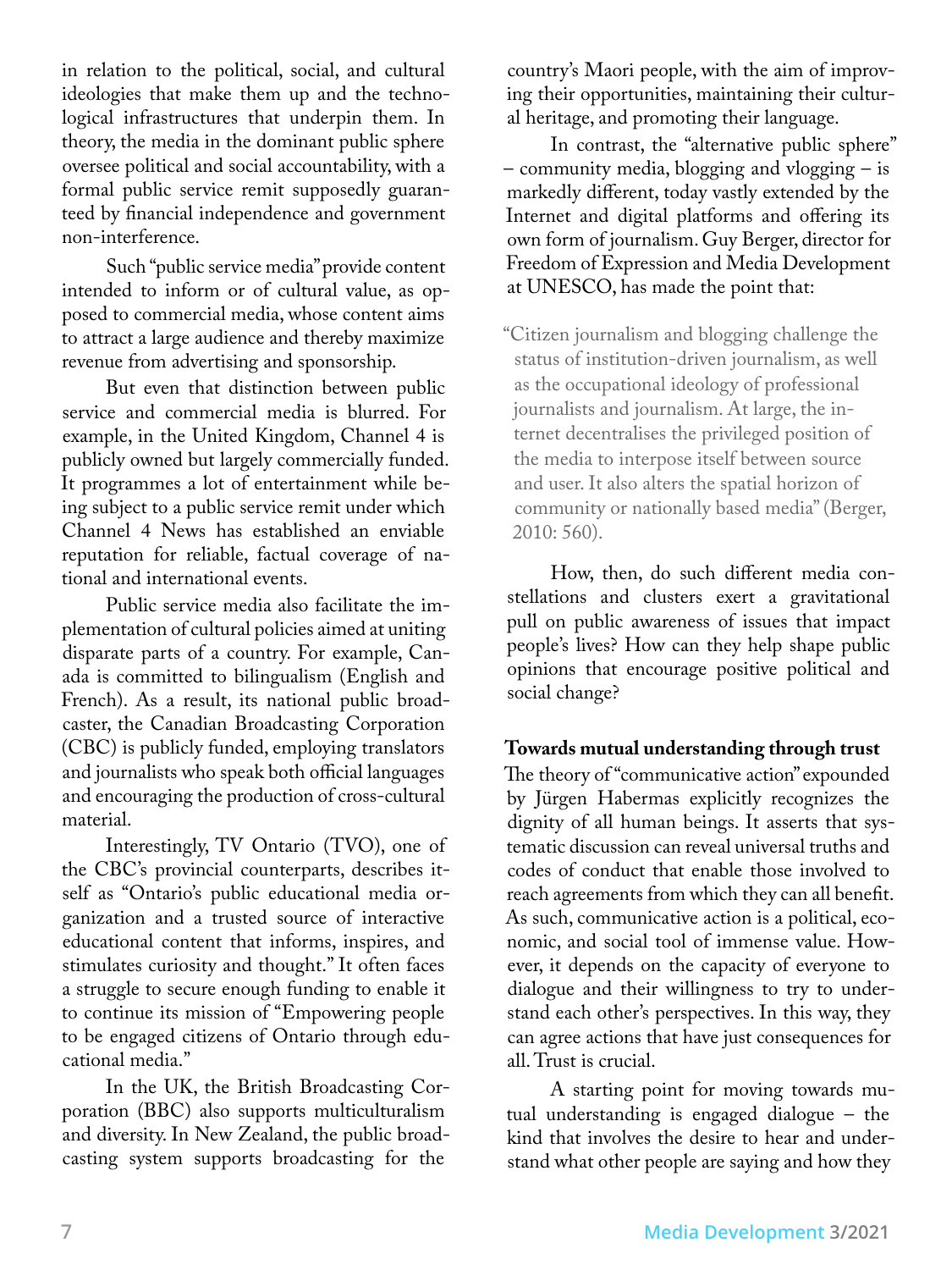see the world. It is what behavioural scientist Adam Kahane calls "deep conversation". He describes four models of talking and listening. The first is "downloading", consisting of polite, socially acceptable, conventional exchanges in which people do not listen carefully and nothing new is explored. The second is "debating", when people actively search for new information or perspectives and engage in argument.

The third model is "reflective dialogue", characterized by placing oneself in the position of another person and listening to oneself through his or her eyes and ears. The fourth and most powerful is "generative dialogue" in which two or more people experience a sense of common purpose and are fully engaged with what is taking place and its potential for change. The premise is simple:

"The way we talk and listen expresses our relationship with the world. When we fall into the trap of telling and of not listening, we close ourselves off from being changed by the world and we limit ourselves to being able to change the world only by force. But when we talk and listen with an open mind and an open heart and an open spirit, we bring forth our better selves and a better world" (Kahane, 2004: 4).

Engaged dialogue, particularly its "generative" form, is the most democratic, in which everyone takes part on an equal footing, and everyone is listened to. It is reminiscent of the talking circle, a traditional instrument for dealing with conflicts, misconceptions, disagreements, or deeper problems that interfere with the everyday concerns of a person or a community. Talking circles enable people to search for new directions, making amends, righting wrongs, and creating new pathways toward conflict resolution and the possibility of reconciliation.

Independent media, alternative media, and social media can all contribute to communicative action, deep conversation, and generative dialogue. They can also challenge the hegemony of traditional mass media enterprises by providing information that is credible and reliable. However, the experience of the past decade has undermined transformational dialogue through *unregulated public communication* that has led to confusion and has adversely impacted human rights by spreading misinformation, sowing distrust, and inciting hatred.

In the 1970s, Brazilian educator and philosopher Paulo Freire argued for a new type of communication and education based on dialogue, one more conscious of social structure and which envisaged both sender and receiver as equal partners. It allowed learners to look at the world from

"A transparent, engaged, and dialogical public sphere is essential today in light of the many challenges brought about by digital communications. Fortunately, policy makers are taking notice."

their own perspective, escaping the ideological slant imposed by dominant groups in society (Diaz Bordenave 1976, quoted in Rogers, 2006: 111). As Freire himself put it, "being dialogic is not invading, not manipulating, not imposing orders…being dialogic is pledging oneself to the constant transformation of reality" (Freire, 1973, quoted in Huesca, 2003: 212). That is precisely the vision of the public sphere we should aim for.

A transparent, engaged, and dialogical public sphere is essential today in light of the many challenges brought about by digital communications. Fortunately, policy makers are taking notice. For example, recent discussions at the level of the European Union produced a report acknowledging "both the potential and the risks of new digital technologies, and that these risks have an impact on human rights and fundamental freedoms, not only at an individual level but also in a societal dimension. In this context, governance mechanisms and a regulatory framework are critical" (22nd EU-NGO Human Rights Forum).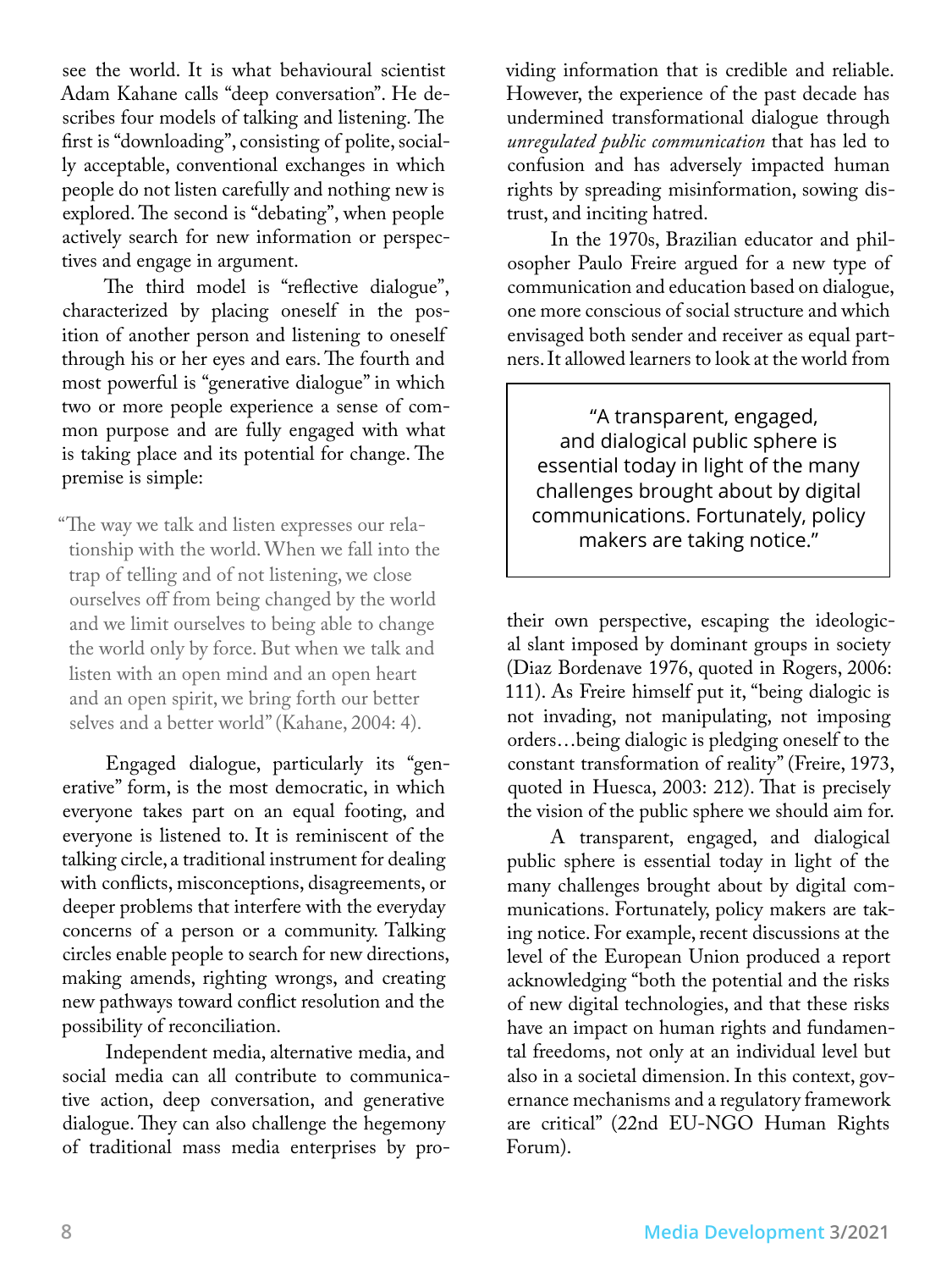The report went on to call for legislators "to make the digital space work for everyone: putting the dignity of people at the centre and safeguarding all human rights, from the right to privacy, to non-discrimination, to taking part in decision-making processes. This requires building extended coalitions where a plurality of actors should have a say."

The information and knowledge that people need to govern their lives and make informed decisions comes from a wide range of sources, including public interest journalism, and affordable, transparent, and accessible communication platforms. These sources are vital both for democratic accountability and citizens' participation in democracy. As sociologist Elisabeth Clemens has pointed out, they reinforce:

"A vision of rational individuals governing themselves through collective deliberation. By means of critical discourse, self-interested or private individuals reflect on common concerns and discover the nature of the public good, justice, and truth" (Clemens, 2010: 374).

In this spirit, in January 2021 the Canadian Commission on Democratic Expression (CCDE) published the final report of a threeyear initiative designed to offer insights and policy options that support Canada's democratic and social cohesion. After nine months of study and deliberation, the CCDE identified a series of functional steps to enable citizens, governments, and platforms to deal with the matter of harmful speech in a free and democratic, rightsbased society like Canada. As the report noted, "Along with a more open and accessible public square has come a less trustworthy and safe one. This represents one of the central paradoxes and challenges of our times."

The CCDE based its work on the generally accepted principle that free speech is fundamental to a democratic society and that the Internet is a means of enabling more people to participate in public debates. At the same time, it saw the rise of hatred, disinformation, conspiracies, bullying and other harmful communications online as undermining these gains and having a corrosive impact on democratic expression in Canada.

The previous year, WACC Europe published *[Breaking Down the Social Media Divides](http://www.wacceurope.org/wp-content/uploads/2020/10/00_WACC_Breaking_Down_Social_Media_Divides_Full.pdf)* addressing the proliferation of hate speech and negative narratives on online platforms, and suggesting ways to counter those narratives. The report noted that:

"All people have the right to live in dignity, free from discrimination. This applies everywhere, including in our online interactions. Unfortunately, intolerance and hate speech online are both widespread and dangerous in today's world. Hate speech goes far beyond disagreement and threatens democratic societies because it attacks and silences people."

Encountering hate and discrimination online can be distressing and hurtful. As social media have become a fixed feature of people's lives, individuals and communities need to find ways to promote diversity and respect online. This is about what can be done to create a public sphere in which all people are able to express their voices in a respectful and dignified manner. As the report concludes:

"In a world that is increasingly divided, where people retreat into their filter bubbles and refuse to have conversations with those who do not share their views, there is a strong and urgent need to engage. We need to break down the divides we see on social media and in life and talk with each other."

#### **Digital justice and inclusion**

In today's world, it is relatively easy to suppress political and social dissent and peaceful activism by controlling access to the Internet and censoring social media platforms. Rather than a blanket response, civil society is calling for policies to combat online harms that are proportionate and that avoid the potential for over-censorship of content.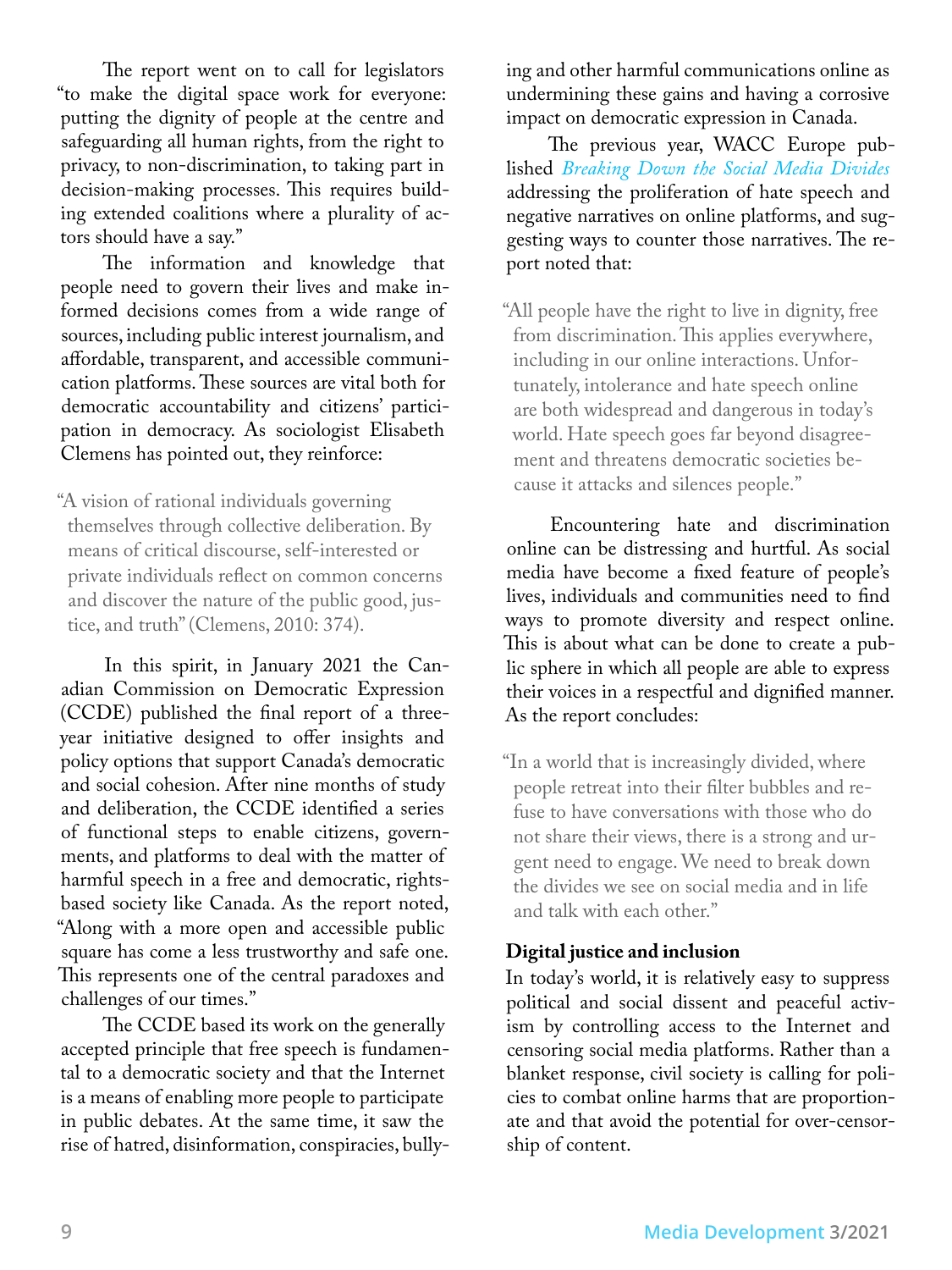Regulating social media platforms calls for several measures. One is a statutory duty to act responsibly imposing an affirmative requirement on all platforms, including social media companies, personal messaging apps, search engines and other internet operators involved in disseminating user-generated and third-party content. In addressing harms, this duty must balance freedom of expression and opinion against hate speech and incitement to violence.

Another measure is to establish regulatory bodies, operating within legislated guidelines, that represent the public interest and remove content moderation and platform governance from the exclusive preserve of private sector companies. Such regulatory bodies would work in cooperation with a "social media council" serving as a publicly accessible forum to reduce harms and to improve democratic expression on the Internet. Civil society organisations would need to have a seat on both the regulatory body and the council to facilitate independent oversight and to prevent these spaces from being co-opted either by state or private sector actors.

Another idea gaining traction in some circles is that of creating public or non-profit alternatives to existing private digital platforms. These would be platforms that, much like public service media, operate outside the logic of the market and exist primarily to promote democratic debate, ensure transparent access to information, and guarantee freedom of expression.

Finally, neither regulation nor oversight can succeed without a functioning mechanism with the possibility of legal and financial redress to tackle complaints, resolve disputes, and take down content that presents an imminent threat to an individual or a community.

Today's public communication sphere may depend on digital technologies, but the principles of balance, fairness, truth-telling, and respect for human dignity that underlay public service media still apply. As has been noted elsewhere:

"Social exclusion can only be overcome when principles of inclusion and participation form the bedrock of policies and actions aimed at 'leaving no one behind' (the mantra of the Sustainable Development Goals). The principles that underlie communication rights determine who participates and whose voices are listened to when decisions are made. This is a sine qua non, since the core of human rights standards is that their normative implications pertain to everyone: the very concept of communication rights implicitly demands concrete measures for the inclusion of all people everywhere" (Lee & Vargas,  $2020:19$ .

#### **References**

- Berger, G. (2010). 'Problematizing 'media development' as a bandwagon gets rolling'. In the *International Communication Gazette*, Vol 72, No 7, November 2010.
- Clemens, E. C. (2010). 'Democratization and Discourse: The Public Sphere and Comparative Historical Research.' In *Social Science History* 34(3): 373-381.
- Habermas, J. (1996). *Between Facts and Norms: Contributions to a discourse theory of law and democracy.* Cambridge, UK: Polity Press.
- Huesca, R. (2003). "Participatory Approaches to Development Communication". In [Bella Mody,](http://www.sagepub.com/authorDetails.nav?contribId=528095) ed. *International and Development Communication: A 21st-Century Perspective*. New Delhi and London: Sage Publications.
- Kahane, A. (2004). *Solving Tough Problems: An Open Way of Talking, Listening, and Creating New Realities.* San Francisco, CA: Berrett-Koehler Publishers.
- Lee, P. & Vargas, L. (2020). *[Expanding Shrinking](https://ccrvoices.org/product/expanding-communication/)  [Communication Spac](https://ccrvoices.org/product/expanding-communication/)*es. Penang: Southbound.
- 22nd EU-NGO Human Rights Forum. [Final Report](file:///Users/philiplee/Desktop/Desktop(12.12.2020)/MD3-2021/../AppData/Local/Microsoft/Windows/INetCache/Content.Outlook/PFXV7X0E/). https:/prod5.assets-cdn.io/event/5773/assets/8386445075-51a909d2e0.pdf) (2020).
- Rogers, E. (2006). "The Passing of the Dominant Paradigm". In Alfonso Gumucio-Dagron and Thomas Tufte, eds. *Communication for Social Change Anthology*, South Orange: CSFC.

Philip Lee is WACC General Secretary and editor of its international journal *Media Development.* His publications include *The Democratization of Communication* (ed.) (1995); *Many Voices, One Vision: The Right to Communicate in Practice* (ed.) (2004); *Communicating Peace: Entertaining Angels Unawares* (ed.) (2008); *Public Memory, Public Media, and the Politics of Justice*  (ed. with Pradip N. Thomas) (2012); and *Expanding Shrinking Communication Spaces* (ed. with Lorenzo Vargas) (2020).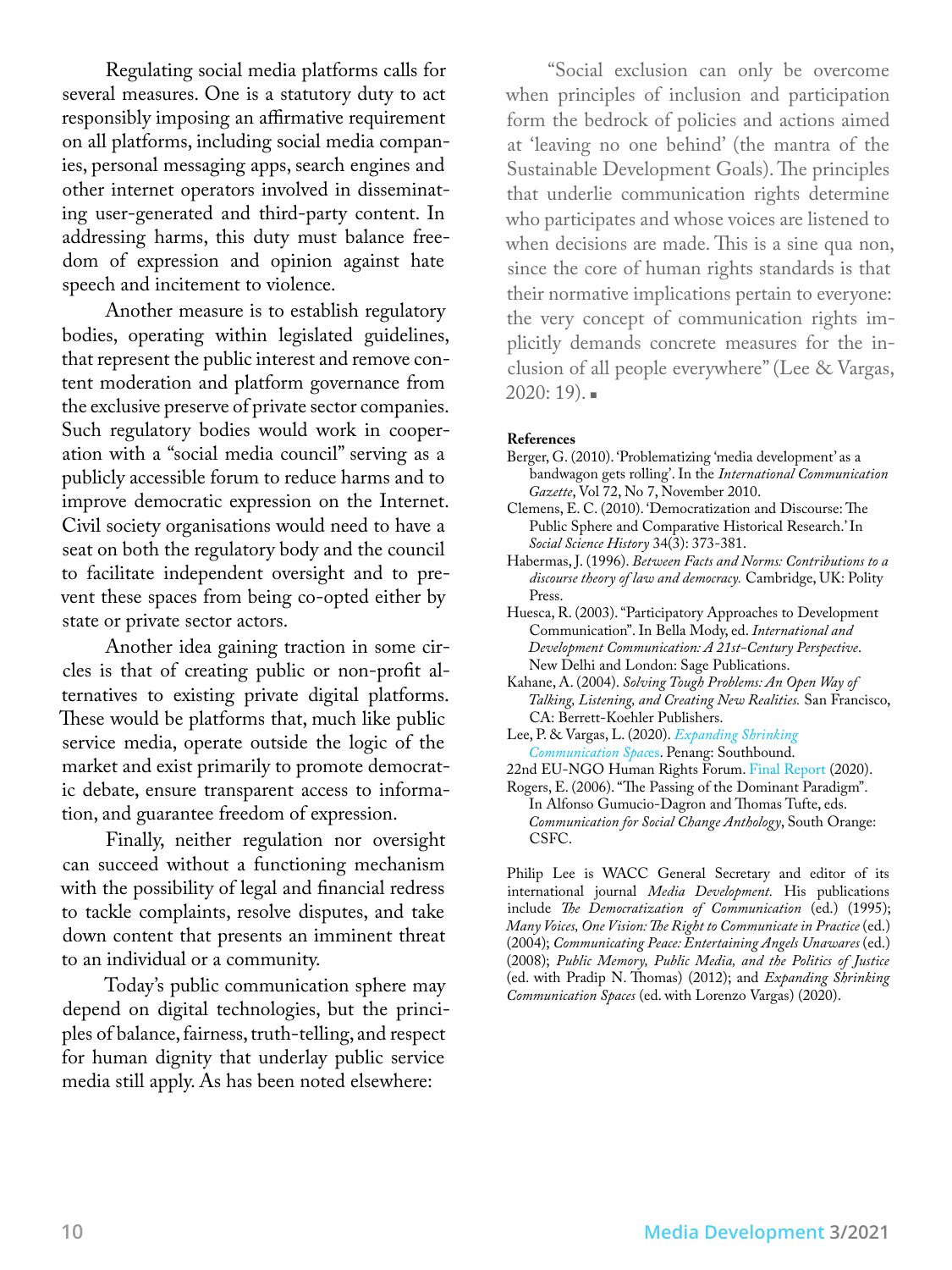## <span id="page-10-0"></span>**The public sphere**

#### **World Bank**

*The idea of the public sphere is normative. It is an ideal of good and accountable governance. Its requisites are free flows of information, free expression, and free debate. The ideal public sphere is truly participatory and the best protection against abuse of power. In reality, we only find approximations to this ideal. However, promoting good governance means striving toward the ideal of a truly inclusive public sphere.*

To understand the meaning and the nature of<br>the public sphere today, it is helpful to look<br>at the development of the meaning of the term the public sphere today, it is helpful to look at the development of the meaning of the term. Its meaning has always been closely tied to historical circumstances and to technical developments. The historical trajectory also highlights the relevance of the public sphere for promoting democracy and political accountability.

Originally, the public sphere was a specific meeting place. With the development of media and communication technology, the character of the public sphere changed from a location to a communication network (Splichal, 1999).

- Ancient Greece the most general understanding of the public sphere comes from the Ancient Greek city-states, where citizens directly participated in political decisions (Habermas, 1962/1995). Public life was tied to a specific locale, the agora, where citizens exchanged and discussed opinions.
- European Monarchies in the non-democratic state-forms of later centuries, the royal court was the public sphere, and only the king determined what was public.
- \* Salons Over the course of the late 17th and early 18th centuries, coffeehouses (Eng-

land), salons (France), and table societies (Germany) became places where aristocrats and members of the middle class met to discuss art and politics. In these gatherings, "authority of argument supplanted the authority of title," (Price, 1992: 9). Social status became disregarded entirely (Habermas, 1962/1995). With the development of the first mass medium, the newspaper, the groups that met in salons and coffee houses became truly public: "Newspapers made public affairs and discussions about such affairs accessible to individuals scattered across space" (Splichal, 1999: 23). Technically, this denotes the advent of what is today understood as public sphere.

- $Tribal$  gatherings in stateless communities in Africa or in regions with strong tribal traditions, tribal gatherings have similar functions as Western citizen assemblies, or indeed the ancient agoras. Such meetings represent the public life of the tribal community.
- Church congregations in periods of political struggle, the church often provided a space for members of oppressed or marginalized groups to gather and articulate their objectives.
- Today, the public sphere is even more strongly tied to the media. It is "defined in relation to the mass media, because the mass media permit the circulation of opinion and offer the conditions in which the forum can function" (Bentivegna, 2002: 52).

The term "public sphere" gained prominence with the spread of new communication technologies in the 1990s. The Internet in particular is considered to provide unprecedented opportunities for exchanging information and for deliberation among a large number of people of different backgrounds. Access for minority voices and political outsiders is considered to be essential to a well-functioning public sphere (Marx Ferree, et al. 2002: 299).

The concept of the public sphere has a long tradition in philosophy and the social sciences.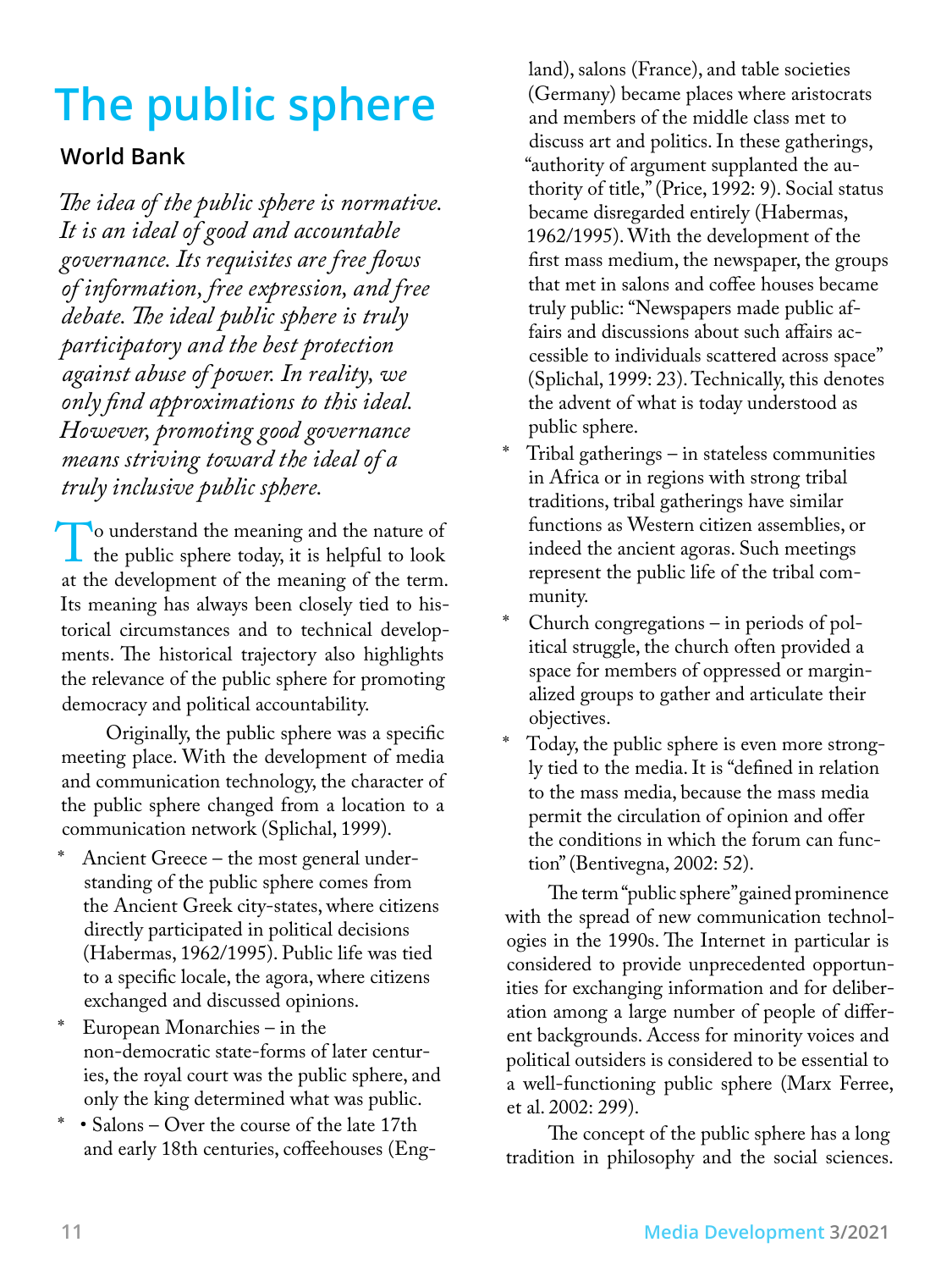the contemporary understanding of the term is mainly based on the work of German sociologist Jürgen Habermas, who provided a comprehensive analysis of the nature of the public sphere and its historic transformations (Habermas, 1962/1995). He defines the public sphere as a

 "Network for communicating information and points of view… the streams of communication are, in the process, filtered and synthesized in such a way that they coalesce into bundles of topically specified public opinions" (Habermas, 1992/1997: 360).

The public sphere is situated between private households on the one hand, and the state on the other. It is a space "where free and equal citizens come together to share information, to debate, to discuss, or to deliberate on common concerns" (Odugbemi, 2008: 17).

Until the invention of the printing press, citizens came together in a particular space, for instance a coffee-house, where they discussed with other people. The development of mass communication has changed the nature of the public sphere from a physical space to a communication structure. Today, people can get in touch through telephone or the Internet, and they can find out about what other people think by reading a newspaper editorial or by watching local television news.

Therefore, today's public sphere goes beyond space and includes all channels of communications through which citizens can send and receive information. This two-way-flow of communication is essential: A public sphere does not exist if, for instance, a government publishes information but does not listen to the people.

The public sphere is for the state what the market is for the economy (Splichal, 1999). In the public sphere, the goods that are exchanged and the currency that is traded are not of economic, but of political nature. the main product of the public sphere is public opinion, and ideas are the "goods" that are exchanged. This view equates the public sphere with a "free marketplace of ideas",

a libertarian ideal where everyone is able to propose ideas, and where the best idea will win (see Mill, 1859/1985; Milton, 1644/1927).

#### **Constitutive elements**

A functioning democratic public sphere rests on five pillars (Odugbemi, 2008):

- *\* Constitutionally guaranteed civil liberties* Freedom of expression, opinion, and assembly. Most countries today accept basic civil liberties as agreed upon in the Universal Declaration of Human Rights.
- *\* Free, plural, and independent media system not under state control* – The media system is often seen as the main institution of the public sphere (McQuail, 2005). As such, it can only guarantee equal access and voice to citizens if it is independent of political and corporate interests.
- *\* Access to public information* This includes freedom of information legislation and a culture of transparency and openness. A large number of countries have adopted freedom of information laws. However, such laws need to be complemented by a culture that is conducive to openness and inquiry.
- *Civil society* A vibrant civil society supports citizens' demand for accountability and participation in the public sphere. Civil society organizations organize and promote the citizen agenda.
- *\* Sites of everyday talk about public affairs* Everyday talk is an important factor in the formation of public opinion. Sites of everyday talk are all places where people come together to discuss politics (such as workplace, coffee shops, schools).

The constitutive elements of the public sphere work together based on the underlying principle of openness and publicity (Splichal, 2006). The philosopher Immanuel Kant articulated the principle of publicity as a legal maxim and as a fundamental principle of democracy. He stated that all actions that affect other people are wrong if they do not hold up to public scrutiny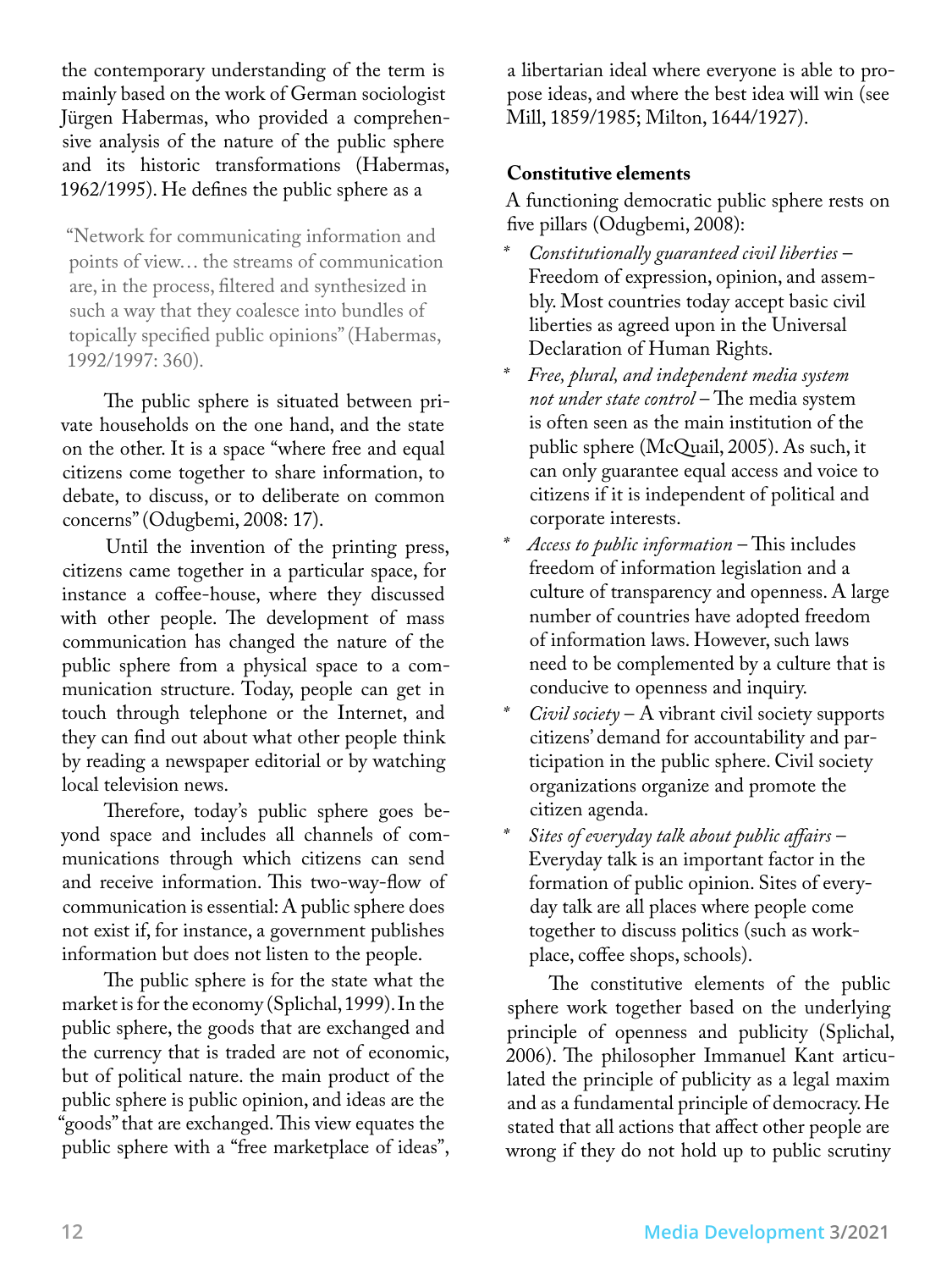(Kant, 1795/1983: 107-144). Kant also designated the public sphere to be the space for "public use of reason". The public use of reason is based on ethical principles of communication (Habermas, 1981/1984), such as respect for opposing speakers and viewpoints, the ability to compromise, and other principles of fair public debate.

#### **The public sphere and civil society**

The democratic public sphere is a "structural force in politics… a critical part of the architecture of good governance," (Odugbemi, 2008: 15) which again is crucial for the elimination of poverty. The public sphere is a participatory space where citizens' voices are amplified.

The concept of the public sphere is closely tied to civil society, although they are not synonymous. Civil society organizations act and can gain voice and influence in the public sphere, thereby exerting influence over official authorities through public opinion (Habermas, 1992/1997). It is "in the free and open public sphere that social movements acquire a public voice, fight for recognition, assert themselves, seek to shape public opinion, influence leaders and policy makers, and bring about change" (Odugbemi, 2008: 28). Good and accountable governance builds upon a free flow of information, free expression, and free discussion of matters of political concern.

#### **Actors in the public sphere**

- *The public* The traditional understanding of the public refers to an imaginary group of people that are connected through their mutual interest in one or several issues of public concern. The members of the public need not be located in the same place. In contemporary social science, the term is often equated with politically relevant groups of citizens, for instance the electorate, civil society, local communities, or mass media audiences (Price, 2008: 11-24).
- *\* Civil society* Civil society and the public are closely related, but conceptually not synonymous. Civil society is constituted by

organizations and activities that have no primary political or commercial character and are not motivated by profit or power (Splichal, 1999). Under certain circumstances they can become part of the public sphere (Habermas, 1962/1995).

- *\* Public officials* The state is not a part of the public sphere, but it has the capacity, and even the obligation, to be an actor in the public sphere. In the democratic public sphere, public authorities listen to the public and determine the public will, communicate their own issues and positions (Odugbemi, 2008) and provide information about decisions and actions.
- *\* The media* The mass media "have central significance in the creation of an institutional (infra) structure enabling the organization of the general interest both nationally and internationally" (Splichal, 2006: 703). In addition to providing communication channels, the mass media also introduce and shape topics of public discussion.
- *\* Private actors* When private citizens or corporations enter the public sphere, they usually do so to promote private or public interests. in the latter case, they become part of the public.

#### **Public opinion**

Public opinion is a product of the public sphere, and a crucial concept in governance and political decision making. Public opinion refers to:

- Affairs related to the state, the government, or social institutions;
- Issues that are open and accessible to everyone;
- Events, policies, or decisions that concern people that do not participate in them (Mill, 1859/1985);
- Issues of common concern;
- The public good (as opposed to private interests).
- \* Public opinion is often understood to have the following characteristics: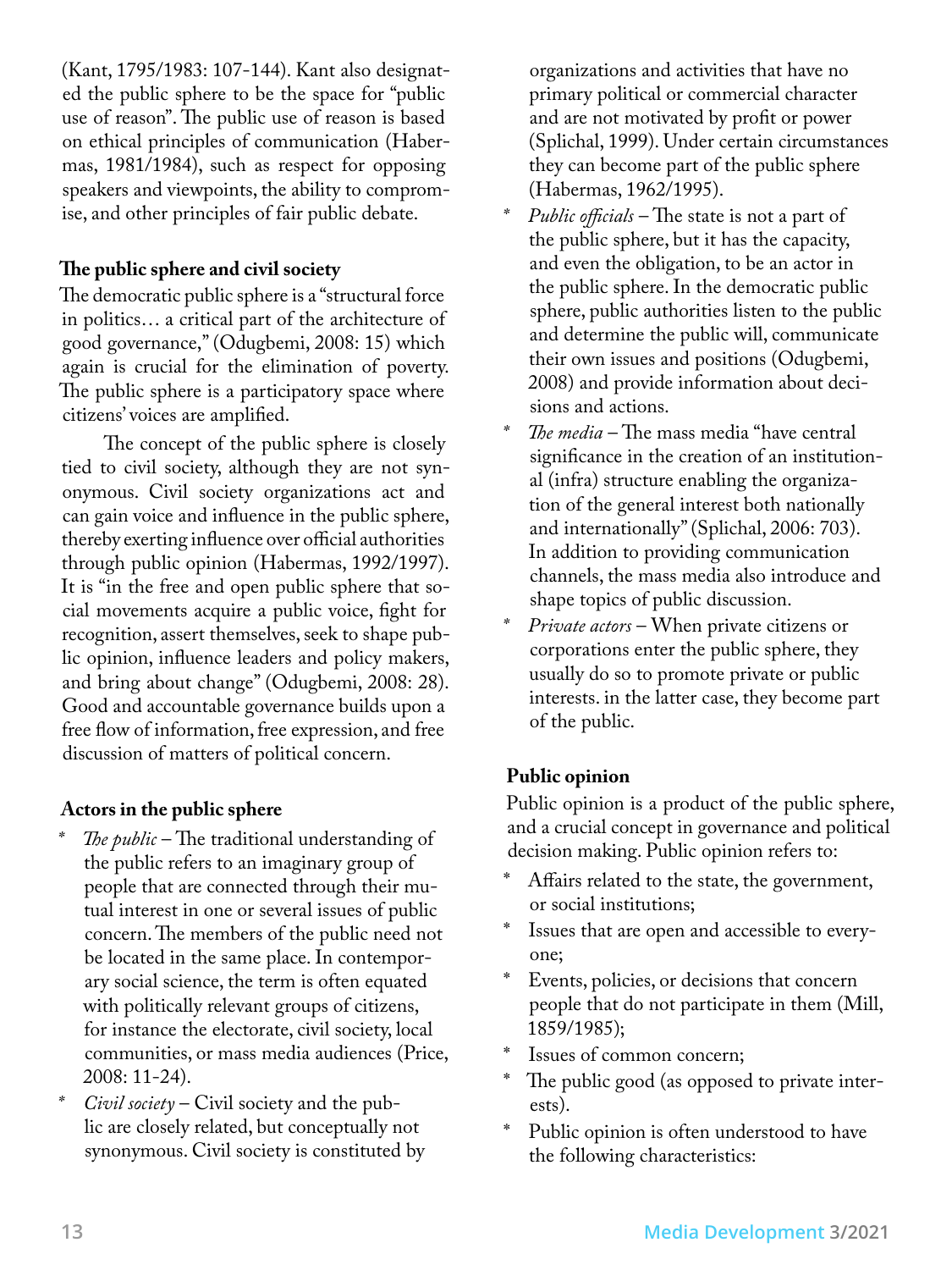- it represents one prevailing opinion among many possible ones.
- it tends to be transitory.
- it refers to the dominant opinion, the opinion of the majority.

Public opinion is formed through processes of collective decision making according to the following process (Price & Neijens, 1997: 336- 360): Issues of concern are articulated; possible solutions to a problem are developed; decision makers assess the consequences of choosing one option over the other; decision makers evaluate alternative solutions; decision making.

Public opinion is crucial for politics. As Scottish philosopher David Hume stated: "It is therefore, on opinion only that government is founded" (Hume, 1994: 16). Public opinion is the basis of political power and legitimacy, and any government "is secure only to the extent that the relevant population willingly consents to the rule" (Odugbemi, 2008: 17).

#### **The public sphere as threat**

Not only democratic governments need to be aware of the functions of the public sphere. Hostile public opinion can be a threat to democracies as well as autocratic regimes. in authoritarian contexts, hostile opinion can build underground and may eventually erupt to disturb the political order. Through mobilizing public opinion, opposition groups may be able to gather substantial support and frame reform proposals that a government may be forced to heed. In the worst case, divisive groups may fracture the public sphere, causing political chaos or even violence.

Politicians and technical experts sometimes argue that it may not be advisable to follow public opinion in every instance. It is assumed that people often do not know or do not care about particular governance issues. If this is the case, following public opinion may even be detrimental to citizens' well-being. A healthy and open public sphere is a remedy against uninformed and unconsidered opinion. The idea of democracy rests upon the assumption that if people are

educated, have access to all relevant information, and if they are able to deliberate on issues, they have a right to have their say on how they are governed. Public opinion is not the "tyranny of the majority", but the considered product of deliberation in the public sphere.

#### **The public sphere as opportunity**

A properly functioning public sphere that allows for free information flows and for equal participation in deliberation will provide real opportunities for successful and good governance. Governments' legitimacy rests on the support of the people. National unity or at least an operative consensus enables the effective implication of policies. Citizens' genuine support for government programs and reforms is a prerequisite for their success. Active and informed citizens provide valuable input into the process of governance,

"A properly functioning public sphere that allows for free information flows and for equal participation in deliberation will provide real opportunities for successful and good governance. "

helping to improve the quality and effectiveness of public service delivery. In short, governance is only good and democratic if citizens are able to form considered opinions within an open public sphere.

#### **Policy implications**

An open and democratic public sphere rests on legally guaranteed civil rights, most importantly freedom of expression, opinion, and assembly, as well as access to information laws. Such laws will only be effective in a culture of openness. That means that public officials should feel committed to the public's right to know, not the government's right to secrecy. Media regulation should guarantee that the media can fulfil its democratic roles without political or economic pressures. Literacy and education promote a citizenry that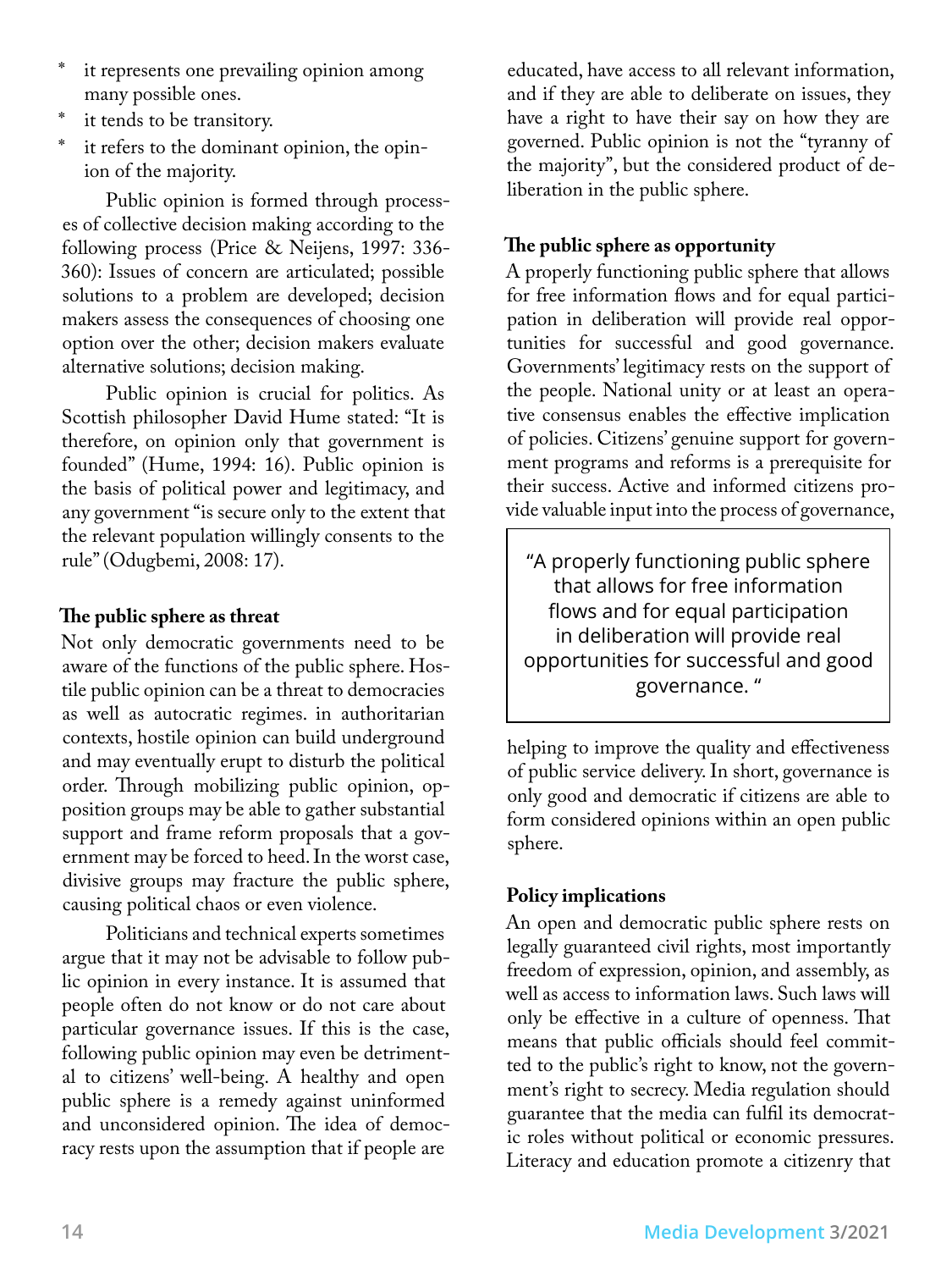<span id="page-14-0"></span>is interested in public affairs and that is willing as well as able to participate in governance. Policies should target these main factors to promote a public sphere that enables good, democratic, and accountable government.

*Source: The communication for Governance and Accountability Program (commGAP), a global program at the World Bank, which seeks to confront the challenges inherent in the political economy of development.*

#### **References**

- Bentivegna, S. (2002). Politics and new media. In L. Lievrouw & S. Livingstone (Eds.), *Handbook of new media: Social shapings and consequences of ICTs.* London: Sage.
- Habermas, J. (1962/1995). *The structural transformation of the public sphere: An inquiry into a category of bourgeois society.* Cambridge: MIT Press.
- Habermas, J. (1981/1984). *The theory of communicative action.*  Boston: Beacon Press.
- Habermas, J. (1992/1997). *Between facts and norms: Contributions to a discourse theory of law and democracy.*  Cambridge: Polity.
- Hume, D. (1994). *Political essays.* Ed. K. Haakonssen. Cambridge: Cambridge University Press.
- Kant, I. (1795/1983). To perpetual peace. In Immanuel Kant: *Perpetual peace and other essays on politics, history, and morals.* Indianapolis, IN: Hackett.
- Marx Ferree, M., Gamson, W. A., Gerhards, J., & Rucht, D. (2002). Four models of the public sphere in modern democracies. *Theory and Society,* 31(3), 289–324.
- McQuail, D. (2005). *McQuail's Mass Communication Theory.*  thousand Oaks, CA: sage.
- Mill, J. S. (1859/1985). *On liberty*. London: Penguin.
- Milton, J. (1644/1927). *Areopagitica.* New York: Payson & Clarke.
- Odugbemi, A. (2008). Public opinion, the public sphere, and quality of governance: An exploration. In S. Odugbemi & T. Jacobson (eds.), *Governance reform under real-world conditions. Citizens, stakeholders, and voice* (pp. 15–37). Washington, D.C.: The World Bank.
- Price, V. (1992). *Public opinion.* Newbury Park, CA: Sage.
- Price, V. (2008). The public and public opinion in political theories. In W. Donsbach & M. W. Traugott (eds.), *The Sage handbook of public opinion research.* London: Sage.
- Price, V. & Neijens, P. (1997). Opinion quality in public opinion research. *International Journal of Public Opinion Research,*  9(4), 336–360.
- Splichal, S. (1999). *Public opinion. Developments and controversies in the twentieth century.* Lanham, MD: Rowman & Littlefield.
- Splichal, S. (2006). In search of a strong European public sphere: Some critical observations on conceptualizations of publicness and the (European) public sphere. *Media, Culture & Society,* 28(5), 695–714. See also Habermas (1962/1995); Odugbemi (2008).

## **The politics of public space in India**

#### **Pradip N. Thomas**

*Jantar Mantar is the location for public protests in Delhi. It is a site at which literally scores of major protests have taken place – the Right to information, anti-corruption, the Nirbhaya and Hathras rape cases, anti-CAA (Citizen Amendment Act) rallies against contentious citizenship laws, the Farmer's protest among numerous others. This, despite attempts by the National Green Tribunal, the police, right-wing groups to restrict, disrupt protest. A range of National Security laws including a colonial-era law on Sedition, have been used to place journalists, students, social activists and protestors behind bars – a prospect that in the context of Covid-19 can turn into a death sentence.*

rguably, spaces such as Jantar Mantar are<br>where the meanings of democracy are de-<br>bated expressed and listened to where truth is where the meanings of democracy are debated, expressed and listened to, where truth is held up to power, where causes and issues become 'public' and where people become aware of the strength of collective power. Democracy, however, is an anathema to the current hyper-nationalist government in power and its proto-Fascist leadership that is very much in the tradition of Bolsonaro in Brazil, Trump in the USA and Erdogan in Turkey. And in this context, the networked public sphere simply has to contend with a centrally supported misinformation regime – often referred to as the BJP's infamous IT Cell and its support for troll farms and counter-publicity initiatives at spinning the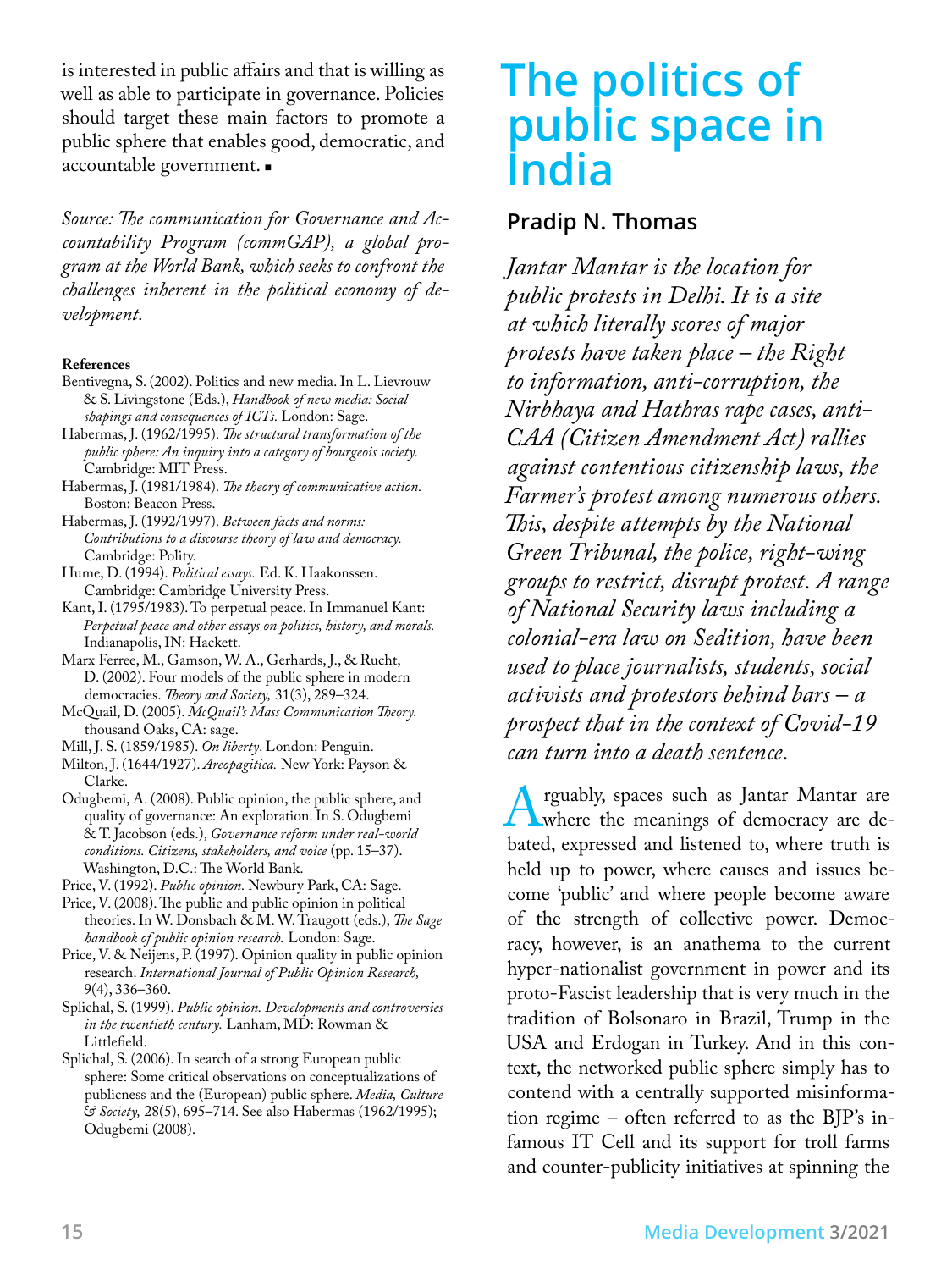story of the government's successes even in the context of its tragic, even criminal mishandling of the second Covid wave in India.

While this propaganda machine is in full flow, what we are seeing is the relentless death of the public's right to speak, to critique, to offer alternative stories. It is quite extraordinary that those who speak up against the government's lack of preparedness, the lack of hospital beds, oxygen in Delhi and neighbouring Uttar Pradesh have been jailed. While all manner of traditional remedies such as smearing cow dung and drinking cow urine are given publicity, there is little space for evidence-based public communications. "Positivity Unlimited" is the Rashtriya Swayamsevak Sangh's (RSS, a cadre-based National organisation and power behind the government's) PR response to the Covid crisis and it is quite extraordinary to see the media embrace and communicate the wholly fictitious and manufactured message of Positivity Unlimited.

#### **Politicisation of public communications and public space**

Public communication is more than just the citizen's right to communicate or to enjoy being in communicative environments. It is the right to exercise our senses – of touch and feel, to socialise, to share, to eat, to be along with others, in the context of collectivities that are at the very core of public communications. In this sense there are definite correlations between freedom of expression and the right to public space for the one cannot exist without the other. While governments the world over are chary of the right to free expression they have, over the years whittled away at public space that is fundamental to the enabling of free expression. What we are seeing in country such as India is the politicisation of public communications and public space.

While it is perfectly normal to be involved in public forms of religious communications that involve many millions of publics, such as at the Kumbh Mela, an important gathering of Hindu sects and devotees, in the current dispensation, it is not natural for collectivities to gather in a public space and /or share communications or communicate the need for reform and social change. So, what seems to be happening is that the very idea of what constitutes a public is being redrawn, reimagined, reassessed in exclusive ways.

Another example of the ruin of public space is the grand project of establishing a new Parliament complex – The Central Vista (that sounds like a hotel complex in Singapore!) ostensibly because the previous one created by the British architect Sir Edwin Lutyens across 2,800 hectares, with 3,000 government-owned properties and 600 private bungalows is a reminder of India's colonial heritage. It does not sit well with the muscular men and women belonging to Hindutva who would rather include cows and peacocks but not the ordinary people of India in their vanity projects.

There is an assault on public space in India and common lands are fast disappearing under the twin onslaught of the State and the Market. In fact, Lutyen's Delhi is up for sale. God men and gurus too have played their role in expropriating public space. The South Indian godman Sadhguru built his massive Isha Foundation on forested lands inhabited by tribal groups and which were also important elephant migration corridors. It would be such a perfect gesture if that property were to be taken over by the government and deliberately allowed to disintegrate and revert to forest, elephants and tribals.

#### **Forgotten public spaces**

Arguably, one of the consequences of Covid-19 has been a retreat into private space – and very little possibilities to "encounter", to meet, by chance or by design, the Other. In that sense Covid-19 lock-downs have led to the death of public space and to a certain unmaking of cities that were meant for crowds and for minglings. At the same time, people in lock-downs have used their balconies to communicate – to sing, play music, to share and collaborate in a range of social and cultural activities – highlighting the value of public spaces that we often take for granted.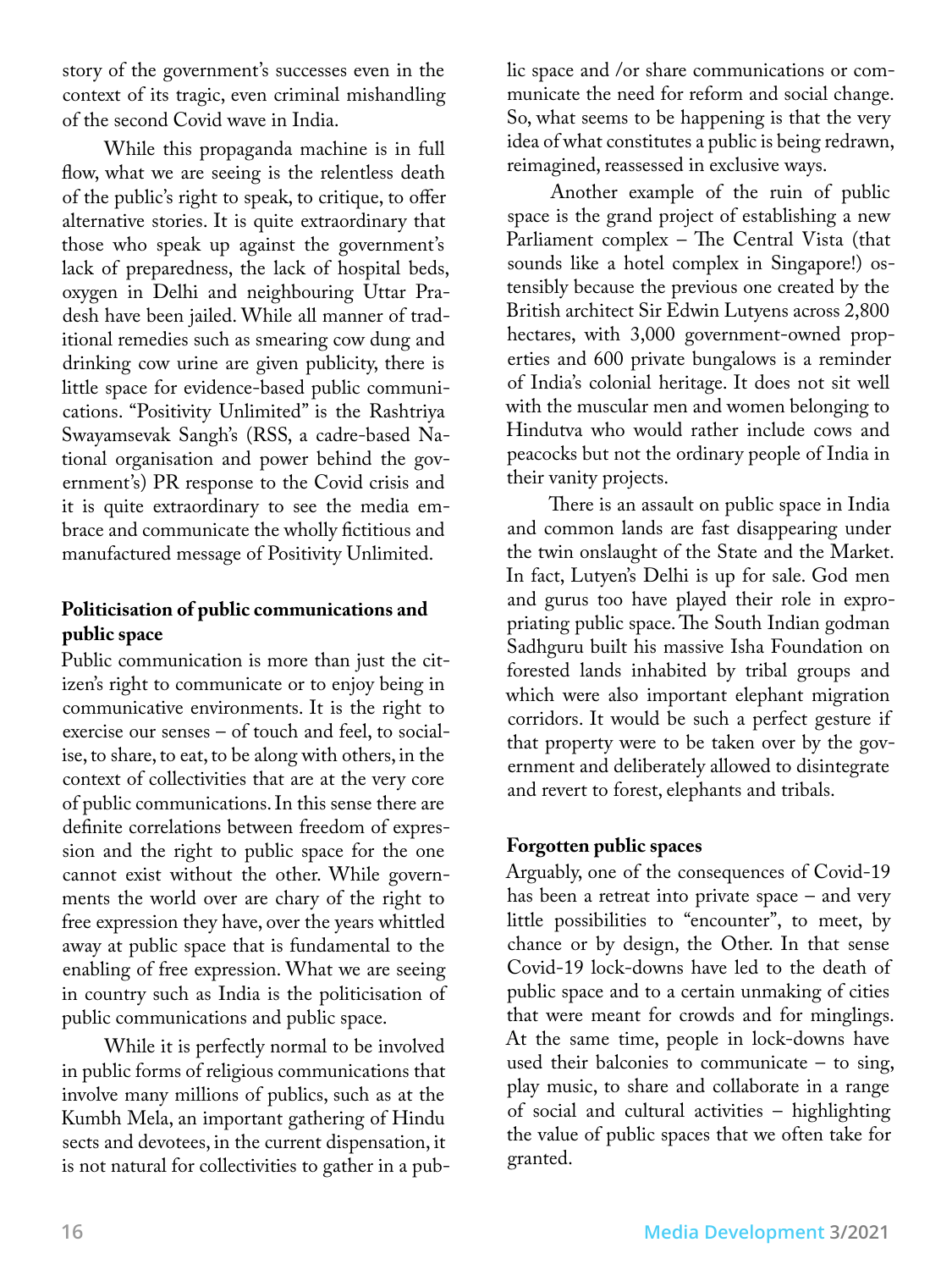Here again there are distinctions to be made – of the forced symbolic publicness imposed by the political class to celebrate the contributions made by poorly paid nurses in the UK and in India or the clanging of pots and pans and the lighting of lamps to shoo away the spirits of Covid-19 as against the spontaneous manifestations of publicness and celebrations of public space by neighbours in Covid-stricken neighbourhoods around the world. Perhaps such spontaneous expressions of publicness need to be recorded in a repository of pandemic convivialities – ideas from which could be drawn up to enrich and enable public spaces in a post-pandemic environment.

#### **Online public space**

What about public space online? Often theorised as limitless space, it is really available for all to take part in? In the context of Web 2.0 governments, the private sector and civil society have all placed their trust in the digital revolution as the pathway towards economic productivity, citizen participation, and multiple efficiencies in access to goods and services. While there definitely are efficiencies in the platform economy, grandiose, supposedly public projects such as Digital India, have in Covid-times been exposed for what they are – exclusive, market-driven in a context in which opportunities for both market and state surveillance have become immense.

The experience of Covid has brutally exposed the digital divide. While online education was good for the privileged who had access to laptops, to smart phones and the Internet, students from lower caste and class backgrounds in prestigious institutions like the Indian Institutes of Technology (IIT) at one end of the spectrum and kids in rural schools at the other suffered because of a lack of access to basic technologies such as a connected laptop. There are some amazing stories of a single smartphone being used by multiple children in a rural setting because lessons and learning resources are being delivered through Whatsapp. There are heart-breaking stories of rural folk who simply had to take their stricken loved ones by foot, or autorickshaw to a

hospital because they did not have a smartphone and did not have access to social media to find out the availability of an oxygen cylinder in what are poorly equipped, neighbourhood health facilities.

The turn towards online registration for most, if not all social security schemes has left informal workers without any connectivity high

"The atrocious circulations of Covid remedies on social media in India, ranging from the benign to the surreal and downright harmful, reveal the gaps in digital literacy that exist today. In a largely unregulated environment, anything goes and all sorts of religious charlatans and selfmade doctors prescribe all sorts of remedies."

and dry. Even Covid-19 registrations under the government scheme CoWIN require the use of smart phones that are just not as ubiquitous as media coverage has consistently reported. The dire state of rural health facilities – the lack of primary health care, basic health facilities, lack of doctors and health professionals has been exposed by this pandemic – in other words, the woeful state of public health in India. It is distressing to think that billions of dollars have been spent on a variety of vanity projects while ordinary Indians have been left to fend for themselves.

#### **Limits of the digital revolution**

What Covid-19 has perhaps demonstrated is the very real limits to the digital revolution. The fact that those who have smart phones can access services but also fall prey to misinformation and disinformation does not say much about the quality of online spaces that people inhabit. The atrocious circulations of Covid remedies on social media in India, ranging from the benign to the surreal and downright harmful, re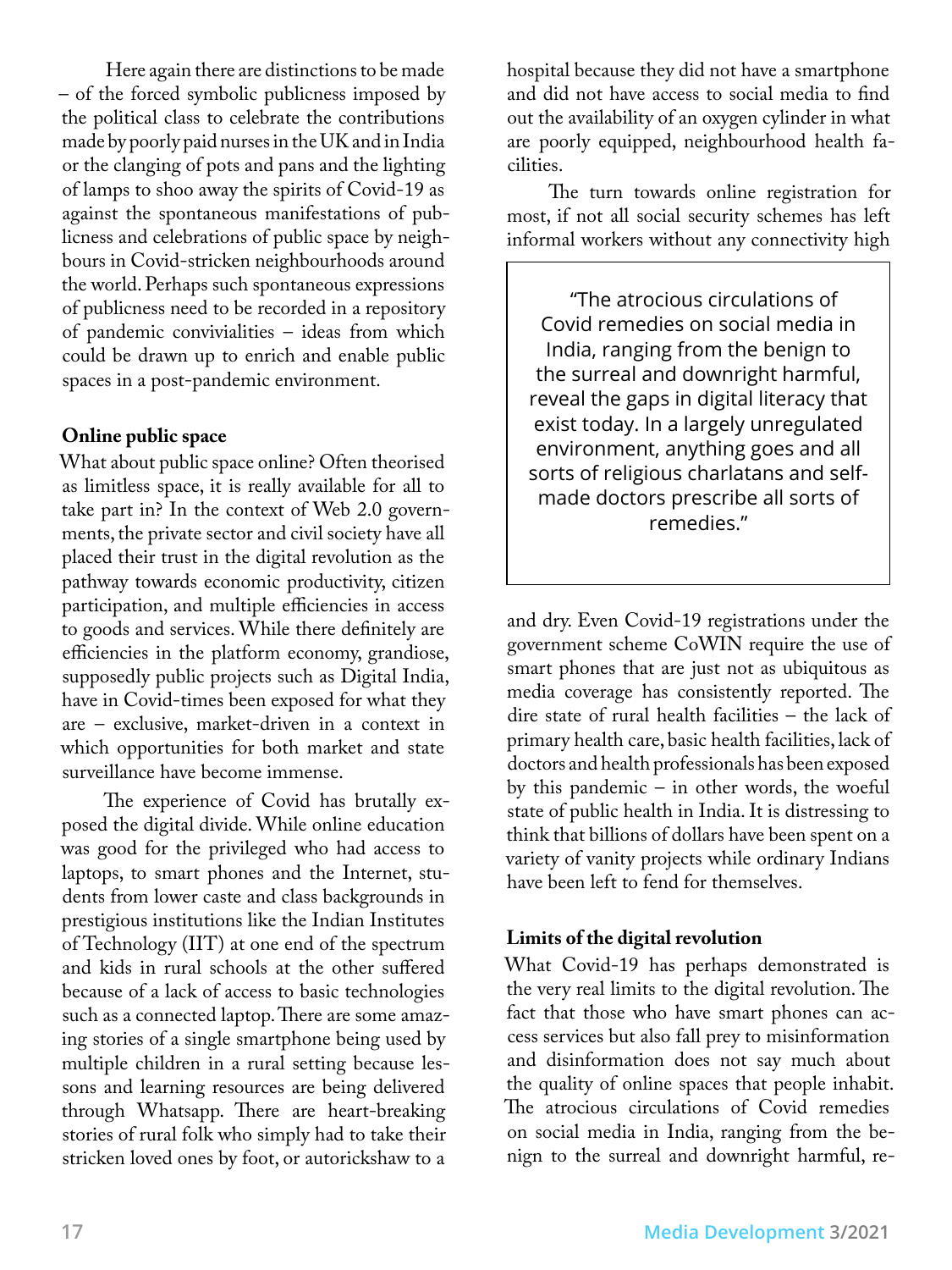veal the gaps in digital literacy that exist today. In a largely unregulated environment, anything goes and all sorts of religious charlatans and self-made doctors prescribe all sorts of remedies. Baba Ramdev, the entrepreneur guru and yoga specialist actually made fun of those frantically looking for oxygen – for according to him, there is enough oxygen out there in the atmosphere that can be sourced through the deployment of effective, yogic, breathing techniques! Such are the parallel worlds that people inhabit in India today.

So where can one find examples of people protecting, maintaining, and expanding public space in India? There are many examples with decentralised public services run by women in the Southern Indian state of Kerala – the Kudumbashree project that focusses on the financial inclusion of women through micro-initiatives being easily one of the most progressive of its kind in the country. This project that began in 1998 has been successful because of the key role played by women in neighbourhood groups who have helped each other in empowerment processes.

Perhaps the best source of material on people and public space is contained in the People's Archive of Rural India (PARI) that was established by the well-known Indian journalist P. Sainath. This archive contains a wealth of stories from rural India on the incredible challenges faced by the forgotten people of India whose public spaces have been steadily eroded but who also maintain incredible resources of hope that are public in nature – from music, art, and performance to traditions of sharing that keep these communities and public spaces alive. The section Things We Make offers a wealth of examples of creativity and the skills and traditions that continue to provide musical and artistic goods and services that are essential to public performances.

I remember a short-lived experiment in Chennai – the Sangamam – a government-based initiative that brought all music – both Carnatic/ Classical and folk forms to select parks. It was free of cost and open to everybody rich and poor, low caste and high. The *paraiattam*, Dalit drummers and Brahmin Carnatic vocalists and in-

strumentalists shared the same stage and were at least momentarily of equal worth and status. The urban Chennai crowd witnessed the wealth of performative traditions from their home state – from the exuberant to the staid. To my mind this was one of the best examples of publicness – and one that is rarely found in the rest of the country.

Another example of such publicness is the Carnatic vocalist T. M. Krishna's experiments with bringing both Carnatic and folk music to the *Urur Olcott Kuppam*, a fishing village, located in Chennai, South India. T. M. Krishna's remains one of the most significant innovators in breaking down the barriers between "high" and "low" cultures in India and facilitating public spaces for all.

#### **Conclusion**

Public spaces are subject to political will. In India, where rampant and rapacious forms of neo-liberalism have defined public space and the terms for public encounters, there has been a steady securitisation of public spaces leading to the creation of walled and privileged publics. In other words – a separation of publics across caste, religion, and class lines. This marks a dangerous precedent.

In order to counter this trend, there is a need for cultural and political literacies and movements that support the public, and environments online and offline that enable celebrations of commonality, of minglings and understandings, of the unity in diversity that the framers of India's Constitution believed in – but all of which is under threat from the forces of Hindutva. $\blacksquare$ 

Pradip N. Thomas (PhD) is Associate Professor in the School of Communication and Arts, University of Queensland, Australia. He is the author of *Digital India: Understanding information, communication and social change* (New Delhi: Sage Publications India, 2012); with Elske van de Fliert, *Interrogating the theory and practice of communication for social change: the basis for renewal* (Basingstoke, United Kingdom: Palgrave Macmillan, 2014); *The politics of digital India: between local compulsions and external pressures* (New Delhi: Oxford University Press, 2019); *Communication for social change: context, social movements and the digital* (New Delhi: Sage, 2019); *Empire and post-Empire telecommunications in India: a history*, (New Delhi: Oxford University Press, 2019).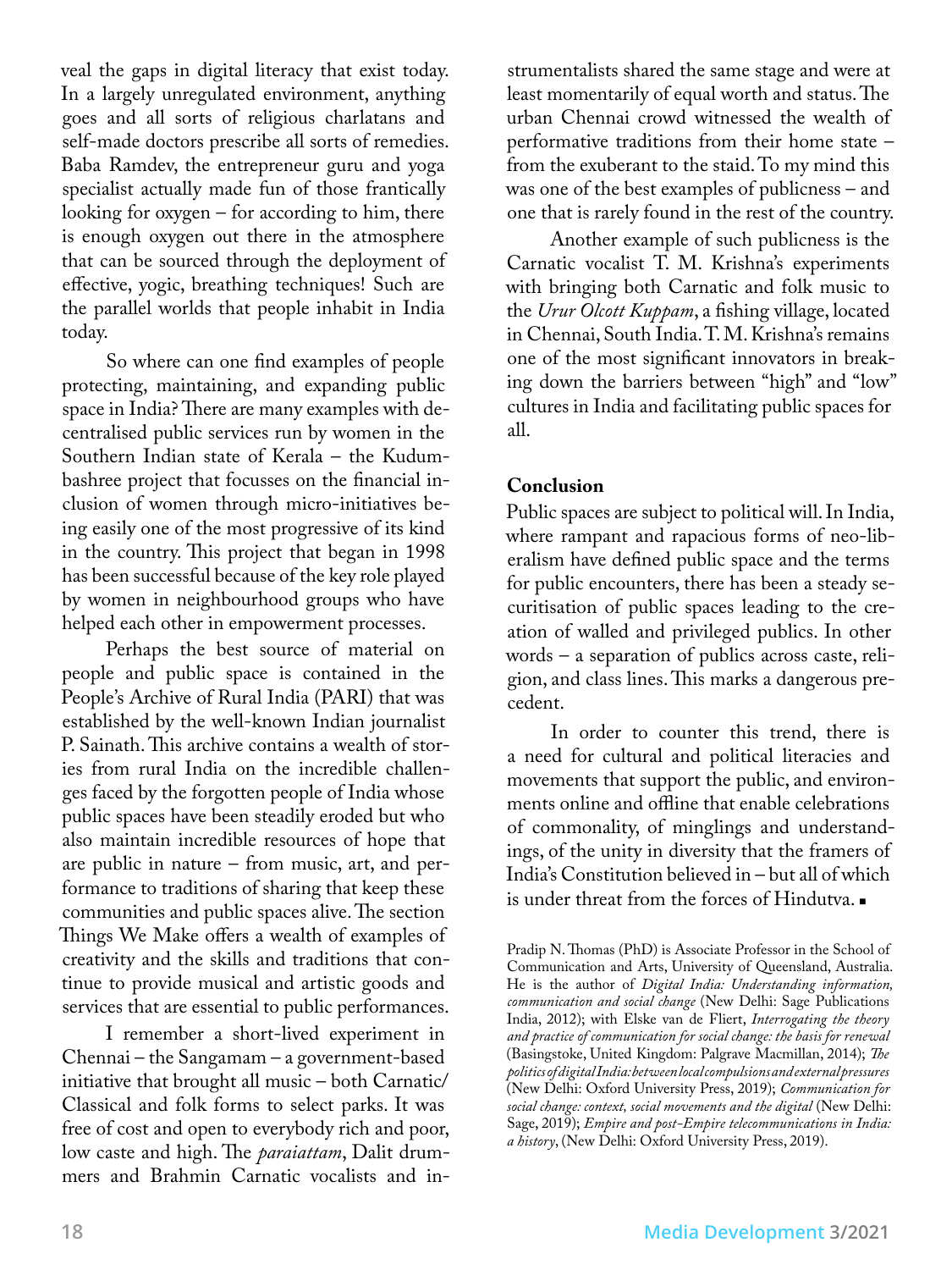## <span id="page-18-0"></span>**Reclaiming a feminist digital public sphere from the margins**

#### **Deepti Bharthur & Ankita Aggarwal**

*"Because of the greatness of our city, the fruits of the whole earth flow in upon us," proclaimed Pericles, one of the founding figures of the Athenian democratic citystate. In a eulogy for the fallen soldiers of the Peloponnesian war, he extols the virtues of the ancient democratic Greek city state. Pericles' words and its modern day variations are often read as a call to the positive openness that democracy begets to us through its institutions and principles, including that of public discourse and dialogue.*

 $\prod_{\text{nr}}$ I ndeed, no other social and political tenet, is as celebrated or as dear to the liberal democratic project as that of the communicative – the freedom, means and the opportunity for individuals to engage in rational and meaningful dialogue that collectively elevates the state of discourse and thereby democracy itself.

The current online public sphere is, however, a far cry from such aspirations. Social media platforms have altered the architecture of the digital and by extension the nature of the communicative public sphere. The internet that once resembled an endless, rambling cabinet of curiosities in hyperlinks and web pages, has been transformed into a datafied algorithmic ecosystem. Like Ouroboros, the mythical snake that cannibalistically chases after its own tail, this planetary-scale content engine incessantly feeds from its virality, pursuing an endless quest for algorithmic optimization and advertising revenue.

Beyond social media's structural antecedents, a deep-seated crisis of confidence and stability is unfolding within the public sphere. The post-truth phenomenon has firmly lodged itself as a given of discursive relations. The result: a multiverse of political realities and alternative facts that ricochet within echo chambers, exacerbating polarization, ably weaponized through sophisticated data-based tactics.

Political philosopher Martha Nussbaum has pointed to the absence of cultivated emotional capacity to understand and deliberate meaningfully with those we differ from as a structural problem that inevitably short-fuses any process of rational debate and exchange. This fundamental barrier leaves the public sphere an always-flawed idea, an essentially rational project that must constantly grapple with the inherent irrationality of current discourse where communicative action is primarily targeted towards the emotive triggers.

Given this, the "marketplace of ideas" model of governance for free speech [fails spectacularly](http://bostonreview.net/politics-philosophy-religion/jason-stanley-what-mill-got-wrong-about-freedom-of-speech) not only because it overwhelmingly and erroneously relies on an inherent belief in the power of reason over that of irrational sentiment, prejudice and bias but also because it is completely skewed in favour of powerful actors of state and market. Platforms, corporations, and state machinations possess disproportionate voice and reach when compared to that of the ordinary citizen, much less the marginally located citizen, individual, or community. These are challenges that the communication rights movement struggles to address today.

The public sphere's erosion connects to a larger crisis of democracy itself. Growing anger at the social and economic failures of neoliberal globalization has combined with backlash against the gains of the progressive movement to give resurgence to populist and narrow forms of nationalism. Indeed, the democratic ethos struggles to make up for lost footholds today. What we are witnessing is a "post-democratic phase" of the capitalist polity, which, in turn, has given rise to the transitional and "unstable post-public sphere.<sup>1</sup>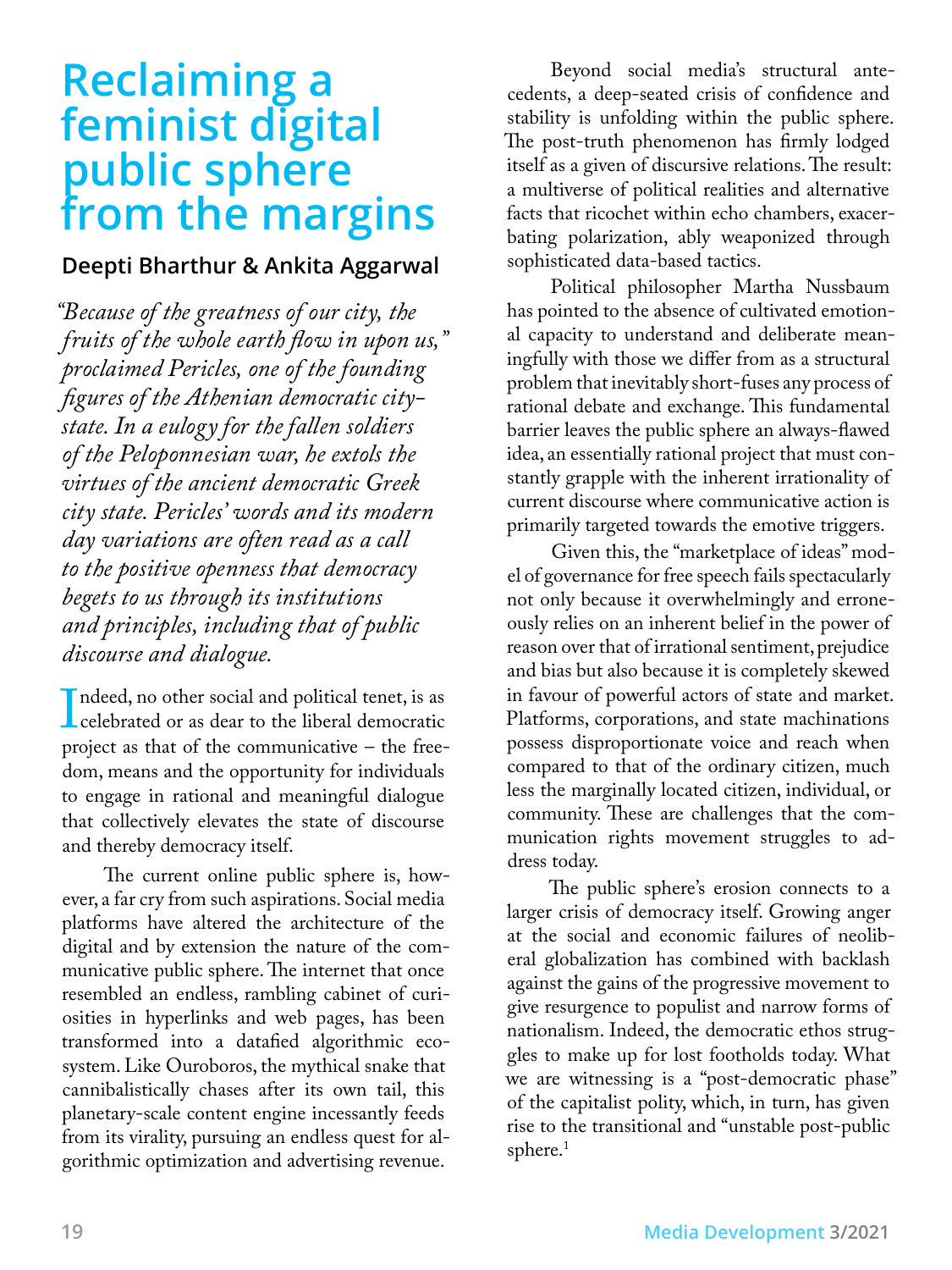The frictions in this unstable communicative space have particularly impacted how gender justice issues break into public consciousness, how they are constructed, deliberated, and progressed upon. The evolution of feminist discourses from the peripheries of the digital to a more mainstream positioning and politics, a history that has almost run parallel to the devolution of the online ecosystem provides a useful lens within which to understand how alternative spaces and publics can emerge from the margins to shape new and powerful discourses, introduce and "mainstream" the progressive agenda. Beyond the celebratory narrative however, examining these spaces critically, also surface the inevitable associated vulnerabilities to co-option, dilution as well as backlash that such mainstreaming brings with. Even for those who manage to avoid the trap, challenges persist in ensuring relevance and impact in a punishing digital attention economy, while combatting a public sphere that is disrupted and hostile.

#### **Tracing feminist discourses from the margins to the mainstream**

Feminist communicative spaces have always existed and thrived on the margins, producing substantive writing, debate, and dialogue through various alternative media including newspapers, pamphlets and "zines". This legacy carried on in the online space in the mid 2000s with blogs. The pre-platform internet gave rise to a "feminist blogosphere" and what is popularly described as [third wave feminism.](https://www.theguardian.com/world/2006/mar/31/gender.uk) Feminist blogs, admittedly, mostly North American and European such as Feministe, Feministing, Broadsheet, Bitch PhD, the F-word and many more arose in this period.

This third wave of internet feminism, which found its legs in a pre-platform era sought to define its direction and politics within the neoliberal capitalist structures that it was born into. By taking on issues in a format and tone that reflected the millennial ethos, from reproductive rights and sexuality to lighter critical cultural analysis of pop cultural material, these spaces resonated with a large but younger, mostly western

demographic of digital native audiences. In 2006, it was reported that there were close to 240,000 blogs that self-identified as feminist.

These spaces built the pre-platform readership and audience for feminist issues and laid the all-important groundwork for inserting feminist discourse into a newly emerging digital attention economy. But this generation of media voices invariably ended up promoting a certain kind of feminism that tended to over-emphasize individual choice and focus less on structural issues. Unable to move beyond consciousness raising and feed into grassroots activism, these victories in discourse breakthrough inevitably fell prey to the inevitable co-option strategies of capitalism, transforming feminism into a bland but lucrative marketing palette, served up for a wider audience of women through snazzy messaging and a dilution of substantive politics.

An ideal illustration of this is Dove's advertising campaigns. Dove successfully tapped into the body positivity movement, which was being critically deliberated in third wave feminist blogs, to advertise its products for "real women", deploying [themes of empowerment and self-care.](https://qz.com/692535/we-sold-feminism-to-the-masses-and-now-it-means-nothing/) The manipulations of this messaging, despite its feel good nature become all too clear when juxtaposed against the highly sexist and hyper masculine advertising tactics that parent company Unilever follows, without a trace of irony, in promoting its other line of male hygiene products, Axe. A more [recent and jarring example](https://feminisminindia.com/2019/01/07/capitalist-consumerist-feminism-fail/) of this includes a 2017 plain-white cotton t-shirt from the couture label Dior that retailed for the exorbitant price of \$710. Its claim to fame, a single line claiming, "We should all be feminists."

[Andi Zeisler](file:///Users/philiplee/Desktop/Desktop(12.12.2020)/MD3-2021/../../../home/deepti/Documents/Projects/Papers/WACC/We%20Were%20Feminists%20Once:%20From%20Riot%20Grrrl%20to%20CoverGirl,%20the%20Buying%20and%20Selling%20of%20a%20Political%20Movement.) describes this as "marketplace feminism", the process by which feminism becomes rebranded as "an identity that everyone can and should consume". The intentional stripping away of its progressive underpinnings makes it possible "to promise potential detractors that feminism can exist in fundamentally unequal spaces without posing any foundational changes to them."

Beyond corporate capture, the depoliticiza-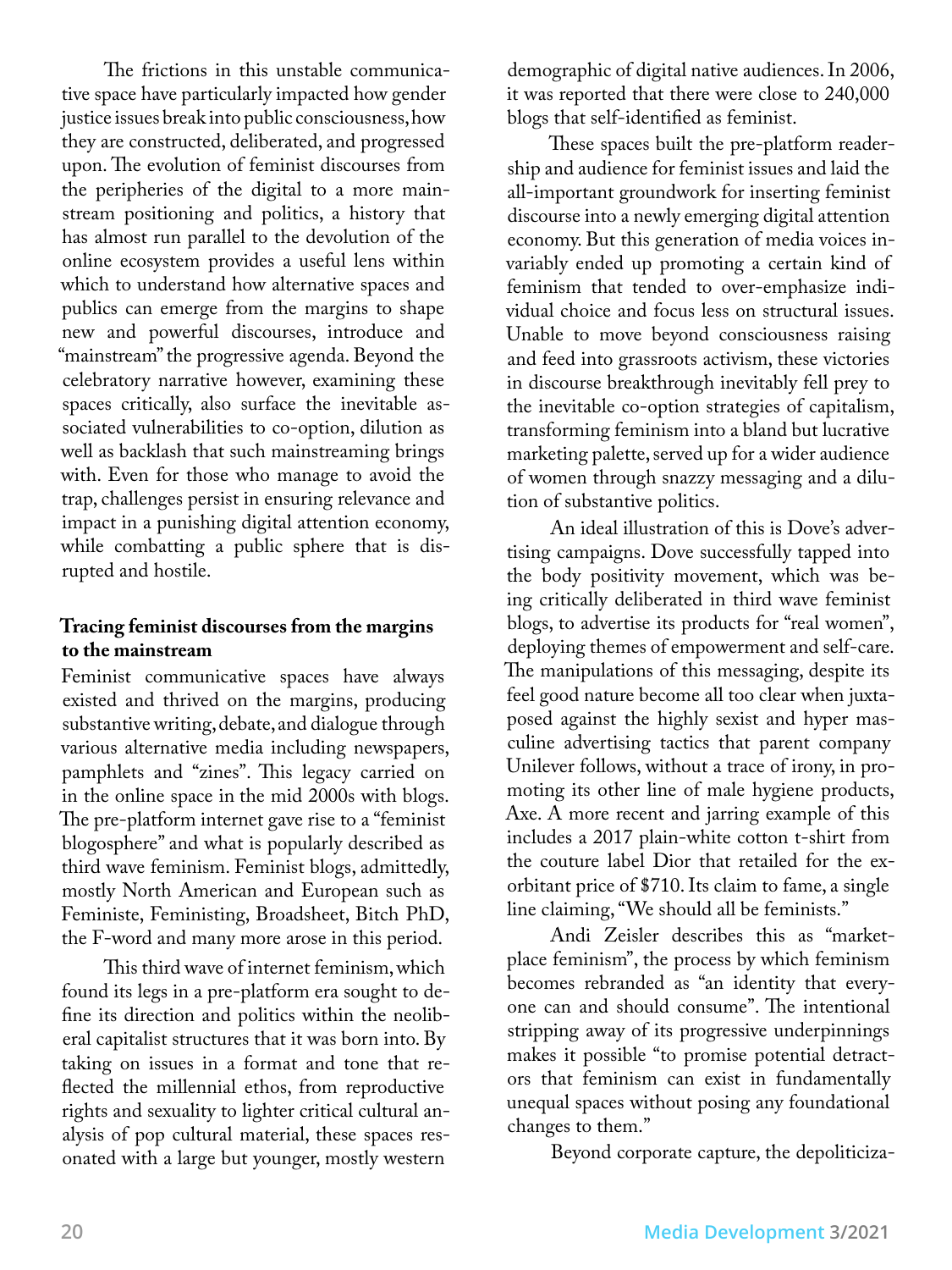tion of the online feminist communicative space also runs the risk of lending legitimacy to the very structures that it once sought to dismantle. For instance, the Covid-19 pandemic brought with it a brutal reality check on gender disparities with respect to both disproportionate job losses faced by women as well as the skewed distribution of care responsibilities they faced. In an almost perverse way, we also saw an uptake in ["performa](http://bostonreview.net/gender-sexuality/jessa-crispin-feminism-lockdown)[tive domesticity"](http://bostonreview.net/gender-sexuality/jessa-crispin-feminism-lockdown) on social media platforms with Instagram feeds of idealized and well-packaged narratives of domestic work such as gardening, baking and home improvement projects. Such highly classed narratives, which stress effortless and feel-good marketization of domesticity, invisibilize the enormous undervalued labour, challenges and drudgery that women, especially without economic means or without conventional family support systems undertake.

#### **Contending with online violence**

The widespread uptake of both "market feminism" as well as its more critical counterparts, which do exist, has also resulted in the rise of deeply misogynistic, retaliatory online behaviours and sub-cultures. The same tools that have allowed radical and progressive communicative spaces to emerge from the margins have also allowed other kinds of counter publics to coalesce, ones that go deeply against the democratic grain.

[Incel culture](https://www.newyorker.com/culture/cultural-comment/the-rage-of-the-incels) is an exemplar of this kind of internet fuelled outrage. Incels are men who see themselves as unfairly excluded from a sexual marketplace that has been transformed through the rise of mainstream sex-positive culture, an explosion of internet dating apps, and not least, greater agency for women in exercising sexual choice. The Incels' violent political ideology, which stems from this rejection, seeks retribution, not against a culture that rewards markers of sexual, social, economic and cultural capital, but against women for wielding sexual agency and capital in ways that exclude them. The toxic masculinity discourses that emanate from these obscure corners of the web not only percolate into the online public sphere but have led to numer-

ous incidences of physical violence that call for a war against women.

Beyond such extremism, violence in other forms including hate speech, threats, and online harassment and doxxing is shockingly normalized for women, whether for the prominent international activist who chooses to speak out on an issue and is then subjected to a flood of threats as retaliation, or for the young college student who already under its chilling effect, begins to self-censor her speech and representation so as to not attract "unwarranted attention". Legal frameworks to address technology mediated violence as well as the inadequate responses of platforms are badly failing women and their communicative rights.

A surface assessment of the current digital ecosystem may indicate that feminism has never had it better. After all, our screens and feeds light up with messages, memes and endorsements reaffirming that the future is female! But digging deeper reveals a less inspiring reality. Feminism's cultural currency has grown at the expense of its political edge. Shallow forms of pluralism seem to compromise real diversity and the right to be heard – a vital aspect of communicative agency – does not meaningfully obtain for vast swathes of the world's women. For those that do manage to defeat these odds, the forces of virulent online misogyny remain a constant threat.

#### **Re-looking to the margins**

Habermas, who posited the original theory of the public sphere, stresses the "idea of inclusive critical discussion, free of social and economic pressures, in which interlocutors treat each other as equals in a cooperative attempt to reach an understanding on matters of common concern."2 Later, in proposing a theory of communicative rationality, Habermas proceeds with the assumption of mutual intelligibility and rational persuasion in dialogue, an "ideal speech situation", free of coercion from within which consensus building takes place.3 While always acknowledging that such ideal case scenarios are only ideal, Habermas knowingly offers us this normative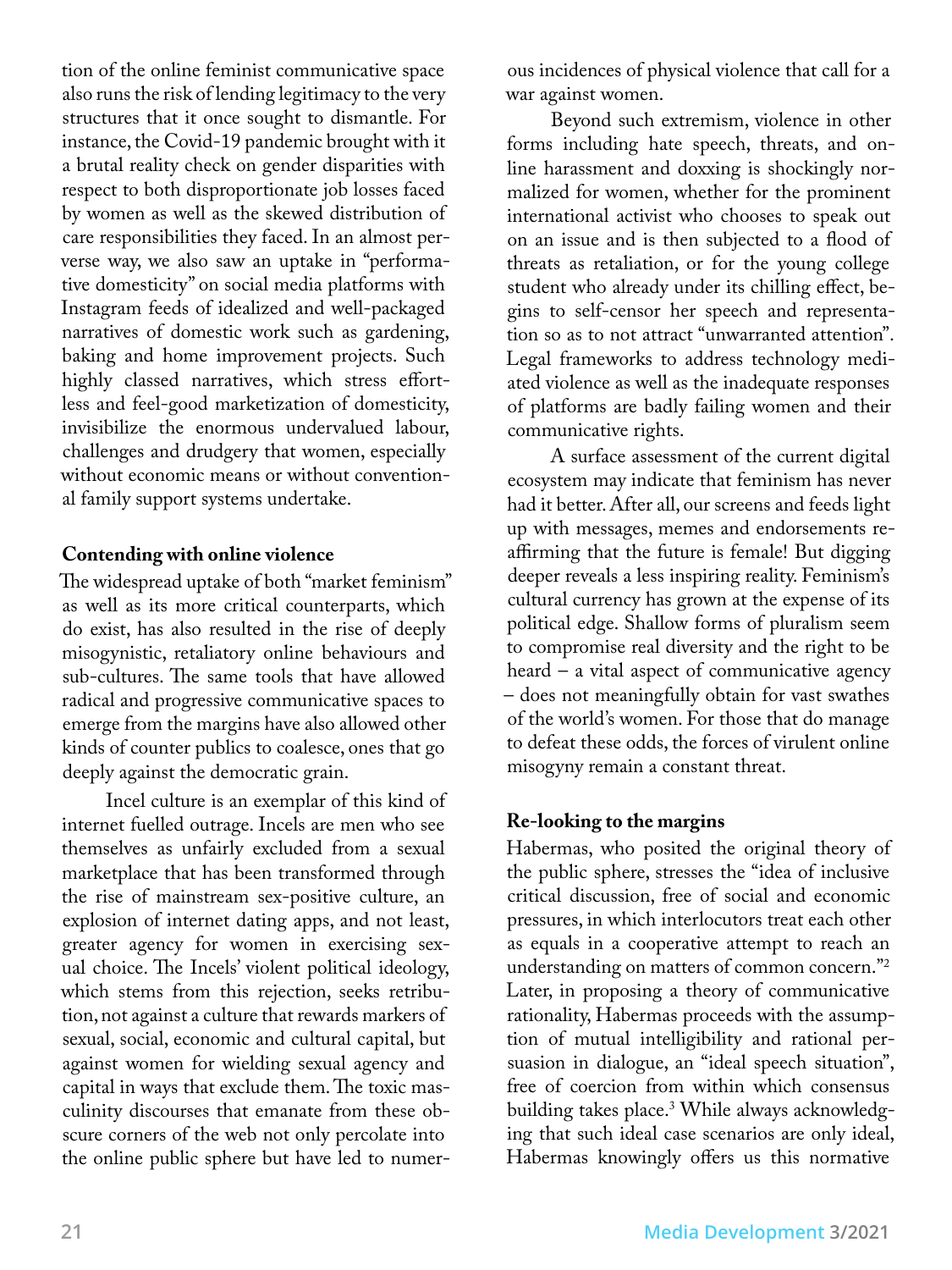prescription, arguing that the [aspiration is a pre](http://bostonreview.net/philosophy-religion/brandon-bloch-unfinished-project-enlightenment)[requisite](http://bostonreview.net/philosophy-religion/brandon-bloch-unfinished-project-enlightenment) for any democracy that seeks to be truly transformative.

Indeed, democracy's restoration and its very success hinge on a guarantee of space for rational and free communication – one that allows for introspection of systems and structures within the "lifeworlds" of society and culture. And yet, such an ennobling quest is only truly successful if it is able to construct that space critically, both in semantic and political terms that challenge rather than acquiesce to existing power structures and relations.

To that end, one must begin by abandoning the idea of an "unsullied" and "free-flowing" public sphere that facilitates dialogue among enlightened citizens, a narrative that predates Habermas' postulations, and has been no more than a necessary and convenient fiction that democratic societies have told themselves to hide deep undemocratic currents. From the propertied male class of Pericles' ancient Greece debating at the agora, to the enlightenment age coffee houses frequented by young European men of means, to the extraordinary optimism that surrounded the early internet, which opened communicative doors for a sliver of the globe's population, a sustained process of myth-making continues to serve this platonic ideal of public discourse.

The inherent exclusions along the axes of gender, class, caste and race are not merely accidental omissions but rather structural to these discursive spaces. As Nancy Fraser shows, the liberal "turn" in the post-enlightenment phase restructured dialogic spaces to the effect of entirely eliminating working class men, women and people of colour. Rejecting the supremacy of any one ideal public sphere, she instead calls our attention to the numerous counter-, multi-dimensional and co-existing publics that have always abounded on the margins of the mainstream and have played critical roles in fostering conscientization and moving the needle forward on the progressive agenda.4

Building on this, remaking the current unstable and diffused public sphere should not be about salvaging a broken and exclusionary model. While the normative ideal of the open communicative space as a first principle of the democratic polity must always be preserved and pursued, this is not an essentially incompatible goal with that of nurturing the multiple public spheres that can emerge from the margins to bring stability in fluidity. In this regard, alternative feminist media spaces located in the global south provide useful direction and learnings.

#### **Khabar Lahariya**

Khabar Lahariya is an award winning feminist media initiative that constructs its identity from and for the margins. Set up by a non-profit organization, Khabar Lahariya began as a print newspaper in 2002, covering local news on gender related issues in seven regional dialects of Hindi. The initiative was explicitly aimed at producing women-led and created local and independent news content that centre a feminist perspective to reporting and covering social, political and economic issues in "media dark villages" i.e., geographies that do not make it onto the mainstream media's radar.

Towards this, Khabar Lahariya worked to build a grassroots cadre of women reporters, located in rural North India, to tell stories intimate to their communities and their lives in local dialects. Women journalists collected reports and photographs, edited and produced stories, and brought out and distributed newspapers to over 600 villages, gaining a readership of over 80,000 readers over the years.

As audiences started going digital, Khabar Lahariya expanded online with a multi-dialect, multi-lingual website and a YouTube channel averaging an audience of five million a month. Today, while its audience base has grown to include not just the national but the global, Khabar Lahariya retains its core focus on the hyperlocal last mile. Its unique vantage position has allowed to surface new angles to mainstream narratives and make astute connections between the global and the local. For instance, it was able to draw national and global conversation towards the nuan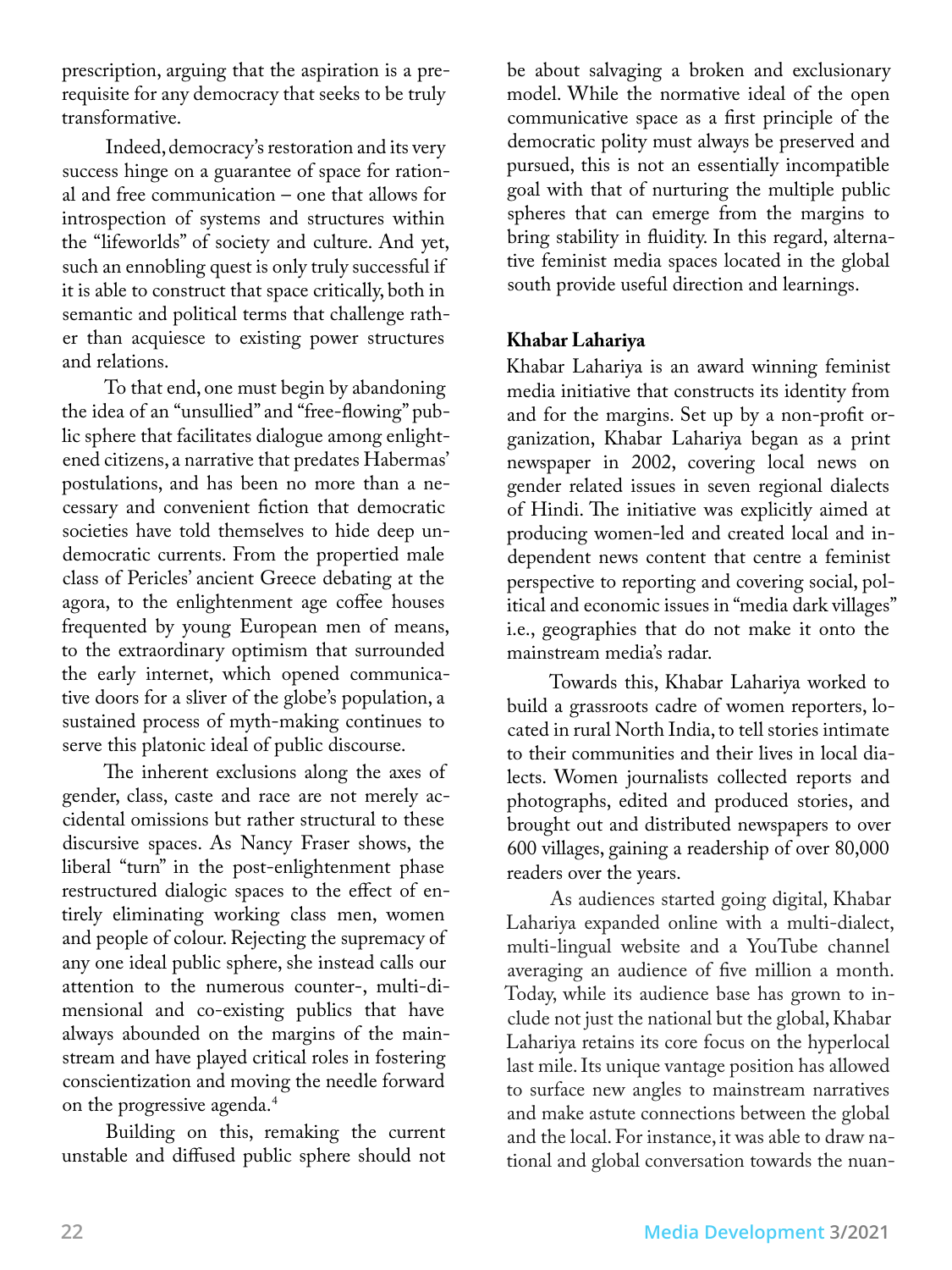ces, complexities, and diversities of socio-cultural-economic prejudices through a cutting feature on [Me Too Rural](https://khabarlahariya.org/metoo-rural/).

The digital shift for a once print initiative such as Khabar Lahariya has meant rethinking strategic decision-making around engagement and community-building by experimenting with "a hybrid offline-online model/playground". The team behind the initiative is blunt about the complexities that come with online presence and fame. In the case of Khabar Lahariya, journalists struggle with new challenges to the legitimacy that the online space opens them to. Further, as their reporters and editors have been able to build on their role as local opinion-makers in the digital space, they also negotiate the magnification of abuse and harassment that accompanies this prominence.

For the women who work for Khabar Lahariya, rooted as they are in the hyper-local context that they report on, online harm and retribution is not an abstract notion. They cannot rule out the odds of running physically into the same [men who post unsolicited comments](https://thethirdeyeportal.in/praxis/suneeta-is-typing-part-2/) on their photos in their villages. Khabar Lahariya's journalists therefore [navigate the online space](https://thethirdeyeportal.in/praxis/suneeta-is-typing-part-1/) with great caution, exhibiting care in how they choose their battles. Self-imposed censorship in many cases becomes a palatable alternative to losing their hard won freedom to continue working.

As a media initiative, grounded in feminist principles coming from very different locations, with different approaches and target audiences, offer working models for how an online space can be effectively deployed to demonstrate the possibilities for true and meaningful communicative diversity and impactful discourse. Khabar Lahariya equates success with real impact and change on the ground. This includes holding the powerful to account, effecting decision-making on the grassroots levels and challenging patriarchal knowledge systems through a feminist and subaltern journalistic practice where, women journalists from marginalized communities are deeply embedded within their local contexts.

#### **Conclusion**

Reclaiming the public communication sphere in today's digital paradigm needs a radical new imaginary, one that is built on feminist and digital justice principles and looks to the margins instead of the mainstream for solutions. Stabilizing the current unstable post-public sphere requires us to seek "fluidity" as recourse rather than a deterrent and embrace rather than shrink away from the idea of a "post-public".

The still-emerging regulatory regimes around the digital communicative sphere, currently a space of contestation between state and market forces, need therefore to move beyond damage control mode to actively build new institutions that restore public trust, promote and protect alternatives and provide clear and well-defined public protocols of participation. The elimination of the spectre of online violence remains an imperative that is not just legalistic but at the heart of what is cultural and social.

The post-public needn't be the splintered and fractured enemy of the public sphere which haunts and diminishes our democracies, but rather the multitudes that have always sustained and continue to sustain the ethos of vibrancy, diversity, and representation through grassroots and alternative efforts. Such shifting and fluid post-publics always carry the ability to coalesce around an issue and provide critical public articulation, thereby expanding public reasoning. They may move and shift, but as Me Too or other movements for democracy in recent times have shown, they can also generate constitutive and incremental changes, which will ultimately have far-reaching impact on the social/legal/institutional discourse. $\blacksquare$ 

#### **Notes**

- 1. Schlesinger, P. (2020). After the post-public sphere. *Media, Culture & Society*, *42* (7-8), 1545-1563.
- 2. Habermas, J. (1962). *The Structural Transformation of the Public Sphere*
- 3. Habermas, J. (1981). *The Theory of Communicative Action*
- 4. Fraser, N. (1990). Rethinking the public sphere: A contribution to the critique of actually existing democracy. *Social text*, (25/26), 56-80.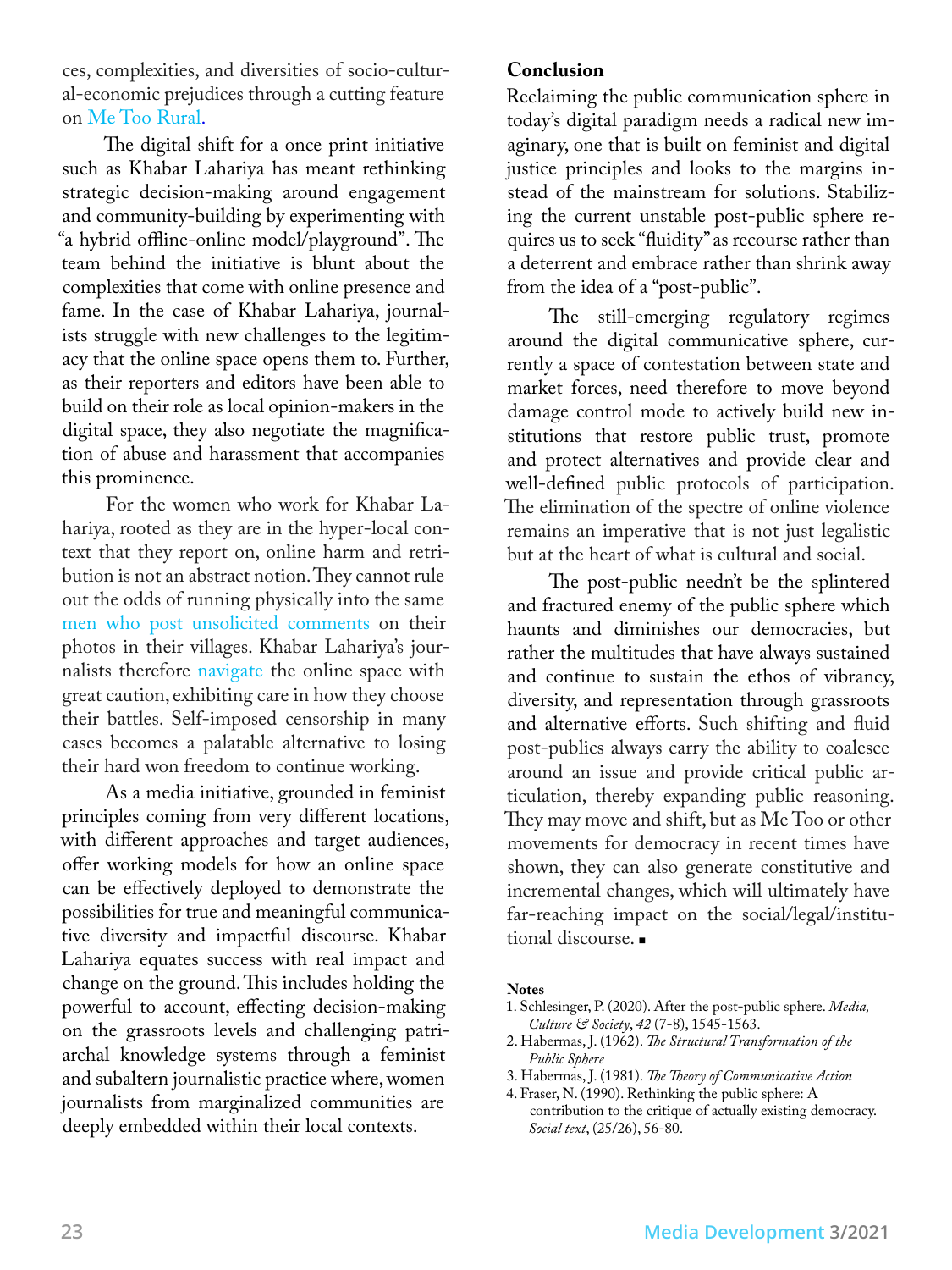## <span id="page-23-0"></span>**Public communication in Latin America: Obstacles and overcoming experiences**

#### **María Soledad Segura**

*In addition to the old problems of public communication in Latin America, such as media systems concentration, limited access to public information, attacks on press workers, etc., today there is the massive, networked and instantaneous dissemination of fake news, alternative facts, disinformation and hate speech; harassment through social networks; and polarization.* 

Knowledge-producing institutions – such as<br>
science and journalism grounded on the<br>
collection and the analysis of objective and veriscience and journalism grounded on the collection and the analysis of objective and verifiable facts – are confronted by and coexist with anti-scientific discourses, alternative facts, and false or misleading news (Waisbord, 2018a). Also, reactionary discourses have continued to attack human rights in general and particularly subaltern people (lower classes, women, sexual dissidents, victims of genocides such as dictatorships, civil wars, etc.) (Segura, 2015; Waisbord, 2018b).

Moreover, they have targeted political correctness as false, deceptive, and hypocritical (Waisbord, 2019b). These issues are articulated: alternative facts about history and fake news about current events are usually linked to anti-scientific and anti-human rights discourses as well as to stigmatization and discrimination of vulnerable social groups.

I argue that the challenges to democratic communication in Latin America are multi-faceted, and that these issues are part of a general problem. Based on Habermas (1994) theory about validity claims and normative grounds of public dialogue, they can be grouped in three types of threats to democratic communication: threats that challenge the notion of truth grounded on empirical demonstration and logical argumentation which underpin science and journalism; challenges against the normative consensus on human rights and democracy; and the reactionary critique of speeches that recognize rights and criticize forms of stigmatizing – so-called political correctness. It is a moment of crisis in democratic communication with no clear solutions.

Collective agreement on procedures to define the truth or on respect for human rights as the ground for democratic communication is stable and durable, but it is not unchangeable. The dominant paradigm in a certain historical period and in a specific society is a result of political and social struggles, and it is always challenged by alternative discourses (Angenot, 1989; Foucault, 1992; Williams, 2000; Mozejko y Costa, 2007). Nevertheless, this situation does not necessarily imply a crisis. The paradigm crisis, as the present one, occurs when it is not clear which is the dominant option.

This constitutes a problem for democracy insofar as its radicalization is based on the expansion of equality and social justice, so that national and popular aspirations coincide with the affirmation of human rights, the division of powers, and political pluralism (Mouffe, 2011). From this perspective, democracy is an unfinished, inclusive, continuous, and reflexive process, which demands that democratic communication enables the real participation of all social sectors for their demands and aspirations be heard and taken into account (Fraser, 2006).

Thus, strong and free public debate is necessary to control power, articulate and express demands, claim rights, and propose policies reforms, for public presentation of different social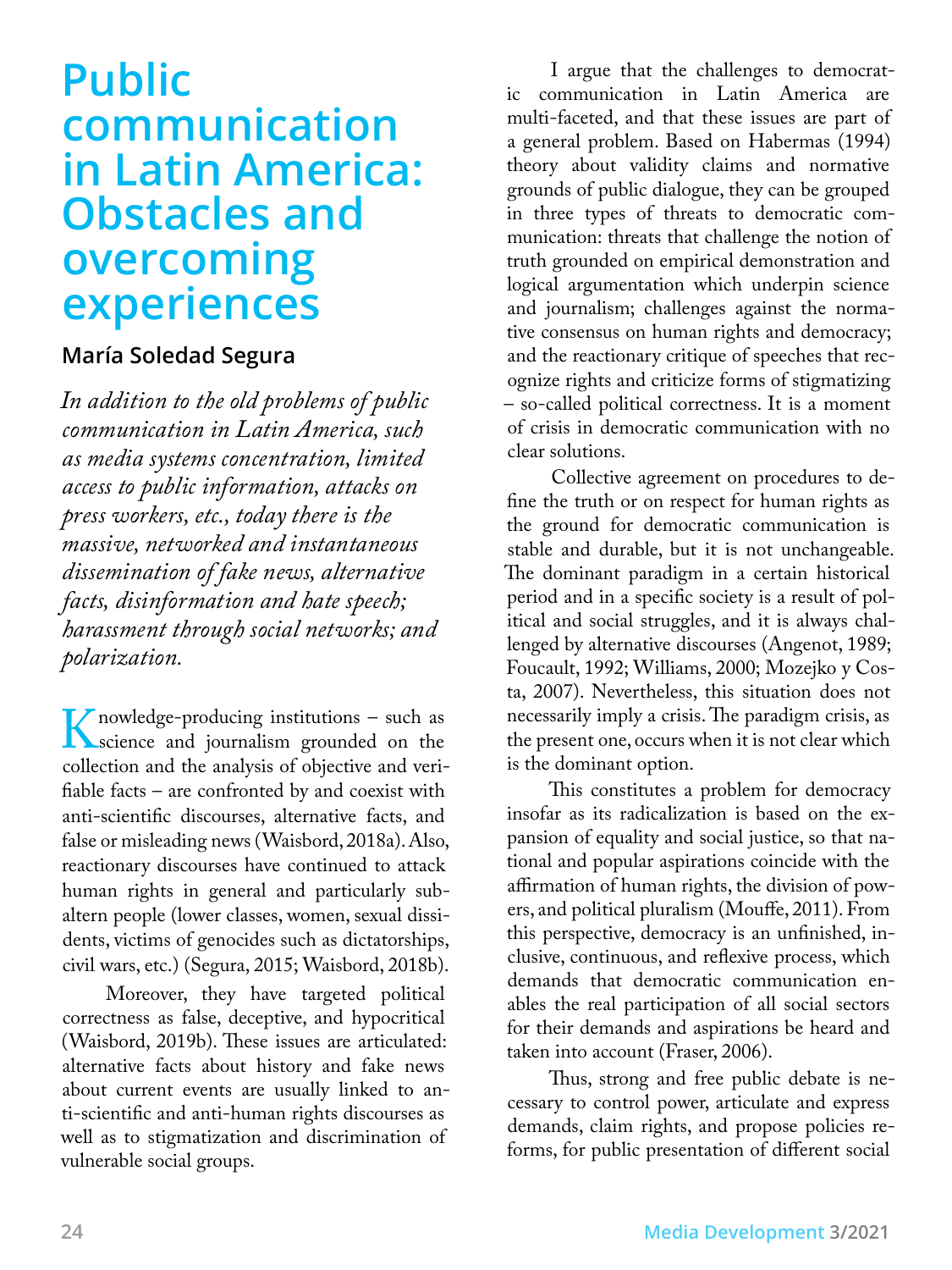sectors, and for democratizing subjectivities.

#### **Extreme social, economic, and cultural segregation**

What are the chances of these deliberately misleading or false speeches, hate and discriminatory discourses being accepted based on? Why are these counter-values so widespread in our societies? Which are the levels of violence and inequality that make these discourses attractive?

The rupture of the normative consensus on the definition of objective truth, personal sincerity and social rectitude is linked to extreme social, economic, and cultural segregation. An increasingly segregated society does not facilitate democratic, constructive, and high quality debate. Therefore, these problems are particularly acute in societies, such as Latin American ones, characterized by deep historical and structural social and economic inequality; unemployment; dependent national economies; weak welfare policies; significant authoritarianism both in governments and society (Araujo, 2016); "delegative democracies" (O'Donnell, 1997); and longstanding political polarization that have led to genocidal policies and human rights violations.

These problems have deepened in the region since 2015 with the new wave of rightwing governments and the growing public presence of cultural conservative movements (Segura, 2015; Waisbord, 2018), and even more with the Covid-19 pandemic and the isolation measures implemented in almost all countries in 2020 (Segura, 2020c).

#### **The alternatives**

Various social actors have developed practices not only to provide different kinds of solutions to the above-mentioned problems but also to find different ways of telling fact-based truths, debate the acceptability of derogatory expressions, and extend the respect and recognition of stigmatized, invisible and subaltern people. These alternative ways of overcoming such problems can also be grouped in three sets whose limits – as

well as those of the problems they address – are not strict nor fixed because there are relationships among them.

Regarding the challenges to social consensus on the definition of truth: To limit misinformation, harassment and hate speech, states reform communication policies to regulate Internet intermediaries. Some NGOs, journalists' associations and research institutions do fact-checking and data-verification of public speech to unveil fake news and disinformation. Professional journalists collaborate to do investigative journalism and data journalism to strengthen their fact and logical bases, while others develop new forms of narrative journalism to tell stories also well documented but narrated with a more literary, subjective, and touching style.

Some media corporations and social network platforms self-regulate. Some organizations foster critical training of social network users. To promote a more popular and public approach to science and to challenge ant-scientific speech, academics work on public science practices, and make alliances with journalists to do more and better scientific dissemination; moreover, there are hybrid experiences between journalist and academic research and discourse. Most of these experiences focuses on rational responses to the challenges to objective truth grounded in facts and argumentation, but some explore new ways of telling.

Regarding the challenges to pro-human rights and democracy speeches: States make public policies and regulations to protect democratic debate; and, along with civil society organizations, promote public institutions of democratic dialogue, truth, peace, and human rights to foster democratic dialogue after genocides, civil wars, or dictatorships. Besides, I argue that social movements – like feminists movements, human rights organizations and others – are actors that contribute to building a new normative consensus on truth, sincerity, and rectitude, because they produce and disseminate alternative concepts, values and meanings (Escobar, Alvarez & Dagnino, 2001); contribute to changing entrenched hab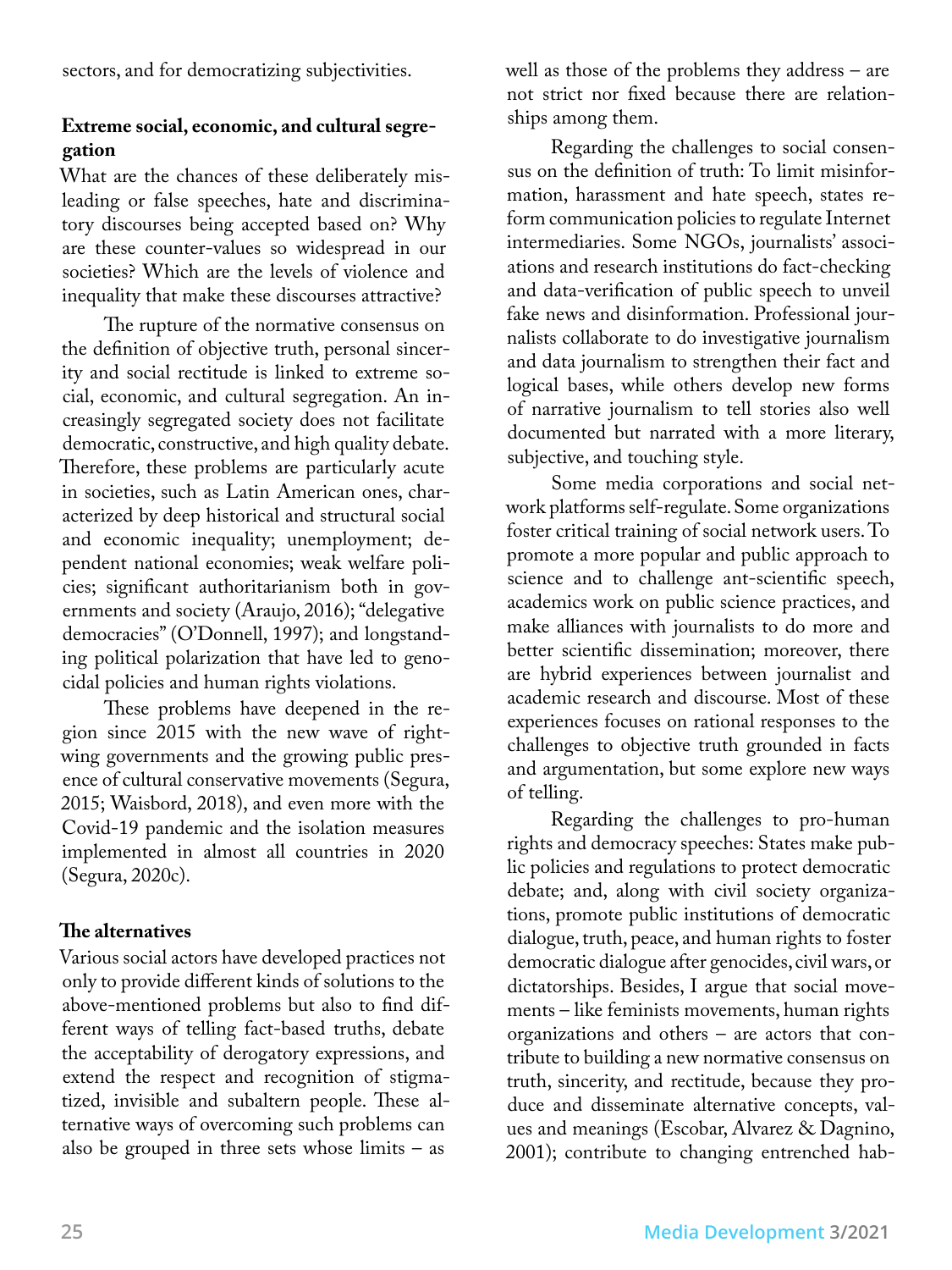its; influence the ways of relationship (Margulis, Urresti, Lewin & others, 2014; Botelho, 2001); perform other possible forms of community and can help build alternative ways of living together (Mercadal, Coppari & Maccioni, 2018). Most of these strategies emphasize both rational and emotional aspects of communication and politics, oriented to building historical truth and collective memory, and common and new democratic values and practices.

Regarding the challenges to political correctness: There are social movement initiatives to expand respectful ways of expression about diverse social sectors and to avoid hate speech and harassment of racist, sexist, homophobic and discriminatory discourse in general. The alternative concepts, values and meanings that feminist and LGTTBQI movements, trade unionism, movements against racism, and others produce and disseminate interpret different issues of social life, and destabilize the predominant cultural meanings of machismo, misogyny, homophobia, heteronormativity, racism, classism.

These actions foster a new consensus re-defining the limits of what is and is not acceptable in public speech in regard to recognition, categorization, and characterization. Moreover, diverse public actors call on the responsibility of political, religious, social, and media leaders in the use of communication strategies. Besides, some of the above mentioned strategies also research impact to debate new ways of political correctness: states communication policy reforms to regulate Internet intermediaries; self-regulation among media corporations and social network platforms; and critical training of social network users. All these demands and proposals raise concerns about both the rational and emotional dimensions of public speech and its reception.

I argue that these three groups of proposals and experiences contribute in different but complementary and articulated ways to the goals of democratizing public communication, promoting democratic reasons and emotions, and building democratic people and societies. These efforts are attempts not to restore the old social

consensus on truth about the facts, on human rights and democracy respect, and on political correctness, but to build a new and stronger one. Thus, these interventions contribute to democratize and strengthen public debate expanding discourses of respect, inclusiveness, rationalities, solidarity and empathy. The challenges they face are huge, but they show virtuous ways to overcome them.

#### **Results**

The alternative initiatives analysed from the theoretical and normative approach proposed, show limitations and potential.

The punitive responses by states as well as by media and platforms to deliberative misleading, false, hate and harassment speech should be limited because of their political, strategic, and practical consequences. Regarding politics, freedom of expression is at the heart of democracy and is essential for the protection, expansion and defence of other rights, social, economic, political, cultural. Strategically, the prohibition or limitation may be counterproductive, because what is intended to combat is highlighted, enhanced, and in some way the self-victimization of the hater is promoted because the perpetrators usually combine aggressiveness with susceptibility, and punishment has a boomerang effect: it further circulates the violence and lies speech that were intended to be silenced.

Finally, from a pragmatic point of view, limiting would not be of much use, insofar as such speech circulates very quickly on social networks and achieves high ratings in traditional media, which shows that they are expressing something that is important for a part of the audience. A part of society is adhering to anti-science, anti-human rights, and hate speech, so these discourses partly promote and partly reinforce what already exists. In state, civil or criminal responses and also in commercial restrictions, the principle of non-censorship should be non-negotiable. In summary, these punitive responses show enormous limitations, because hate speech is a social problem that drags public debate down to the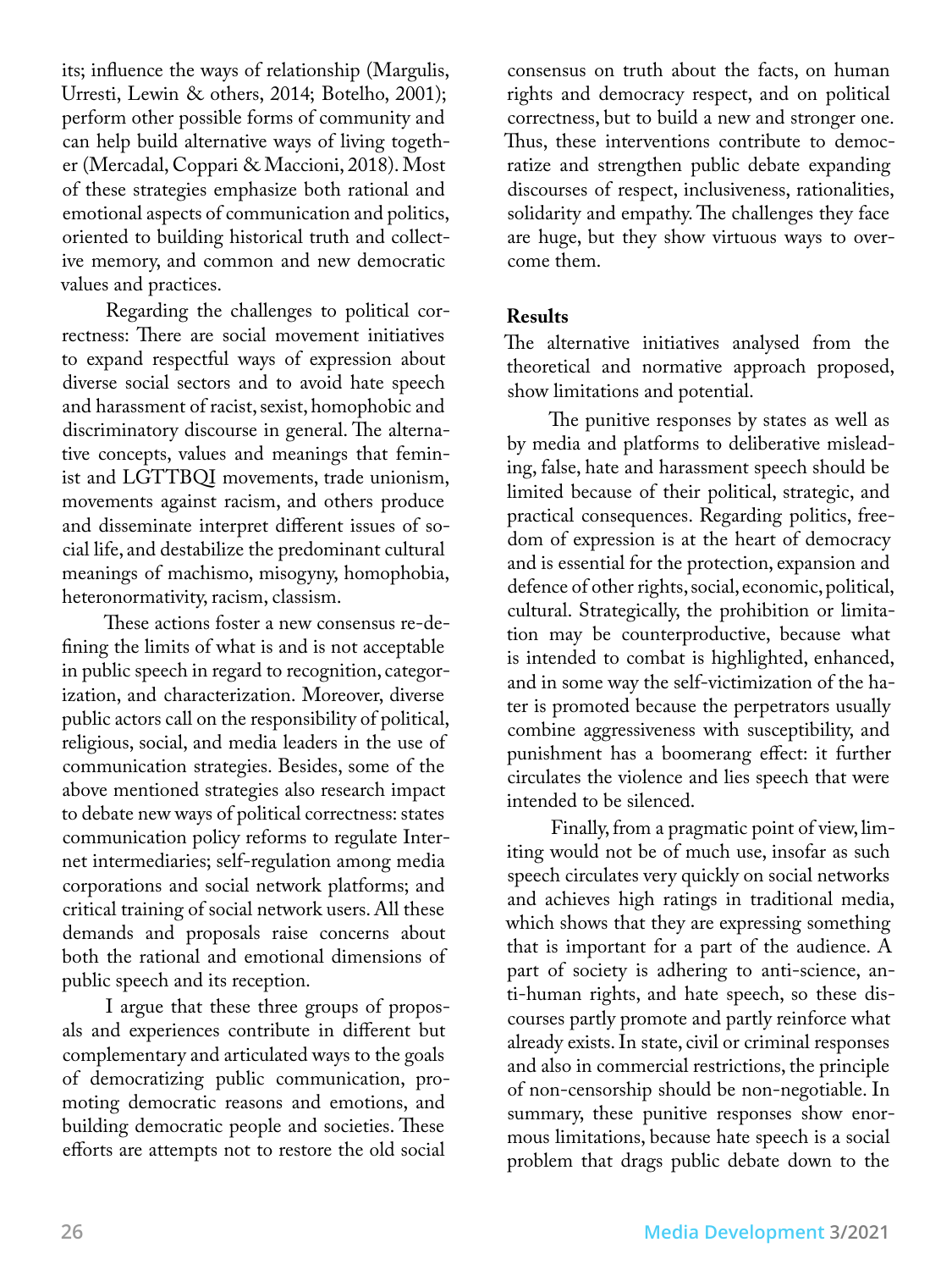most elementary and rudimentary social levels (Segura, 2020b).

The self-regulation of corporations finds a strong limit in the private and commercial interests of corporations, which do not usually coincide with the public interest or with a myriad of citizen interests, nor do they have as their main objective to guarantee human rights and the right to communicate. Furthermore, most of these corporations are transnational, so they have serious limitations when considering the cultural and social particularities of each regional and national population. Therefore, it is risky to allow private regulation without state and civil society participation in a multi-stakeholder approach.

The self-regulation of political, media, religious and other social leaders also reveals serious restrictions on power abuses by these actors and their interest in increasing their adherence (rating, followers, affiliations, etc.).

Responding on social networks or traditional media to discriminatory or hate speech with strictly rational counter-discourses (such as fact-check, investigative and data journalism, etc.), with information based on facts and logical argumentation, can have the adverse effect of enhancing the reach of such speech. Furthermore, given the nature of adherence to hatred and discrimination, which is essentially emotional, they are difficult to combat rationally. This type of intervention does reinforce the adherence and arguments of those who are already convinced and impacts highly informed elites such as politicians, academics and journalists in some way under specific conditions. (Segura, 2020b)

As literacy efforts in the reception of mass media in other historical periods taught, the critical training of social network users can be a good ally to improve the individual action of users and audiences, but it has no impact if it is not accompanied by structural and macro-level reforms of public communication.

Strengthening of public debate: From the right to communicate approach, bad public speech should be fought with more and better public speech. The quality of public confrontation of ideas is promoted by the increased participation of other voices and topics and when these new options are respected, legitimized, disseminated. Education in the broad sense – not only formal education but informal educational instances promoted by social organizations, and also awareness campaigns by states or non-governmental organizations – contributes to this process. In this sense, participatory public institutions of communication and human rights and social movements also play a relevant role in promoting democratic reason and emotions of respect, solidarity and empathy (Segura, 2020b).

Thus, all the measures analysed and developed by states, corporations and civil society organizations – even when they have limitations and face serious restrictions – contribute to the democratisation of communication and, in doing so, to societies and subjectivities. Among them, the social movements and participatory institutions of human rights, peace, and truth are the more complex and the ones that have greatest potential not only to offer solutions to the current problems, but also to put forward a new social consensus. Their construction of political power with broad and ambitious alliances helps them to promote the recreation of normative parameters to strengthen public debate.

Innovative strategies to strengthen public debate imply adversarial dialogue that assumes that social harmony is not easy to reach in a complex and massive society, and accept confrontation and power relations in public debate, but also recognize and respect the opponent and do not consider him/her an enemy (Mouffe, 2011). They also place the emphasis not just on data and logical argumentation of abstract ideas, but also on the construction of values, the practical experience and mobilization of democratic emotions.

Besides, if the conditions for acceptability of false, misleading, discriminatory, and harassing speech are high levels of violence and social inequality, one of the main ways to deal with them is to solve inequities and injustices and promote social integration. If the problems of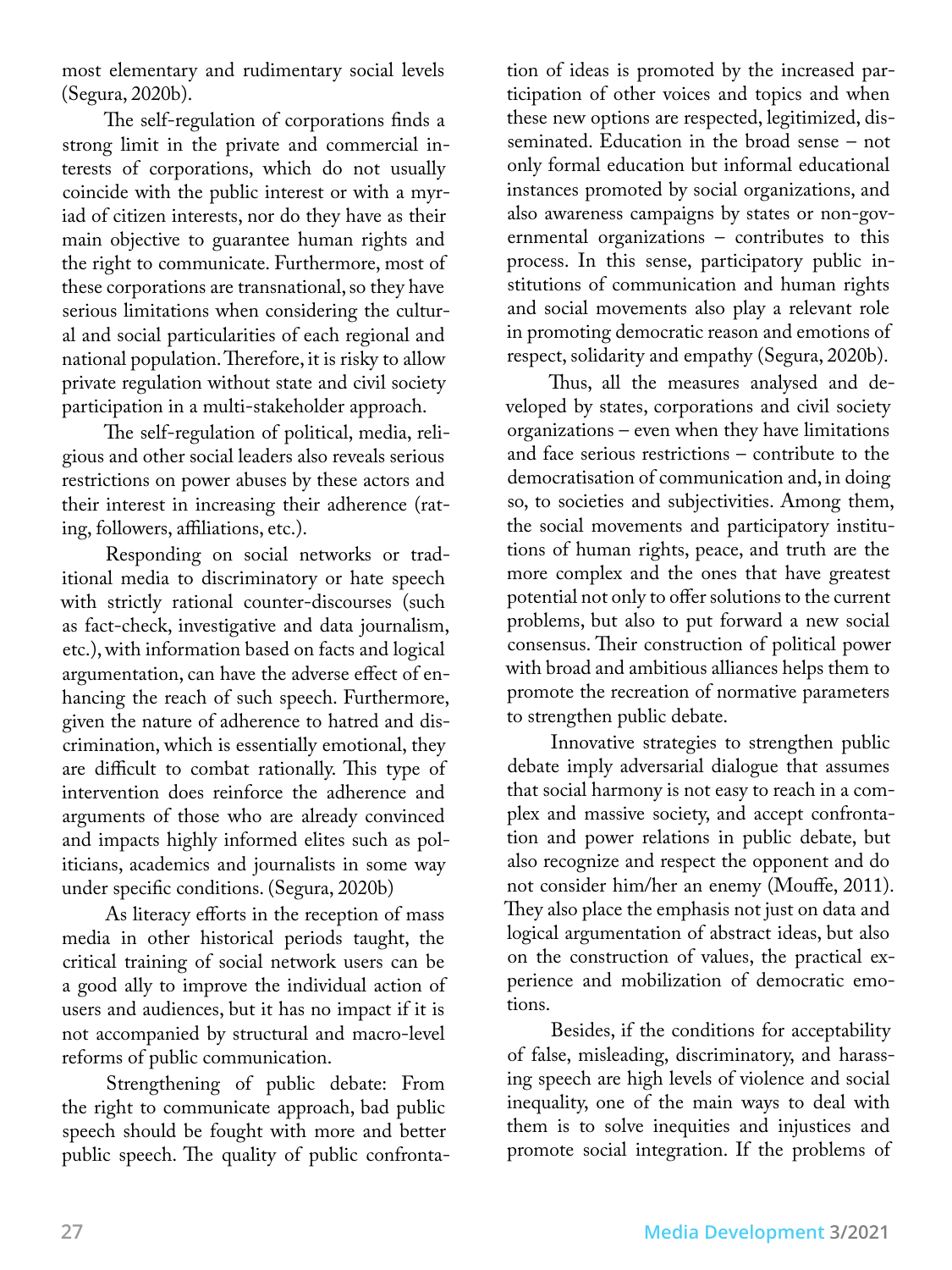<span id="page-27-0"></span>public dialogue are based on structural inequalities and extreme economic, social, and cultural segregation, policies to reduce these inequalities are necessary. Even so public debate is essential to bringing new public matters into social and political consideration, and to extending the limits of justice and rights. $\blacksquare$ 

#### **References**

- Angenot, M. (1989) Le discours social: problematique d'ensemble. In: *Un état du discours social*. Québec: Le Préambule.
- Araujo, K. (2016) *El miedo a los subordinados*. Santiago de Chile: LOM Ediciones.
- Botelho, I. (2001). *Dimensões das políticas culturais.*

Escobar, A.; Álvarez, S. y Dagnino, E. (2001) *Politicas culturales y cultura política: una nueva mirada sobre los movimientos latinoamericanos* Bogotá: ICANH / Taurus.

Foucault, Michel (1992) *Microfísica del poder*. Madrid: La Piqueta.

- Fraser, N. (2006) Reinventar la justicia en un mundo globalizado, In: *New Left Review* 36. Madrid: Akal.
- Habermas, J. (1994) *Teoría de la acción comunicativa: complementos y estudios previos*. Madrid: Cátedra.
- Margulis, M.; Urresti, M.; Lewin, H. & others (2014) *Intervenir en la Cultura*. Buenos Aires: Biblos.
- Mercadal, S.; Coppari, L. & Maccioni, L. (2018) Colectivos culturales y políticas culturales no estatales: dos experiencias en la ciudad de Córdoba. In: Prato, A. V. & Segura, M. S. (eds.) *Estado, sociedad civil y políticas culturales*. Buenos Aires: RGC Ediciones.
- Mouffe, Ch. (2011) *En torno a lo político*. Buenos Aires: FCE.
- Mozejko, D. T. & Costa, R. L. (dirs.) (2007) *Lugares del Decir* 2. Rosario: Homo Sapiens.
- O'Donnell, G. (1997) ¿Democracia Delegativa? In: O'Donnell, G. *Contrapuntos. Ensayos escogidos sobre autoritarismo y democratización*. Buenos Aires: Paidós.
- Segura, M. S. (2020a) Discursos de odio: quién le pone el cascabel al gato? (Interview by G. Weller). In: *El Tajo.* Córdoba.
- Segura, M. S. (2020b) Con alerta pero sin pánico. El rol de los medios en la pandemia. In: *Revista de la Facultad de Ciencias Médicas* 77 (1), 55-58. Córdoba, FCM-UNC.
- Segura, M. S. (2015) El cambio de época ya comenzó. In: *Brecha*. Montevideo, November 26th.
- Waisbord, S. (2019) El rédito político de lo incorrecto. In: *Clarín*. Buenos Aires, March 29<sup>th</sup>.

Waisbord, S. (2018a) *The elective affinity between post-truth communication and populist politics.*

- Waisbord, S. (2018b) El nuevo conservadurismo cultural. In: *The New York Times*. New York, February 7<sup>th</sup>.
- Williams, R. (2000) (2000) *Marxismo y Literatura*. Barcelona: Península-Biblos.

María Soledad Segura is professor at Universidad Nacional de Córdoba and researcher at Consejo Nacional de Investigaciones Científicas y Técnicas, in Argentina. She holds a PhD in Social Sciences. One of her books is D*e la resistencia a la incidencia. Sociedad civil y derecho a la comunicación en Argentina* (Ediciones UNGS, 2018).

## **Medios comunitarios y su vigencia en la era digital**

#### **Jorge Guachamín Llerena**

*Los acontecimientos de la protesta en octubre de 2019 y la pandemia del Covid-19 revelaron el impacto de la inclusión digital y cómo ha ido modificando el panorama en los espacios de la comunicación privada, comunitaria y pública. La ciudadanía ha optado por medios alternativos y por las redes sociales, como opción informativa, ante los medios hegemónicos, cuya credibilidad ha sido cuestionada.*

Mientras que los medios comunitarios se en-<br>a los nuevos tiempos donde se repiensan sus cuentran en un momento de adaptación a los nuevos tiempos, donde se repiensan sus posibilidades y potencialidades digitales, cabe destacar que éste no sólo es un debate tecnológico, sino también político, sobre la vigencia e incidencia de lo comunitario como proyecto comunicacional, en especial para los sectores donde no hay televisión e internet, donde la radio es el único espacio de comunicación.

#### **La red de comunicación desde el territorio como actor de la transformación social**

Según el Art. 1 de la Constitución,<sup>1</sup> "El Ecuador es un Estado constitucional de derechos y justicia, social, democrático, soberano, independiente, unitario, intercultural, plurinacional y laico", que en su diversidad se fortalece por las semejanzas de su pueblo y nacionalidades, con raíces ancestrales diversas como: mestizos, indígenas, afroecuatorianos y montubios.

Pese a las complejidades y dificultades, los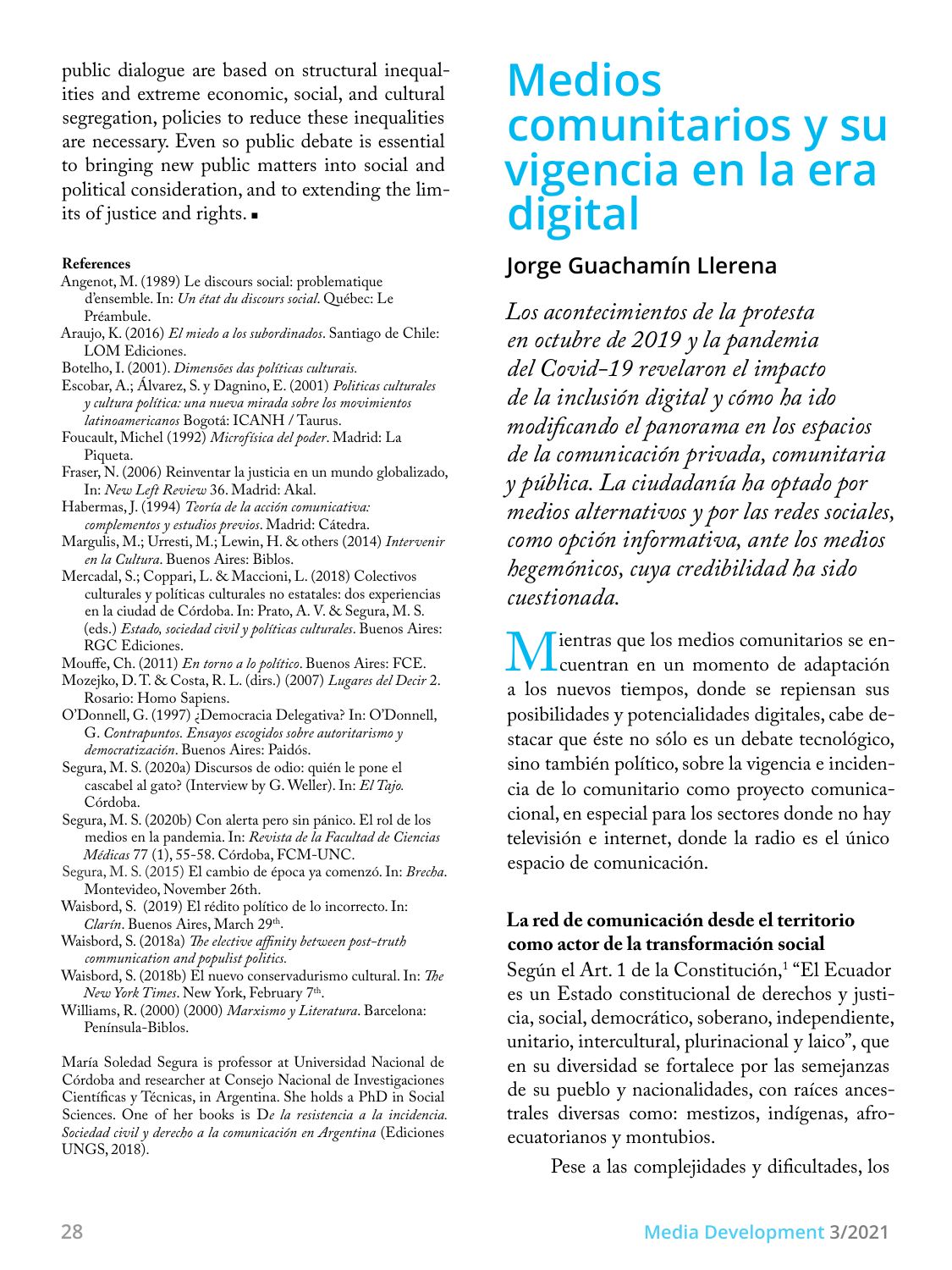pueblos y nacionalidades del Ecuador se han mantenido en un proceso dinámico de reconstitución, a través del fortalecimiento de su identidad, formas de organización, representación que les permita conocer y ejercer sus derechos colectivos, para de esta manera garantizar las condiciones para un desarrollo sostenible, justo e igualitario.

Ser parte y acompañar este proceso reivindicativo de los pueblos y nacionalidades indígenas del Ecuador, a través de la radio, ha sido el trabajo que desde hace 31 años lleva a cabo la Coordinadora de Medios Comunitarios Populares y Educativos del Ecuador (CORAPE). La comunicación radial ha permitido que las propuestas de luchas tanto individuales como colectivas sean amplificadas en su difusión y que las comunidades en el país se relacionen a través de un trabajo en Red.

Ante un panorama dominado por los grandes medios, CORAPE a través de sus tres Redes: la Informativa Nacional, Kichwa y Amazónica, surge como uno de los esfuerzos motivados por la participación ciudadana de las comunidades locales, en conjunto con varios sectores como los campesinos, pueblos y nacionalidades, para democratizar el acceso a los medios de comunicación y consolidándose, a través de los años, como una red de Redes de medios comunitarios que identifican la democratización de la palabra como eje central para la democratización de la sociedad.

Históricamente, a través de la comunicación se ha potenciado la relación intercultural entre los diversos pueblos y nacionalidades existentes, convirtiéndolos en un actor importante que ha influido en los acontecimientos sociales y políticos del país. Sin embargo, en la actualidad, el debate sobre las nuevas tecnologías y sus efectos parten de la comunicación como derecho en un nuevo escenario que permita su acceso y sostenibilidad.

#### **Nuevos escenarios de los medios de comunicación comunitarios, públicos y privados**

Hasta inicios del presente siglo, la radio era el

único medio que llegaba a las comunidades, ya que en aquel entonces no se contaba con televisión ni teléfonos. Esa realidad ha ido cambiando: la presencia paulatina y ampliación de cobertura de servicios privados de internet en áreas rurales y el uso de teléfonos celulares con acceso a internet móvil, han acortado las distancias, brindando una nueva forma de acceder a información a través de las redes sociales; pero también generando exclusión y retraso en el aprendizaje del uso de las nuevas tecnologías (TICs).

Los acontecimientos suscitados entre el 01 al 04 octubre en 2019, evidenciaron el impacto de las redes y la demanda de información desde las comunidades urbanas y rurales, sobre lo que sucedía en el país durante los días de protestas. Medios comunitarios y ciudadanos con un celular en la mano, a través de las redes sociales y transmisiones en vivo, mostraban una realidad que no era visibilizada por gran parte de los grandes medios privados y hegemónicos.

Durante esos días de octubre, los medios comunitarios, a través de sus radios, fueron parte de los espacios organizativos, contrarrestando el cerco mediático del oficialismo y grandes medios aliados, pero también brindando una opción informativa a los lugares donde no llega la señal de televisión o Internet. Siendo una opción también, ante la desinformación en redes sociales.

Pese a que el Artículo 22 de la Ley de Comunicación<sup>2</sup> garantizaba que "la información debía ser verificada, contrastada, precisa y contextualizada", varios sectores ciudadanos desconfiaron de los contenidos de los grandes medios de comunicación privados, y optó por la información que circulaba y se compartía en redes sociales. Tal fue el impacto, que hasta los grandes medios de comunicación privados televisivos, tomaron varios contenidos en vídeo de las redes sociales y los compartieron en sus noticieros estelares.

Sin embargo, las redes sociales y el Internet se vieron limitados en el alcance de sus mensajes, durante las manifestaciones. Y es en esta parte donde se evidenció la vigencia de los medios de comunicación comunitarios: CORA-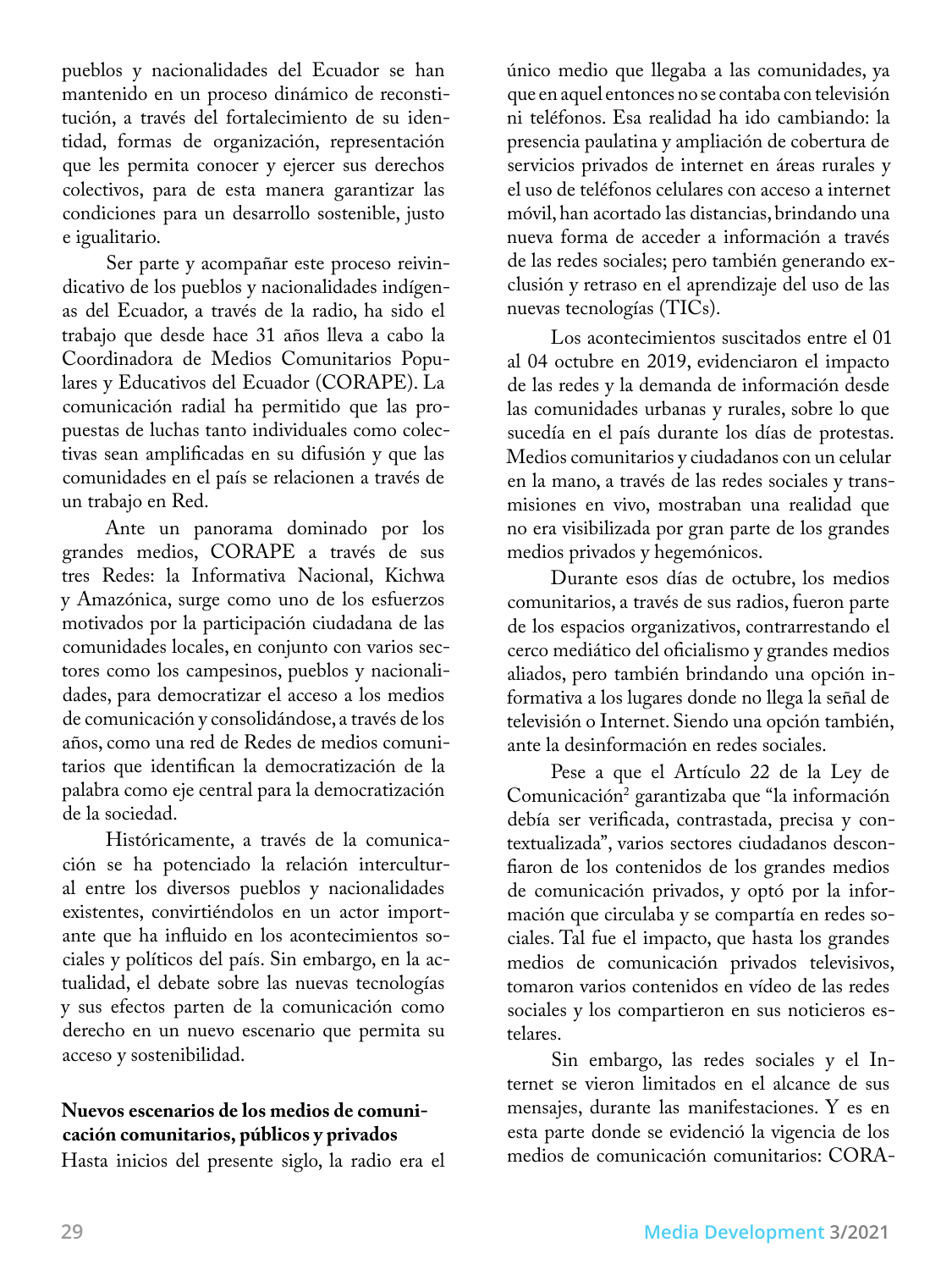PE desplegó sus equipos para la cobertura noticiosa de este hecho histórico, pero también fue el único medio de comunicación que instaló una cabina en el parque El Arbolito, facilitando los micrófonos de la radio a miles de ciudadanos que llegaron desde las comunidades, para que puedan expresar su opinión ante los hechos que estaban viviendo y llegar con su mensaje, con su idioma y con su sentir, a sus familias que los esperaban en las provincias, en los cantones, en las parroquias, en las comunidades.

#### **Pandemia y nuevos retos en la información y comunicación comunitaria**

Desde el 29 de febrero al 25 de abril de 2020, el Gobierno Nacional fue sorprendido por el impacto de la COVID-19 y el 13 de marzo tomó medidas de restricción y aislamiento, pero la falta de claridad en el mensaje oficial a la ciudadanía, sobre la ya declarada pandemia, generó pánico y desinformación. Los grandes medios privados reprodujeron la información y discurso oficialista y llegaron hasta cierto espectro de la población sin satisfacer sus demandas informativas, dejando la puerta abierta a las redes sociales como espacio de información, pero también de desinformación.

En este contexto, otra vez proliferaron y tomaron fuerza, diferentes medios digitales privados cuyas plataformas de transmisión se encontraban principalmente en las redes sociales. Pese a la fuerte presencia de estos espacios digitales en el marco de la pandemia, los medios comunitarios, a través de sus radios, nuevamente evidenciaron su vigencia en el manejo comunicativo y su enfoque sobre esta nueva realidad en la salud pública global.

Al igual que en los hechos de octubre de 2019, los medios comunitarios fueron la principal fuente informativa para los pueblos y nacionalidades del Ecuador, campesinos y comunidades rurales, sobre lo que sucedía en el resto del país, en este caso, el virus y sus implicaciones en territorio, como lo señala el documento conjunto entre UNICEF y CORAPE "Memoria de la experiencia de los medios de comunicación comunitarios de la Red CORAPE durante la emergencia sanitaria - Ecuador 2020".3

Es allí cuando los medios comunitarios cobraron un rol especialmente relevante, no solo en cuanto a la trasmisión de datos sobre el progreso de la pandemia, sino con respecto a la orientación de la comunidad sobre el cuidado, protección y prevención de la enfermedad desde perspectivas científicas, pero también ancestrales y comuni-

"La fortaleza de los medios comunitarios, en los nuevos escenarios, está en conectarse nuevamente con su audiencia local, a través de nuevos y novedosos formatos digitales, de recoger y procesar la información que interesa a las personas de la localidad."

tarias. Es decir, la información que los medios comunitarios difundieron tuvo diferentes fuentes: gubernamentales, especialistas de medicina científica occidental y academia, pero también de expertos en medicina ancestral conocedores del tratamiento de algunos síntomas comunes a la enfermedad causada por la COVID-19.

#### **La conectividad como derecho humano**

Antes de la pandemia, los medios comunitarios acarreaban varios problemas, ahora se siguen enfrentando a un panorama complejo e incierto. Sin embargo, estas dificultades también representan una oportunidad. La fortaleza de los medios comunitarios, en los nuevos escenarios, está en conectarse nuevamente con su audiencia local, a través de nuevos y novedosos formatos digitales, de recoger y procesar la información que interesa a las personas de la localidad.

La radio cambió, sigue y seguirá cambiando con el avance de nuevas tecnologías y lo comunitario sigue vigente donde lo digital aún está ausente; esta situación nos obliga a pensar a los medios comunitarios como un espacio fundamental para el acceso y difusión de información con tecnologías y formatos amigables para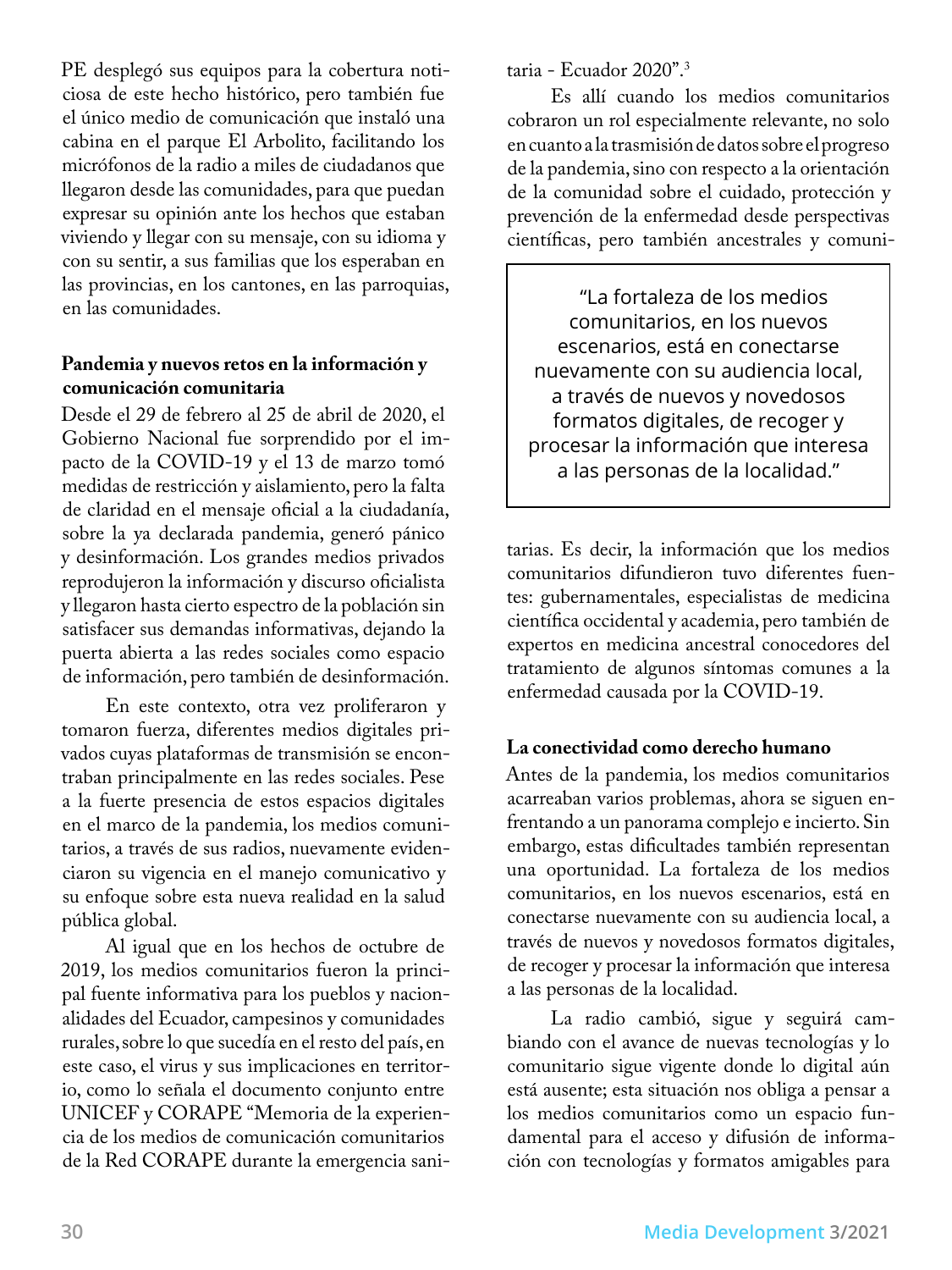las comunidades. De ahí que los medios comunitarios y el acceso de las comunidades a las nuevas TICs deban ser parte de las estrategias nacionales de comunicación e información.

La emergencia sanitaria evidenció la precaria conectividad que existe en la mayoría de las zonas del país. "Según una encuesta multipropósito de UNICEF en 2018, en el Ecuador solo el 37% de los hogares tiene conexión a internet, la situación es más grave aún para los niños de zonas rurales, donde solo el 16% de los hogares tiene conectividad, lo que da cuenta de una enorme desigualdad del derecho al acceso a la información".<sup>4</sup>

Por lo tanto, no solo se requiere garantizar la libre expresión de los medios comunitarios, sino también, implementar medidas que permitan el acceso de las comunidades a nuevos medios y a nuevas tecnologías para que se sostengan en el tiempo.

La reflexión sobre los efectos de las brechas digitales tiene implicaciones en los ámbitos culturales, políticos, económicos y sociales, por lo tanto, la inclusión digital de los medios comunitarios debe estar ubicada en el debate de la elaboración de políticas públicas.

La importancia de la comunicación en territorio y su sostenibilidad fue parte del "Informe Anual de la Relatoría de Libertad de Expresión de la Comisión Interamericana de Derechos Humanos (CIDH)" de 2002,5 donde se señala que la pobreza y la marginación social en que viven amplios sectores de la sociedad en América Latina, afectan la libertad de expresión de los ciudadanos, ubicándolos fuera del debate público.

No es suficiente el reconocimiento del sector comunitario en las normativas de la comunicación, sino que éstas también deben incluir medidas afirmativas que permitan a los sectores menos favorecidos contar con las mismas oportunidades de acceso transparente a las frecuencias, como parte de un ejercicio real democrático.

La lucha por democratizar la comunicación en nuestros países no empieza ni termina con un gobierno, sino del trabajo conjunto de entender las necesidades y contenidos que requiere la

audiencia en torno a los Derechos de la Comunicación, pero también de la creación de nuevos medios comunitarios que amplifiquen su voz y opinión.

#### **Notas**

- 1. Constitución del Ecuador, Art 1. 2009 [https://www.](https://www.asambleanacional.gob.ec/sites) [asambleanacional.gob.ec/sites](https://www.asambleanacional.gob.ec/sites), Ecuador.
- 2. Ley Orgánica de Comunicación, Art 22, 20 feb 2019, [https://www.telecomunicaciones.gob.ec/wp-content/](https://www.telecomunicaciones.gob.ec/wp-content/uploads/2020/01/Ley-Organica-de-Comunicaci%C3%B3n.pdf) [uploads/2020/01/Ley-Organica-de-Comunicaci%C3%B3n.](https://www.telecomunicaciones.gob.ec/wp-content/uploads/2020/01/Ley-Organica-de-Comunicaci%C3%B3n.pdf) [pdf](https://www.telecomunicaciones.gob.ec/wp-content/uploads/2020/01/Ley-Organica-de-Comunicaci%C3%B3n.pdf) Ecuador.
- 3. CORAPE, UNICEF, (2020) Memoria de la experiencia de los medios de comunicación comunitarios de la Red CORAPE durante la emergencia sanitaria. Ecuador.
- 4. UNICEF, Memoria de la experiencia de los medios de comunicación comunitarios de la Red CORAPE durante la emergencia sanitaria. Ecuador 2020, Dificultades, p. 14.
- 5. CIDH. Relatoría Especial para la Libertad de Expresión. Estándares para una radiodifusión libre e incluyente. 3 diciembre de 2009. pp. 34.

Jorge Guachamín, ecuatoriano, Licenciado en RRPP y Comunicación Organizacional. Desde hace 14 años ha trabajado en Comunicación Comunitaria con un enfoque de Derechos Humanos, articulando con las realidades locales del territorio, en el marco del respeto de las cosmovisiones de los Pueblos y Nacionalidades. Desde hace tres años se viene desempeñando como Secretario Ejecutivo de La Coordinadora de Medios Comunitarios Populares y Educativos del Ecuador - CORAPE, donde trabaja junto a un equipo humano comprometido con la comunicación comunitaria del país, coordinado a la organización a nivel nacional, con las radios afiliadas, fraternas y centros de producción comunitarios.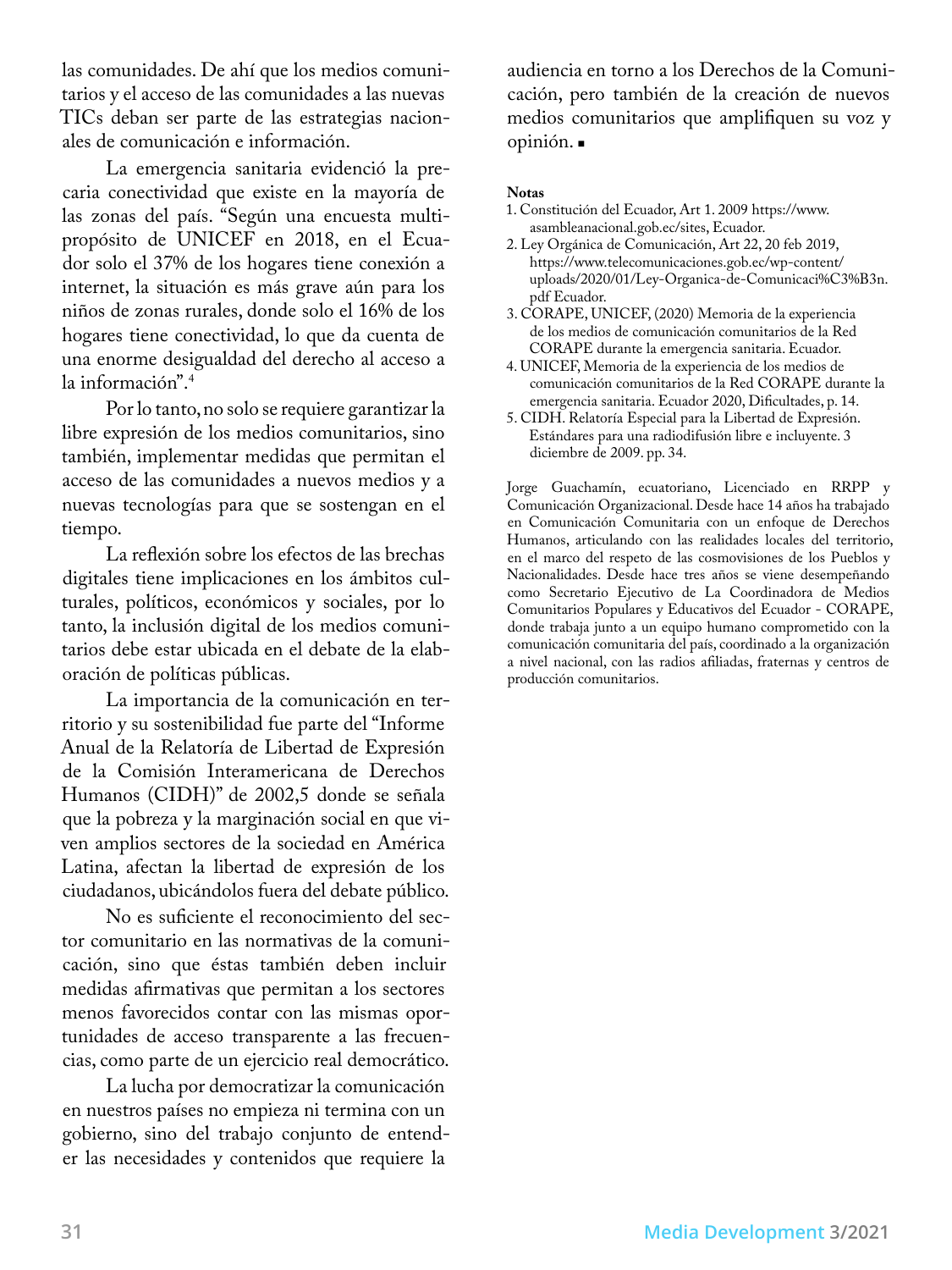## <span id="page-31-0"></span>**La comunicación en la defensa de los territorios**

#### **Monica Montalvo Mendez y Suleica Pineda**

*En México se han identificado más de 800 conflictos socio-ambientales generados por proyectos mineros y energéticos en los últimos doce años: presas, gasoductos, eólicas, termoeléctricas y parques solares son instalados sin consultar a los pueblos afectados. Esta situación no es muy distinta en el resto de América Latina. Este contexto, entre muchas otras cosas, atenta contra el derecho que tienen las comunidades campesinas e indígenas para su autodeterminación y decidir qué tipo de desarrollo quieren.*

En México, son cada vez más frecuentes las<br>amenazas a los territorios a causa de la imamenazas a los territorios a causa de la implementación o del intento de implementación de megaproyectos extractivitas. Esto ha llevado a comunidades campesinas e indígenas, así como a personas que habitan en las ciudades y que entienden de la gravedad de estas amenazas, a organizarse para luchar en defensa de estos territorios.

Estos movimientos han recibido como respuesta violencia y represión hacia las mujeres y los hombres que se asumen como guardianes de los territorios, y que están haciendo propuestas alternativas, a nivel local o regional, para crear horizontes de esperanza.

De acuerdo al informe sobre las personas defensoras de los derechos humanos ambientales publicado por CEMDA, del año 2012 al año 2019 son 499 ataques registrados hacia estos

guardianes del territorio.

Una parte fundamental de las estrategias que los movimientos en defensa de la tierra han realizado, tiene que ver con la comunicación.

La reflexión que compartimos en este artículo se basa en el trabajo realizado por un periodo de tres años (2018-2020) desde la Sandía Digital junto con el programa de América Latina y el Caribe de Witness.

Primero compartiremos los actores hegemónicos y de resistencia presentes en las luchas en el ámbito de la comunicación, para luego compartir cómo se entiende la comunicación y para finalizar con la importancias de que sus voces, sus historias y sus relatos sean visibilizados.

#### **Tejer las voces**

La Sandía Digital es una colectiva feminista conformada por mujeres profesionales de la producción audiovisual y del cine, del periodismo, las artes plásticas, las ciencias sociales y la comunicación comunitaria, interesadas en contribuir a fortalecer el ejercicio del derecho a la comunicación y la autodeterminación de las personas, grupos y comunidades que actúan a favor de la justicia socio-ambiental y de género, y a la defensa de los derechos humanos en México y América Latina.

En 2018, nos dimos a la tarea de realizar el diagnóstico de cuál es el papel de la comunicación en la defensa del territorio en México,<sup>1</sup> este proceso nos permitió colectivizar nuestras preguntas en torno a cómo y qué se estaba haciendo en relación a comunicación en las luchas contra proyectos extractivos de distinta índole.

Este diagnóstico se hizo a través de entrevistas con especialistas en el tema, por medio de reuniones con comunidades de aprendizaje formadas por integrantes de movimientos, organizaciones sociales, periodistas y comunicadorxs que luchan por la defensa del territorio en diversos estados del país como Chiapas, Oaxaca, CDMX, Puebla, Morelos, Michoacán, Tabasco, Veracruz, Jalisco, Sonora y Baja California.

Las reflexiones resultado de este proceso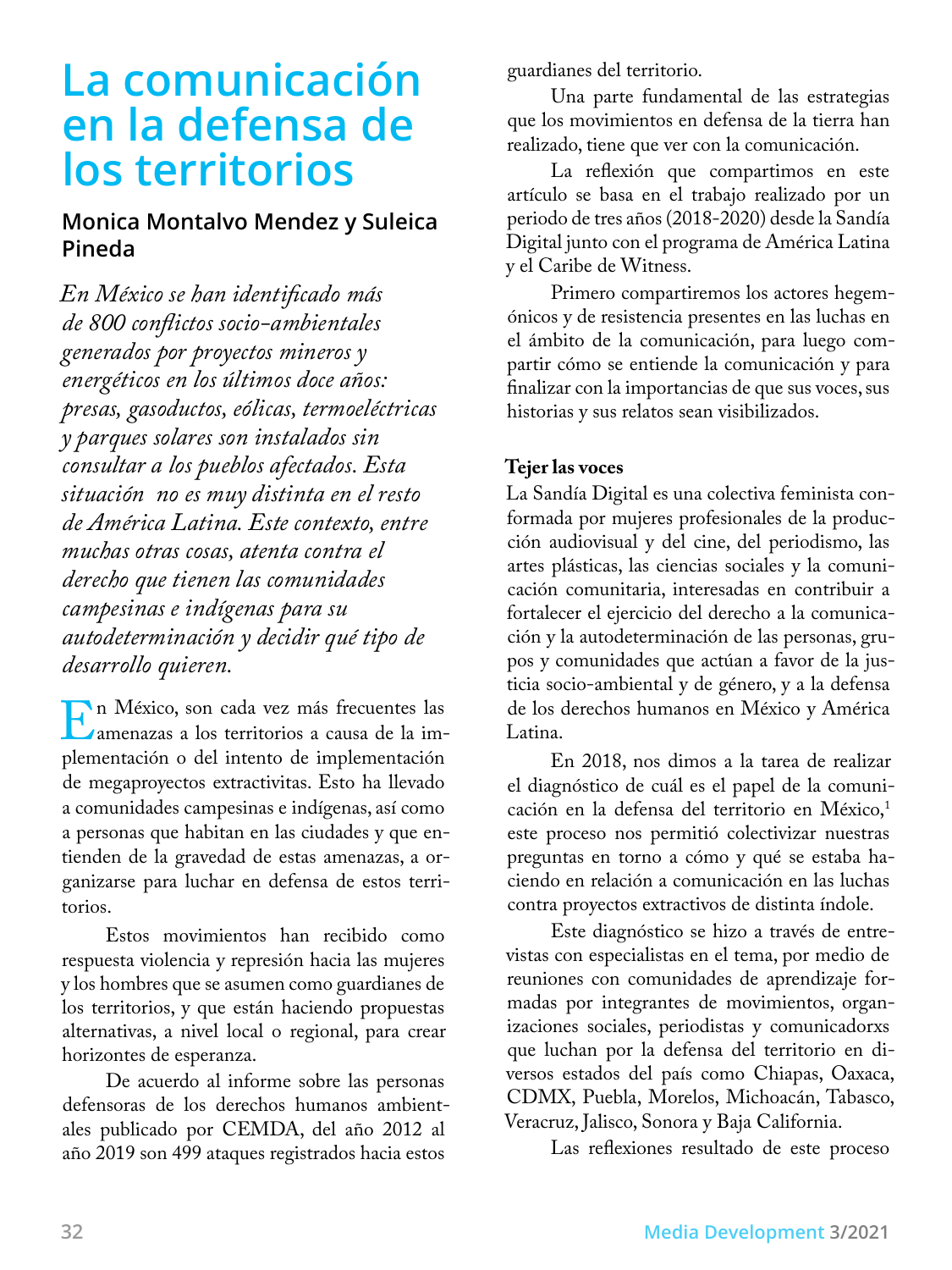Se realiza en el marco de derecho internacional

El modelo de vida y bienestar de la mayoría de la población depende de megaproyectos

Comunicación basada en mentiras y reduccinismo de todo pensamiento complejo (se omiten afectaciones, causas, actores, responsabilidaes, etc)

Invisibiliza las afectaciones a largo plazo

**AND** 

de vida: el capitalismo es único e inevitable

No hay otro modelo

Los megaproyectos responden a necesidades reales

de casi un año nos dejaron ver que existen una diversidad de actores en la comunicación en la disputa del territorio y nos pareció pertinente situarlos en dos grupos.

#### **Actores hegemónicos**

Entendemos por actores hegemónicos de la comunicación a aquellos que dominan el discurso dentro de las comunidades narrativas vinculadas con un proceso de defensa de determinado territorio. Es a través de los relatos que nos construimos como personas individuales y también como grupos identitarios mediante los cuales modelamos, en el terreno simbólico, nuestra realidad y nos proyectamos hacia el espacio público. Cuando hablamos de comunidades narrativas nos referimos, entonces, a grupos que tejen y comparten relatos con los cuales dan sentido y orientan, en este caso, su actuar como sujetxs en los mapas que circunscriben los conflictos socio-ambientales.

En general, vemos que quienes ejercen mayor poder en la toma de decisiones sobre el avance de los megaproyectos extractivos, y por lo tanto en el terreno simbólico o inmaterial también, son los siguientes actores:

- \* Empresas e instituciones financieras internacionales
- Los gobiernos
- Medios de comunicación

Sobre este último punto si bien en México 71 millones de personas tienen acceso a internet,2 el 37% de la población sólo se informa a través de la televisión abierta o las grandes cadenas de radio que pertenecen a monopolios. En México existe una alta concentración del sector de la comunicación en pocos actores. Existe un duopolio en los medios de comunicación.3

El mapa de la comunicación se actualiza constantemente y particularmente en la arena digital. En relación directa con la transformación de los procesos, dicha actualización constante se traduce en el establecimiento de discursos dominantes y contra-narrativas en el espacio público. Esto contribuye a que los discursos, opiniones, historias y hechos emanados desde los movimien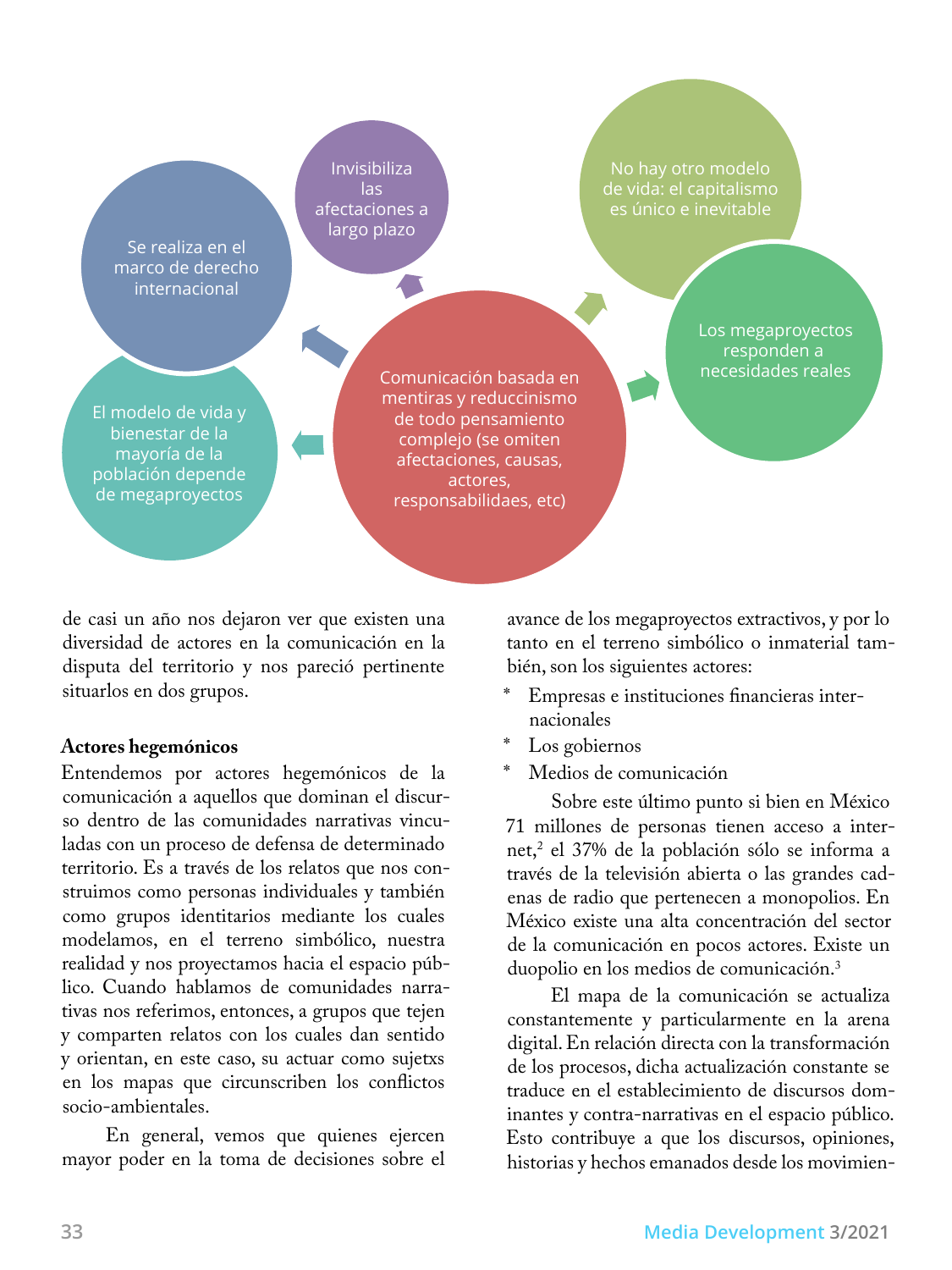tos sociales que defienden el territorio puedan tener una presencia más directa e inmediata en estas arenas.

No obstante, el dominio de quienes manejan las plataformas para que estos espacios digitales sean posibles aún está determinado por grandes empresas y por lo tanto muchas veces operan de acuerdo a sus agendas e intereses.

En este sentido, los medios de comunicación ya sea digitales o tradicionales, son los principales responsables, hoy en día, en la amplificación de los discursos de las empresas y los gobiernos.

Independientemente del tipo de megaproyecto (minería, fracking, represa, hidroeléctrica, turismo, etc.) es posible identificar una narrativa del despojo que se repite: el actual modelo capitalista -y los conceptos de bienestar, progreso y desarrollo que éste implica- no es puesto en discusión. Sólo existe un modelo válido, legitimado y visible. Todo lo demás es invisibilizado. Y en este modelo, los megaproyectos son un componente clave.

#### **Los actores de la resistencia**

Entendemos a los actores en resistencia relacionados con la comunicación como aquellos que se posicionan conscientemente en este mapeo de poder del lado del movimiento social en defensa del territorio o de los bienes comunes. Les nombramos "en resistencia" debido a que, en razón de las imposiciones de megaproyectos que involucran violaciones de derechos humanos y crímenes medioambientales, dichos actores han tenido que situarse en una posición de defensa, identificamos principalmente a tres grupos de actores:

#### *Movimientos sociales y comunidades en defensa del territorio.*

Por el papel central que ancestralmente han tenido en el cuidado de los bienes comunes o Tejido de la Vida, son los movimientos o comunidades quienes suelen ser el núcleo central de los diferentes procesos de defensa del territorio en

el país.

La forma de comunicar y de organizarse será muy diferente si el movimiento corresponde a una estructura social y política ya establecida (asamblea ejidataria o comunidad indígena, por ejemplo4 ), o si se conforma específicamente para resistir frente a un proyecto Estos grupos gen-

"Para muchos actores de la resistencia, la comunicación es vista como una herramienta para transformar el mundo. Se pueden construir, a través de la comunicación, horizontes posibles, que desarrollen representaciones más justas del mundo."

eralmente realizan la comunicación a través de medios comunitarios, comisiones de comunicación y vocería.

#### *Redes y Organizaciones de la Sociedad Civil (OSC) locales y nacionales*

Alrededor del núcleo central de defensa del territorio, generalmente acompañan a los distintos procesos sectores de la Sociedad Civil Organizada y redes que han gravitado en diferentes órbitas que en muchos casos han sido esenciales para el avance estratégico en los pasos a seguir en la defensa del territorio.

#### *Periodistas independientes y medios libres.*

En diferentes momentos y diversos grupos de periodistas han podido mantenerse al margen de la imposición de agendas relacionadas con el empuje en la imposición de megaproyectos, esto ha logrado ser un contrapeso real en las narrativas que en muchas trincheras se libran cotidianamente en los procesos de disputa territorial.

Para muchos actores de la resistencia, la comunicación es vista como una herramienta para transformar el mundo. Se pueden construir, a través de la comunicación, horizontes posibles, que desarrollen representaciones más justas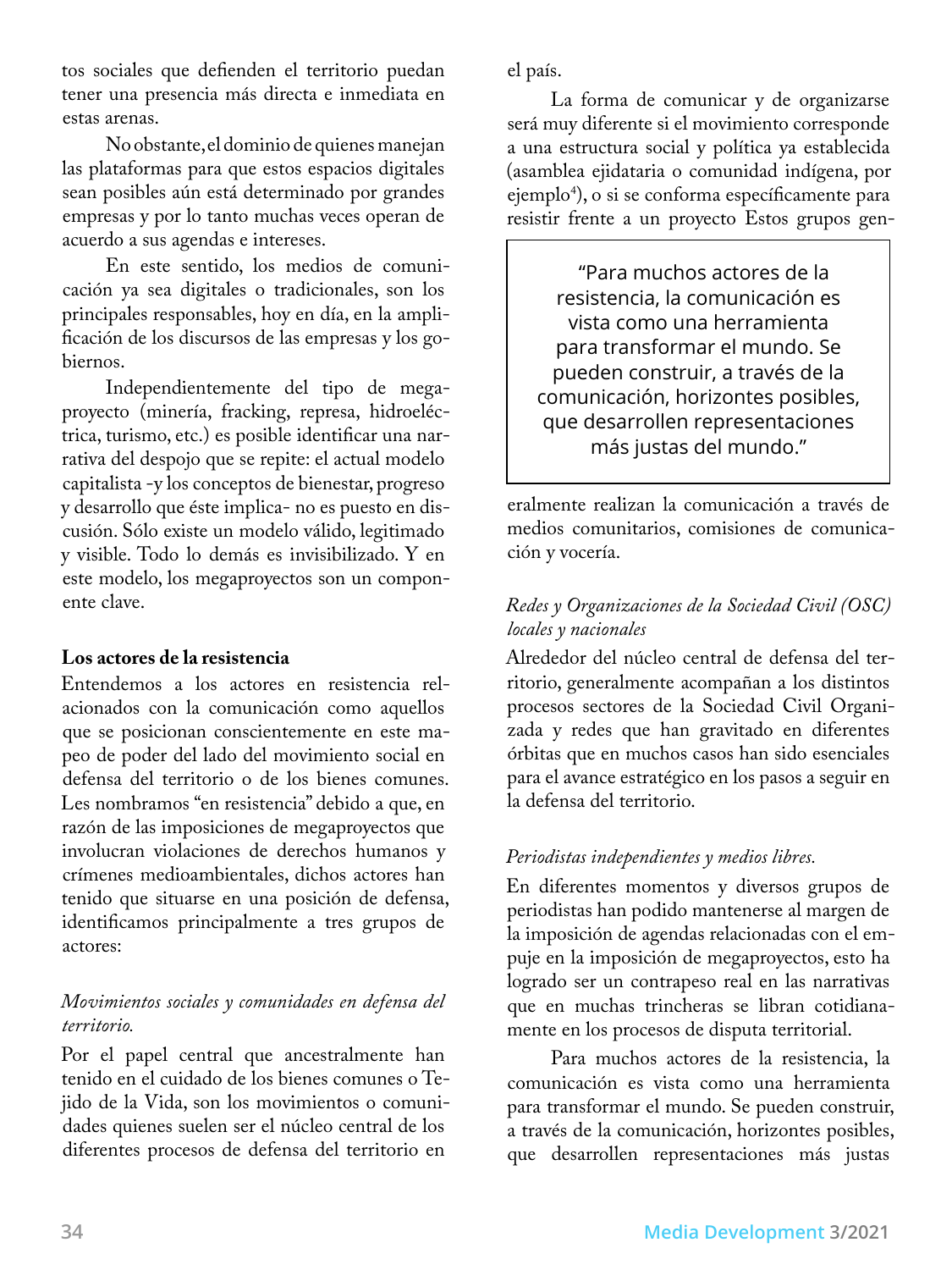del mundo. Es importante trabajar en torno a mensajes o ideas que provoquen reacciones, que generen conciencia para llevar a la toma de acciones.

En las múltiples acciones y objetivos que los actores de la resistencia hacen, son tres grandes estrategias para defender el territorio desde la comunicación:

1- La comunicación para habitar el territorio.

2- La comunicación para prevenir e informar frente a amenazas.

3- La comunicación para la incidencia.

#### **Conclusión**

La comunicación es un elemento transversal e indispensable en las estrategias de defensa del territorio. Es clave tanto para fortalecer los procesos, los sujetos políticos, afirmar las identidades, conocer los territorios y las alternativas al desarrollo, como para hacer prevención, denunciar las afectaciones de un proyecto, visibilizar los problemas y derechos que les están siendo violentados, apoyar las estrategias legales y de incidencia política. Sin la comunicación, muchas veces estas no podrían llevarse a cabo. Sin embargo, por su carácter transversal, suele ser invisibilizada. Esto nos impide pensar en la comunicación de manera más estratégica y usarla en su plena potencialidad.

No se puede pensar en la comunicación de manera aislada. Es indispensable que los habitantes de los territorios afectados por megaproyectos puedan contar sus historias, para romper los relatos hegemónicos que representan "el peligro de una sola historia", como lo mencionado por Chimamanda Adichie, escritora nigeriana. Chimamanda nos advierte que hablar de una sola historia nos vuelve vulnerables e influenciables.

Las narrativas construyen posibilidades: ¿cómo vamos a caminar hacia el mundo que queremos si ni siquiera lo hemos nombrado?

"Necesitamos ver historias donde nos identifiquemos, donde narremos nuestros miedos, pero también nuestros sueños y esperanzas. Contar nuestras historias nos permite encontrarnos en los ojos de otras y otros." Enfatiza que "las historias se han usado para despojar y calumniar, pero las historias también pueden dar poder y humanizar. Las historias pueden quebrar la dignidad de un pueblo, pero también pueden reparar esa dignidad rota."5

Desde La Sandía Digital apostamos por los espacios de formación que permitan construir la comunicación desde otras narrativas, con el objetivo de que quienes se formen amplifiquen su capacidad de incidencia para posicionar sus proyectos de desarrollo alternativo en el debate social a través de narrativas transformadoras a favor de la justicia socio-ambiental.

#### **Notas**

- 1. [https://lasandiadigital.org.mx/2019/12/06/diagnostico](https://lasandiadigital.org.mx/2019/12/06/diagnostico-participativo/)[participativo/](https://lasandiadigital.org.mx/2019/12/06/diagnostico-participativo/)
- 2. Escalona, Claudia Juárez (2018) El Economista 3.0; "Uso de Internet llega a 64% de la población" [https://www.](https://www.eleconomista.com.mx/empresas/Uso-de-Internet-llega-a-64-de-la-poblacion-20180221-0023.html) [eleconomista.com.mx/empresas/Uso-de-Internet-llega-a-](https://www.eleconomista.com.mx/empresas/Uso-de-Internet-llega-a-64-de-la-poblacion-20180221-0023.html)[64-de-la-poblacion-20180221-0023.html](https://www.eleconomista.com.mx/empresas/Uso-de-Internet-llega-a-64-de-la-poblacion-20180221-0023.html)
- 3. En una investigación realizada por Aimée Vega Montiel menciona que de las 189 industrias privadas de televisión, son de Televisa y Televisión Azteca, el 67% de la industria radiofónica es privada y la mayor parte de estas estaciones son propiedad de 15 grupos.
- 4. Entidades jurídicas que se establecen en el marco agrario mexicano para garantizar la propiedad colectiva de la tierra.
- 5. Chimamanda Adichie (2009) "El peligro de la historia única". Tedglobal. [https://www.ted.com/talks/chimamanda\\_adichie\\_](https://www.ted.com/talks/chimamanda_adichie_the_danger_of_a_single_story/transcript?language=es) [the\\_danger\\_of\\_a\\_single\\_story/transcript?language=es](https://www.ted.com/talks/chimamanda_adichie_the_danger_of_a_single_story/transcript?language=es)

**Monica Montalvo Mendez**, Antropóloga social, maestra y doctorante en Desarrollo Rural. Trabaja en torno a la defensa del territorio y la comunicación desde la academia, los medios libres y junto con movimientos sociales desde el 2007. En sus investigaciones y procesos de comunicación, se ha interesado en las problemáticas y resistencias generadas por proyectos de represas. Desde La Sandía Digital, donde se encarga de investigaciones y formaciones en comunicación para la defensa del territorio.

**Suleica Pineda**, Ingeniera industrial de profesión, forma parte de la Sandía Digital donde tiene el rol de productora, su trabajo más reciente en la producción ejecutiva es el largometraje "La energía de los Pueblos" y el cortometraje "Victoria", de forma personal y en forma colectiva apuesta por el cambio de narrativas para contar de manera diferente y amable los temas de su interés.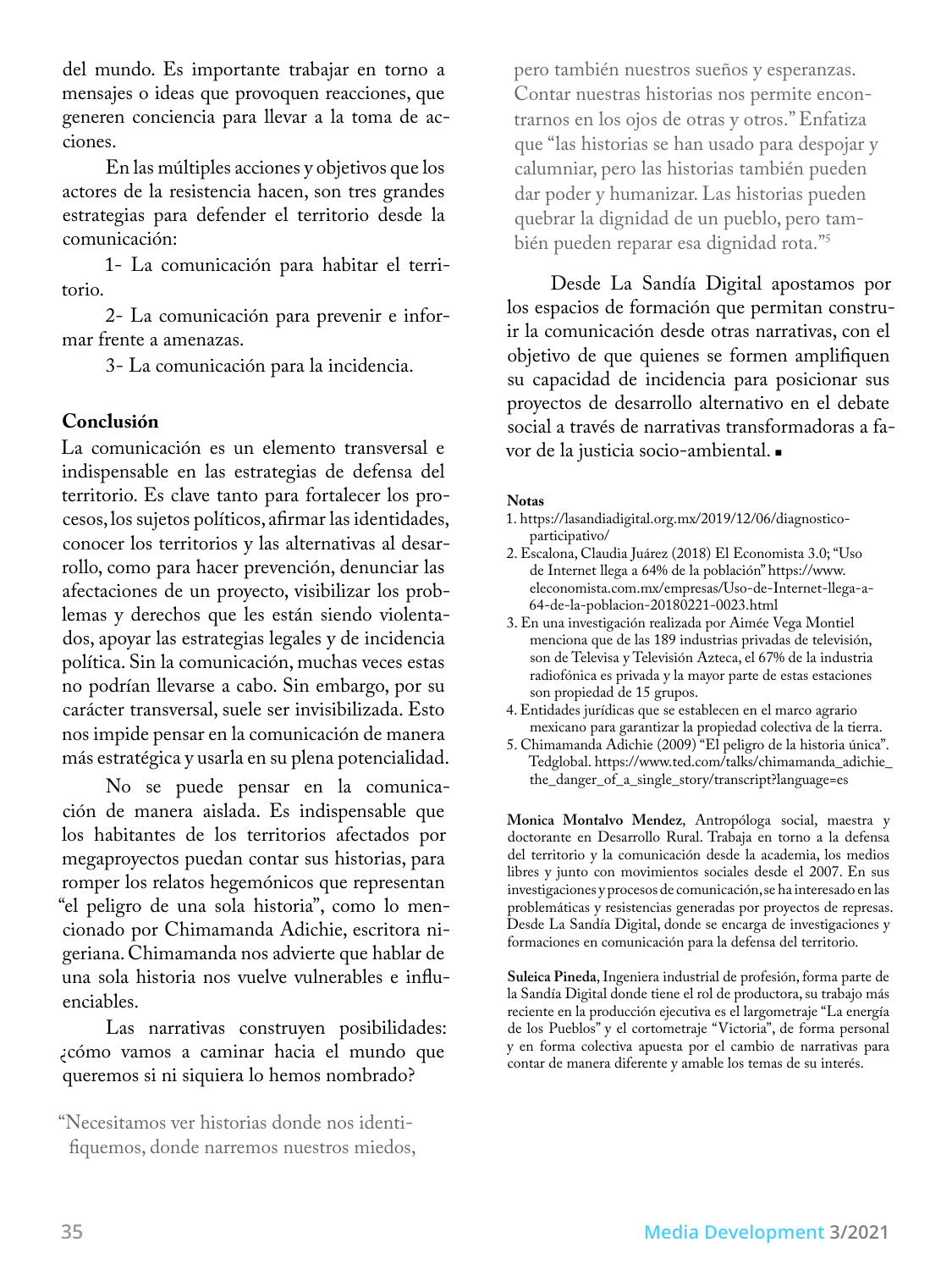## <span id="page-35-0"></span>**Breaking the silence: Public communication in/for Palestine**

#### **Gretchen King**

*This article reviews the challenges and opportunities for communicating about Palestine with the goal of promoting civil society actions that centre Palestinian human rights.*

Four generations of Palestinians have resisted<br>the communication apartheid imposed by<br>the Israeli occupation. The most recent attacks the communication apartheid imposed by the Israeli occupation. The most recent attacks by the Israeli military on Palestinian Christians this Easter followed by repeated violence against worshippers at the Al Aqsa Mosque in the occupied city of Jerusalem sparked another Ramadan uprising that was followed by Israel's bombardment of civilians, including the killing of nearly 100 children, in the blockaded Gaza Strip. During this time, Palestinians effectively resisted being silenced in communication spaces from public media to social media.

#### **Communication occupation and resistance**

Briefly, the history of media development in Palestine mirrors the imposition of the Israeli occupation over all aspects of Palestinian economic, social, and political life. Prior to the war of ethnic cleansing and dispossession waged by Zionist militias across historic Palestine in 1948, the Palestinian press and local radio played an active role in the struggle for national liberation. During the war, the occupying forces not only declared the state of Israel, but they seized communication infrastructure across historic Palestine to do so. For example, Zionists took over the studio and transmitter of the Palestine Broadcasting Corporation set up by the British coloni-

al authorities. Palestinian owned newspapers and radio stations were destroyed or captured by the Zionist forces, Palestinian journalists were killed or forced into exile.

Over the next decades, Palestinians in historic Palestine had access to few public communication spaces. Palestinian newspapers were systematically shut down by the Israeli occupation forces. Even when newspapers were allowed to circulate the Palestinian narrative, Israeli military censors deleted and modified much of this content through prior censorship required of the press and imposed on all writers, including poets. In the diaspora, Palestinian refugees took up broadcasting in the 1950s – 1980s as a means to connect Palestinians inside of and in the region around Palestine. Palestinian journalists and resistance groups began broadcasting across the borders imposed by the Israeli occupation over state-owned television and radio infrastructure based in Syria, Iraq, Egypt, Tunisia, Jordan, and Algeria.

Later, Palestinian resistance groups in the diaspora setup their own radio stations in Lebanon and Syria dedicated to amplifying the fight against the Israeli occupation. During the First Intifada, Palestinian radio stations broadcasting from the diaspora and heard inside of Palestine filled the gap created by rampant media censorship waged by the Israeli military. Palestinians in historic Palestine also turned to graffiti as a means to communicate the news of the Intifada and later, during the last few months of the First Intifada, they would produce the first television public affairs and news programming prepared by Palestinians inside Palestine through a project affiliated with the Institute of Modern Media based at Al-Quds University. These are just some of the diverse public communication strategies used by Palestinians to resist the Israeli occupation.

In the areas of historic Palestine occupied by Israel in 1948, Palestinian-owned media are nearly non-existent due to heavy censorship. However, since the Oslo Accords, the public communication space grew extensively for Pal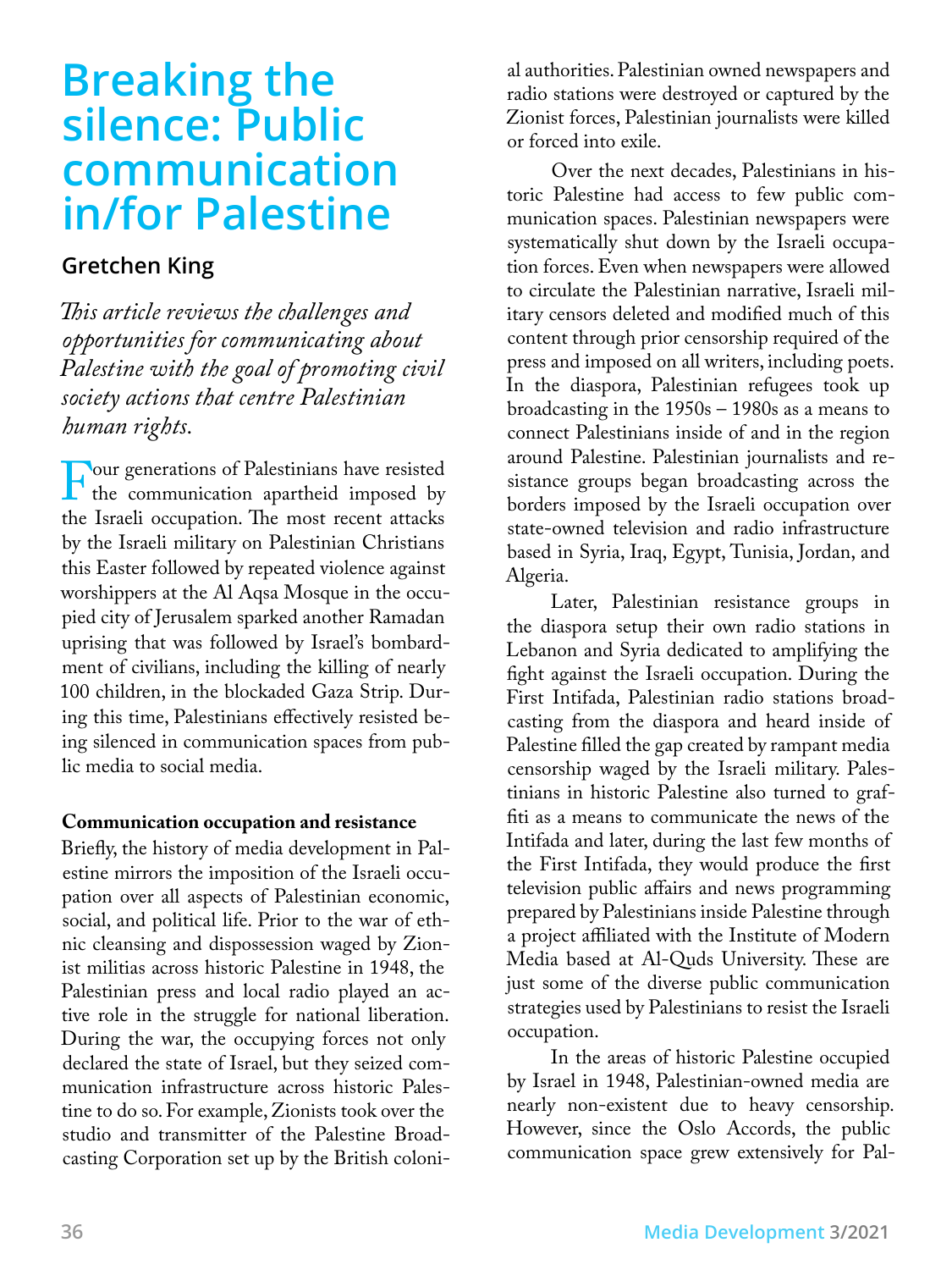estinians inside the Occupied Territories. As a result of the negotiations that followed the First Intifada, Palestinians in the Occupied Territories could access state-owned and privately-owned media. The Palestinian Authority quickly setup a newspaper along with television and radio broadcasting. The new government of Palestine also setup satellite broadcasting, a national news agency (WAFA), and issued dozens of broadcasting licenses. Soon after the Internet was routed into the Occupied Territories, with Palestinians today having high rates of internet access supporting a growing number of popular news websites that are complimented by high social media and smart phone use. However, all of these connections are restricted due to the control maintained by the Israeli occupation that can and does shut Palestinians off from connecting with the world.

Communication from Palestinians in historic Palestine was cut by the Israeli occupation in 1948. Over time and through a diversity of tactics, Palestinians resisted the silence imposed by the Israeli regime. Despite the communication gains since Oslo, the recent escalation in violence waged by Israel is a reminder that the occupation maintains control over every aspect of Palestinian life, including all forms of communication.

#### **Censoring public communication**

Across historic Palestine, Palestinian media workers and infrastructure are systematically targeted by occupation forces and colonialist violence. The Israeli military has been accused by press rights organizations of enforcing a shoot to kill policy against Palestinian journalists covering peaceful demonstrations. Media infrastructure in the Occupied Territories is regularly destroyed as demonstrated in the recent bombardment of Gaza that levelled nearly two dozen media offices for local Palestinian and international agencies. As a result of Israel's persistent tactic of targeting media infrastructure in Palestine, many Palestinian media facilities have moved to clandestine locations. When the press working in Palestine

is silenced by Israeli military violence, Palestinians across historic Palestine take to the Internet.

The Israeli regime also maintains a digital occupation as detailed by Palestinian scholars like Helga Tawil-Souri. Not only does Israel throttle access to the Internet in Palestine, but it also censors and criminalizes the digital political communication of Palestinians across historic Palestine. Unit 8200 is the largest battalion of the Israeli occupation forces that monitors the com-

"Media infrastructure in the Occupied Territories is regularly destroyed as demonstrated in the recent bombardment of Gaza that levelled nearly two dozen media offices for local Palestinian and international agencies."

munication activities of Palestinians across all cellular and digital platforms. The Israeli regime has arrested numerous Palestinians for "inciting violence" online, such as Palestinian poet Dareen Tatour, who was imprisoned for three years for publishing her poem "Resist, My People, Resist."

The attacks by Israeli forces on Easter commemorations, Al Aqsa Ramadan gatherings, and the Gaza Strip were accompanied by a surge in online violence, specifically the use of social media by Israeli colonialists to coordinate attacks and incite violence against Palestinians; however, no Israeli has ever been charged with inciting violence online. During the recent attacks against the indigenous population across historic Palestine, Palestinians took to social media to document the violence by Israeli occupation forces and colonialists. From May 6 to May 19, 2021, local digital rights groups like 7amleh, the Arab Center for the Advancement of Social Media, documented over 500 cases of takedowns or the censoring of Palestinian content on Instagram, Facebook, and Twitter.

Around the globe Palestinians and solidarity activists have had content censored across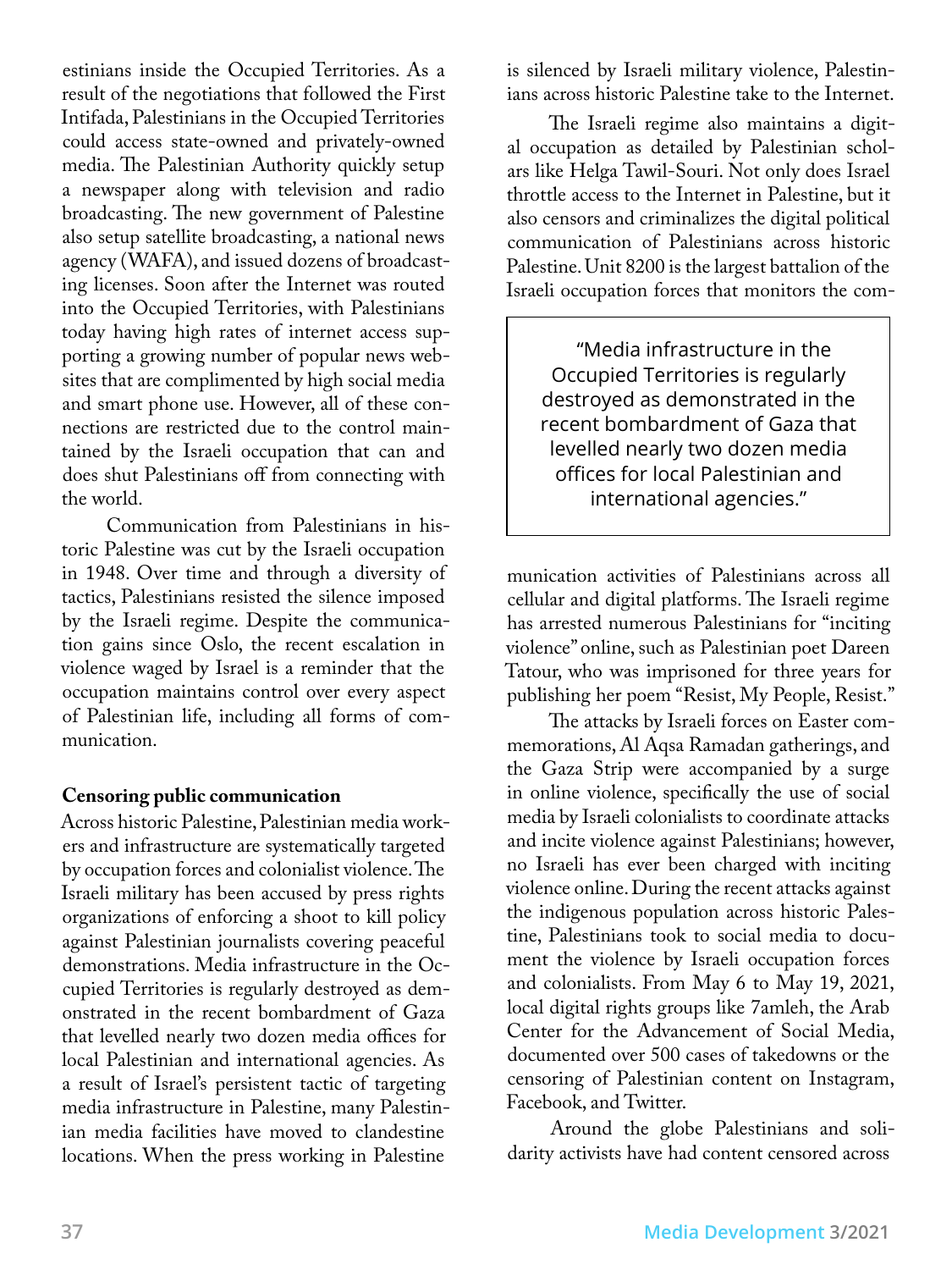most social media platforms. This sparked Rashida Tlaib, member of the US Congress, to issue a public letter to Facebook, Instagram, Twitter, and TikTok calling into question the companies' policies for taking down content and for the ceasing of censorship practices to ensure Palestinian voices are heard.

Indeed, social media are dominated by mostly US-based monopolies whose political and economic structures are fundamentally anti-Palestinian. This includes social media company policies that define criticism against Israel as anti-Semitic, accommodate nearly all requests made by Israel to censor Palestinian content or delete their accounts, and appoint Israeli regime censors to decision making positions concerning the application of "community standards."

In the diaspora, Palestinian narratives are also marginalized and censored by private and public media. From newspapers to broadcasters, researchers have documented a persistent bias towards Zionist narratives. Palestinians and their allies in the diaspora objected to the media's biased coverage of the attacks against Al Aqsa and the bombardment of Gaza. In Manchester (UK), thousands of young people gathered outside the government funded BBC to denounce coverage that framed hundreds of Palestinians in Gaza as "dying" in a "conflict" rather than being "killed" by Israel in an ongoing colonial "war".

Before this, Palestinian journalist and founder of the *Electronic Intifada* news website Ali Abunimah was censored by Deutsche Welle, funded by the German government. After broadcasting an interview with Abunimah, the DW network removed the archive of the interview, published regrets, and slandered their Palestinian guest with accusations. This is in addition to thousands of journalists working in private and public media in Canada signing an open letter against the silencing of Palestinians in media coverage, reporting standards in news organizations that restrict the use of the word Palestine, and the increasing retaliation for reporting on Palestine.

#### **Breaking the silence on apartheid**

Since the printing press arrived in Palestine, the indigenous population has used every communication medium as a tool for national liberation. In the face of the ongoing attacks against Palestinian narratives across public communication spaces, concerted action is required by civil society to pressure media organizations, social media companies, and the Israeli occupation to cease practices that further entrench the apartheid regime in Palestine.

Today, Palestinians are teaching the world how to resist the silencing by the military-industrial-communication-complex resulting from the Israeli occupation and complicity across public, private, and social media organizations. For example, Palestinians and solidarity activists are circumventing social media algorithms and censors by inserting dashes into words or leaving out the vowels. Also, in protest of Facebook censorship over its social media platforms, including Instagram, an online campaign targeted Facebook with negative reviews and one-star ratings in the Apple App and Google Play stores with tangible results as the platform's ratings plummeted.

These online strategies of resistance to social media censorship accompany the persistence of Palestinians in taking public communication space across public, private, and community media to centre the narratives and human rights of the Palestinian people.

Dr Gretchen King is the author of a book chapter called "[Palestine:](https://www.openbookpublishers.com/10.11647/obp.0238.03.pdf)  [Resilient Media Practices for National Liberation"](https://www.openbookpublishers.com/10.11647/obp.0238.03.pdf) published in the open access book titled *Arab Media Systems* (Open Book Publishers, 2021). She is also the technical director of the awardwinning program [Radio Free Palestine](http://www.radiofreepalestine.org/) and the co-facilitator of the [Rally Against Apartheid](http://imrt.lau.edu.lb/rally-against-apartheid), a digital media literacy initiative based at Lebanese American University where she is an Assistant Professor of Multimedia Journalism and Communication.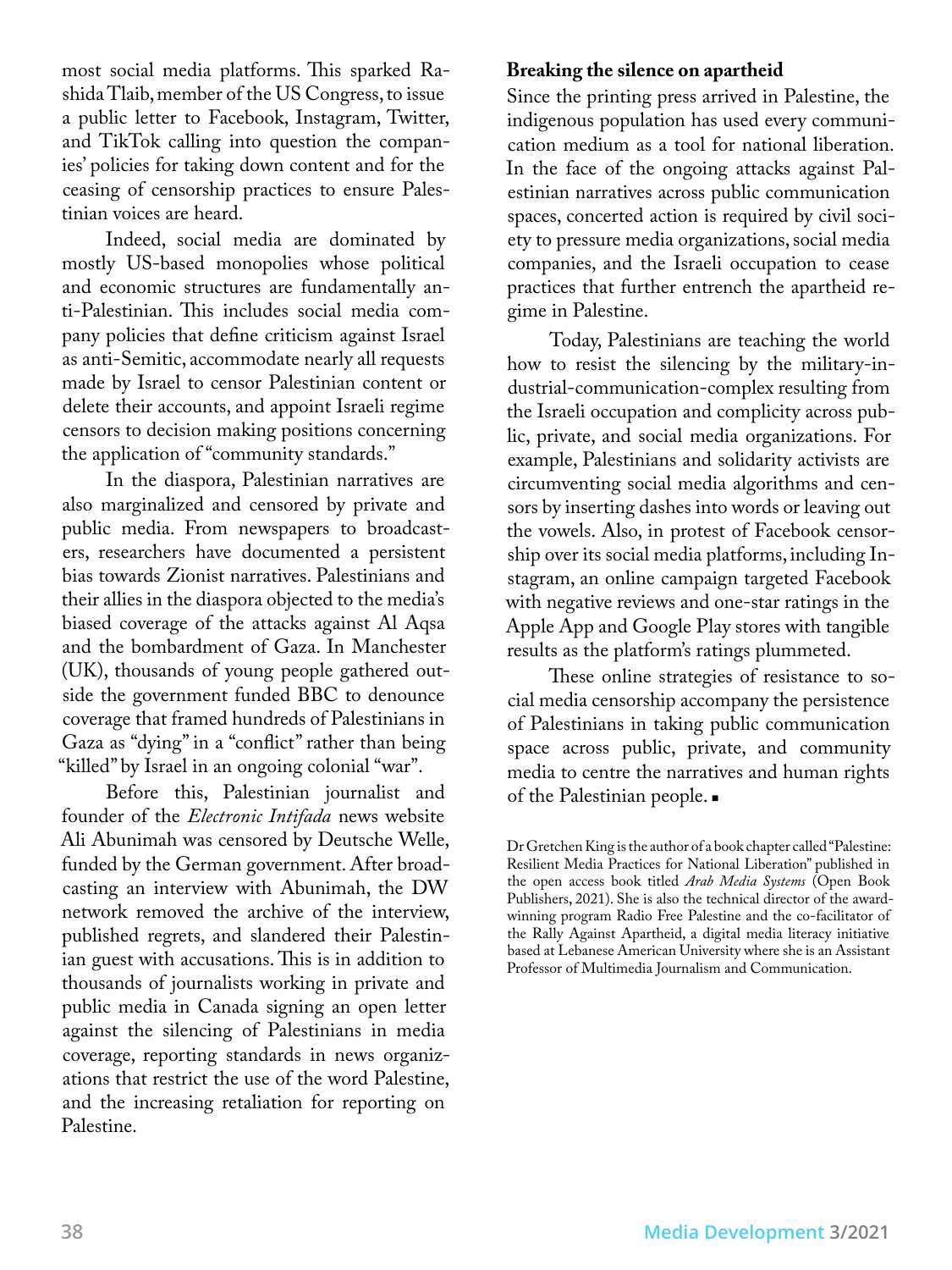## <span id="page-38-0"></span>**Audiences radio : « C'est une sorte de krach »**

#### **Fiona Moghaddam**

*La radio a perdu 300 000 auditeurs et auditrices depuis fin 2020, plus de deux millions par rapport à l'an passé d'après les derniers chiffres de Médiamétrie. Du jamais vu, en partie dû à la pandémie de Covid-19 mais pas seulement. Entretien avec Frédéric Brulhatour, de La Lettre Pro de la Radio.*

En France, plus de deux millions d'auditeurs<br>
et d'auditrices de moins en un an. Le média<br>
radio enregistre une perte historique de son et d'auditrices de moins en un an. Le média radio enregistre une perte, historique, de son audience. La crise sanitaire est passée par là et les habitudes du public bouleversées. La radio n'en reste pas moins un média fort, avec 40,1 millions d'auditeurs quotidiens sur la période janvier-mars 2021, d'après les derniers résultats de Médiamétrie. Explications de cette baisse sans précédent avec Frédéric Brulhatour, rédacteur en chef de La Lettre Pro de la Radio et associé des éditions H/F.

#### **Une telle baisse en une année, est-ce déjà arrivé ?**

Une baisse aussi spectaculaire, de mémoire, je ne pense pas que ce soit déjà arrivé. 2,145 millions d'auditeurs de moins, c'est une sorte de krach, je crois que l'on peut utiliser ce terme. La baisse de l'audience cumulée de la radio s'est amorcée au début des années 2010, précisément en 2012. Depuis cette date, l'audience est sur une tendance baissière.

En ce début d'année, on note un fort décrochage de l'audience qui s'explique principalement par la crise sanitaire, ou plutôt par ses conséquences : c'est-à-dire les confinements successifs et le télétravail. Ils ont modifié brusquement les comportements d'écoute, en réduisant considérablement la mobilité des auditeurs. La mobilité est l'essence de la radio.

L'arrêt du monde culturel a aussi eu des effets dramatiques. Avec l'arrivée du Covid-19 et les confinements, les manifestations, que ce soit de grands concerts ou des concours de belote, se sont arrêtées. En conséquence, des grilles de radio, notamment locales, se sont considérablement appauvries, faute d'événements festifs, culturels ou tout simplement faute de proximité à couvrir. Depuis mars 2020, cette proximité s'est seulement incarnée autour du Covid-19, un sujet très anxiogène. Cet appauvrissement éditorial a indirectement impacté les audiences car il impacte d'abord l'intérêt d'écoute. Si la promesse n'est plus tenue, l'auditeur décroche.

Et depuis une décennie maintenant, les Français sont extrêmement sollicités. Il y a plus de chaînes de télévision, plus de radios, plus de flux audio, de podcasts, de réseaux sociaux, de séries. Cela oblige l'auditeur à faire des choix. Alors on entrerait vraisemblablement dans une sorte de nouvelle ère, celle du tassement et du morcellement quasi-naturel des audiences car les nouveaux outils développés sur le web tenteront toujours et à chaque instant de capter l'attention des auditeurs.

#### **Pourtant, la radio reste un média fort... Comment cela s'explique-t-il ?**

Oui elle reste un média puissant, elle est toujours au-dessus du seuil symbolique des 40 millions d'auditeurs. Mais si cette tendance baissière venait à durer, je pense que la radio passerait sous cette barre symbolique des 40 millions. Ce sera peut-être en juin, au mieux en décembre mais je ne pense pas que cela s'arrête.

C'est l'immédiateté, le média de la mobilité et une facilité d'utilisation. Puis la radio est anonyme, quand vous l'écoutez, on ne sait pas qui est derrière son récepteur - au même titre qu'on ne sait pas à quoi ressemble celui qui parle au micro... Puis il y a la gratuité de service. Vous pouvez l'écouter simplement, quand vous en avez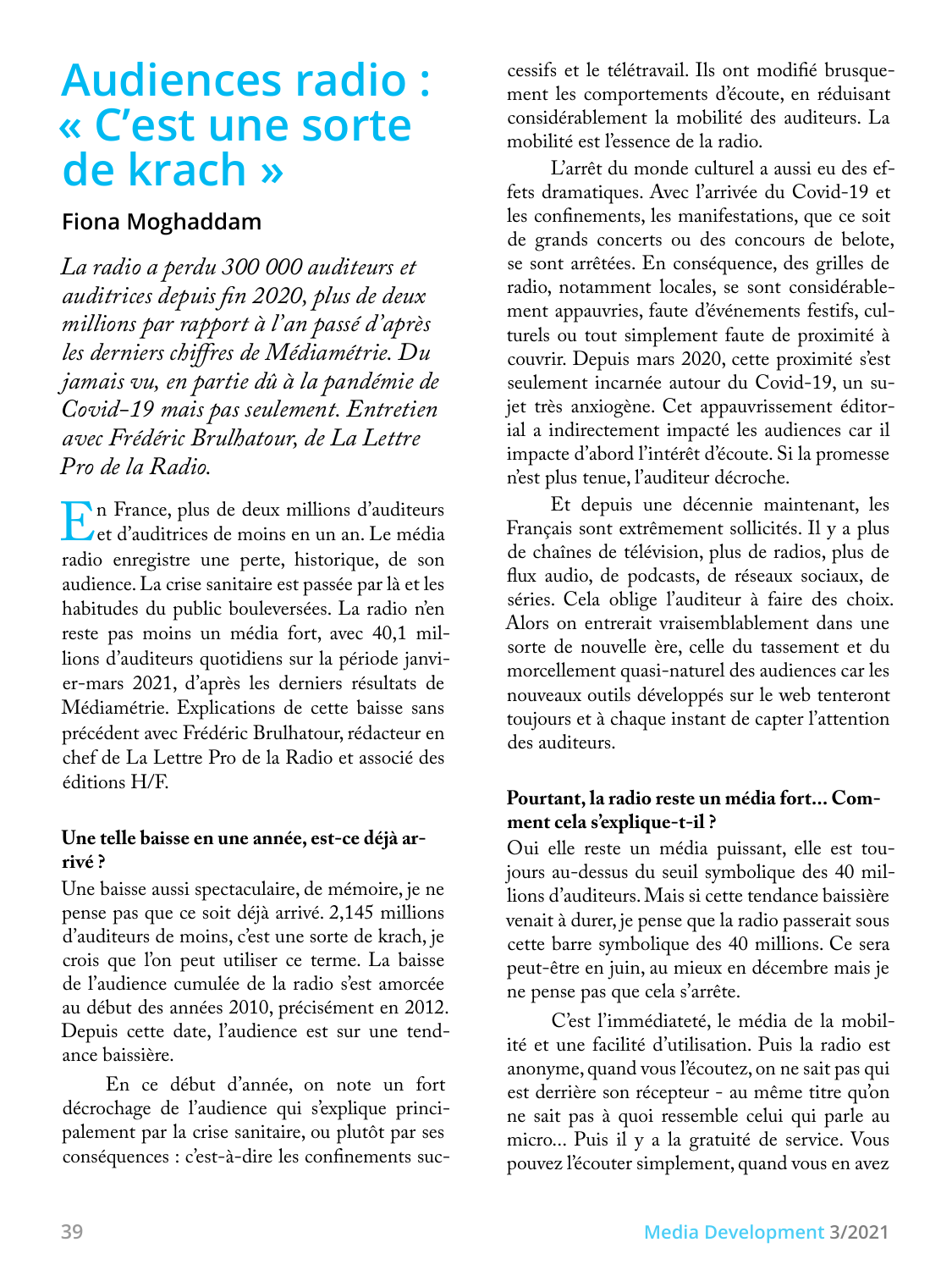envie, quand vous en avez besoin. C'est le média de l'immédiateté : en très peu de temps, il est possible de mettre en ondes une information, il faut beaucoup plus de temps pour la télévision, encore plus pour la presse écrite.

La radio a encore de sérieux atouts même si elle a de la concurrence directe ces dernières années, avec l'arrivée d'internet et surtout du haut débit. La 4G et bientôt la 5G bousculent le marché. Car désormais, il existe une autre manière d'écouter la radio : en direct, en replay, écouter un flux sans pub, découvrir un podcast. Ces nouveaux outils rappellent que la radio n'est plus seule sur ce marché de l'immédiateté qui la caractérisait.

#### **Il existe une pléthore de contenus audio disponibles aujourd'hui, notamment des podcasts. Cela « nuit »-il à la radio ?**

Directement non. Mais ce qui a changé ces dernières années, c'est que l'auditeur a la capacité immédiate de choisir ce qu'il a envie d'écouter, où et quand il en a envie.

En période de confinement, l'audio digital a complètement explosé. On parle en dizaines de millions d'écoutes, voire pour certains mois de milliard en ce qui concerne les connexions sur les sites et les applications dans leur globalité. Cela montre l'appétence, l'appétit des auditeurs, même en période de confinement quand il y a moins de mobilité. Si l'on n'écoute pas la radio le matin pendant le confinement, on va écouter autre chose, d'une autre manière, sur un autre support. Cela peut-être un podcast, un flux musical sans publicité... L'auditeur a gagné en liberté ces dernières années.

#### **Les radios écoutent-elles encore leurs auditeurs et leurs envies ?**

La problématique de la radio aujourd'hui est celle de la publicité. Sur 60 minutes, les stations privées consacrent 15 minutes strictement à la publicité. Selon moi, 15 minutes, cela suffit pour encourager l'auditeur à déguerpir et finalement à rendre une programmation assez indigeste. La solution serait sans doute de réduire les volumes

de publicité en augmentant les prix pour trouver un équilibre. Les régies publicitaires devraient aussi réfléchir à de nouvelles formes publicitaires pour l'antenne. Les radios commerciales privées sont davantage à la peine parce qu'il y a cette problématique de la publicité. Il y a aussi une problématique liée aux quotas : certaines radios seraient dans l'impossibilité de tenir leurs promesses musicales. Et finalement, l'auditeur a parfois tout intérêt à se connecter à un flux audio qui propose une musique sans quota et sans publicité. C'est un peu plus appétissant.

#### **Comment voyez-vous l'avenir de la radio ? Pourrait-il ne plus y avoir d'auditeurs un jour ?**

Mathématiquement, l'audience pourrait descendre jusqu'à zéro mais très franchement je ne pense pas que cela arrive. Il y a plus de 40 millions d'auditeurs qui écoutent la radio quotidiennement, cela reste, quoi qu'on en dise, un média puissant. Aucun média ne peut rivaliser. Il y a actuellement une secousse mais je pense que la radio va se relever. Elle doit toutefois se ressaisir. Cela peut être en cherchant des réponses dans son ADN, dans ce qui a fait son succès. Désormais, elle n'est plus la seule à assurer le tempo. Elle n'est plus seule sur le marché de l'immédiateté ou plutôt de l'instantanéité.

La radio doit se réinventer, remettre l'humain au centre du processus créatif, aussi bien dans le traitement journalistique, que celui de l'animation. Si la radio a fonctionné, c'est parce qu'il y avait des femmes et des hommes qui avaient un réel savoir-faire. Il faut sans doute aussi replacer l'auditeur au centre du processus, l'accompagner davantage, tout en continuant à instaurer une notion de confiance, de crédibilité. La radio a encore de belles années à vivre. Elle fête son centenaire en 2021, c'est aussi le 40e anniversaire de la FM. Il y a toujours une émulation, la radio fait toujours rêver. Peut-être un peu moins les jeunes générations mais il y a toujours un public de curieux, c'est plutôt bon signe.

#### *Source : [France culture](https://www.franceculture.fr/medias/audiences-radio-cest-une-sorte-de-krach?utm_medium=Social&utm_source=Facebook&fbclid=IwAR2DNUEerWeBeEWoucyhMwFhGxLttudhBGzWeBmgW98037rpTjPErNQB3-M#Echobox=1618729597
)*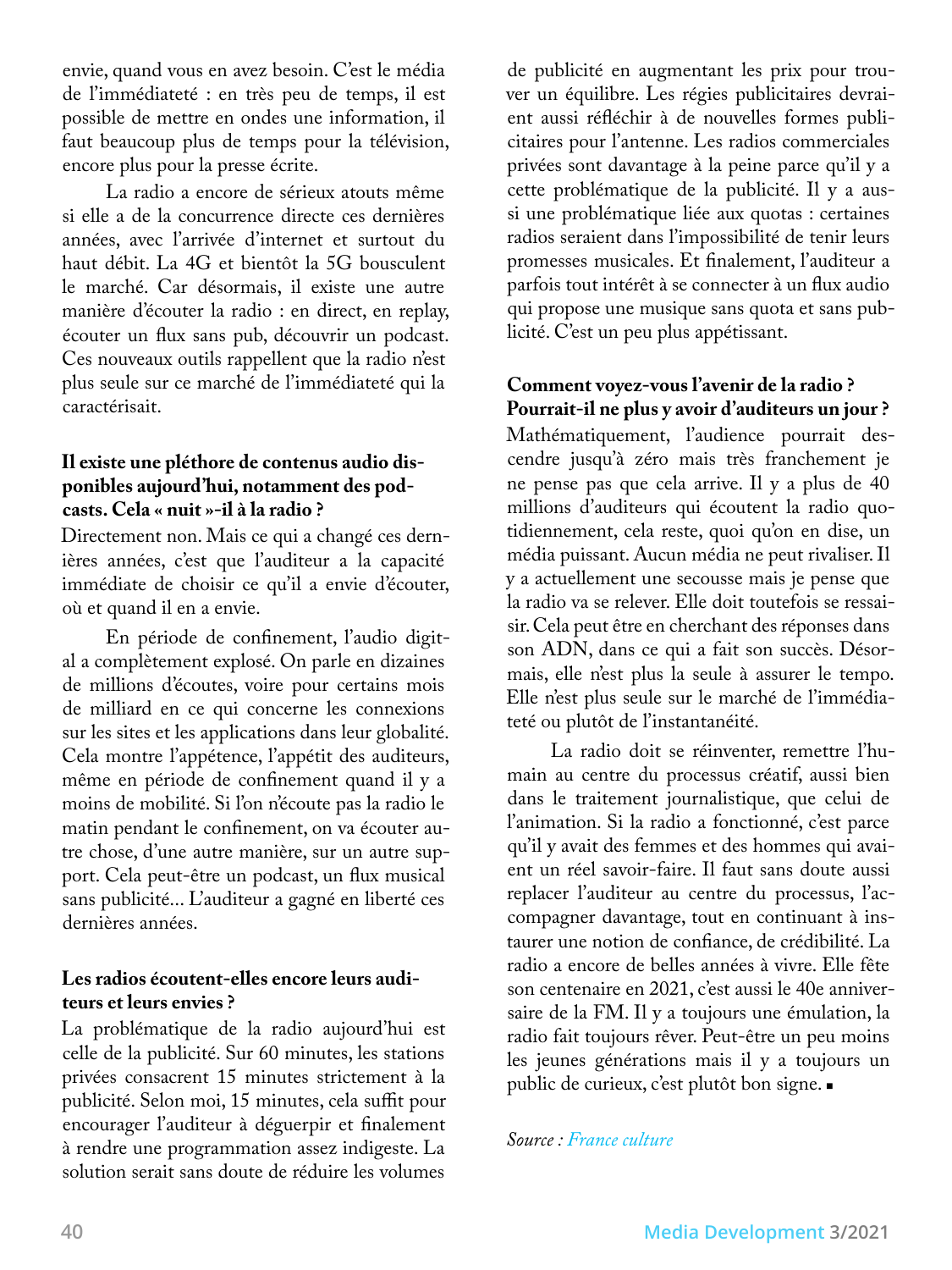## <span id="page-40-0"></span>**ON THE SCREEN**

## **Nyon (Switzerland) 2021**

An interreligious jury, appointed by [INTER-](http://www.inter-film.org/)[FILM](http://www.inter-film.org/) and [SIGNIS](http://www.signis.net/) has participated at the Festival Visions du Réel in Nyon (Switzerland) since 2005. The jury includes a representative of INTERFILM and SIGNIS and a member of Jewish and of Muslim faith.

The jury awards a feature-length film in the international competition and possibly a commendation that sheds light on existential, social or spiritual questions as well as human values. The prize of CHF 5'000 is donated by the Swiss Catholic Church, the Reformed Churches in the French-speaking part Switzerland (CER) and its Media Department Média-pro, and the Swiss Federation of Jewish Communities (SIG).

Due to the Corona-19 situation, the inter-



religious jury 2021 watched the 13 films of the competition for long films online but discussed and evaluated them during a physical meeting. At the 52nd Festival (15-25 April 2021), the jury awarded its Prize to the film *Little Palestine / Journal d'un siège / Diary of a Siege* directed by Abdallah Al-Khatib (Lebanon/France/Qatar 2020). People in the sealed-off Yarmuk refugee camp assert their humanity in the Syrian civil war despite hunger and lack of prospects, while the humanitarian world remains on the sidelines. When a small street choir sings to piano accompaniment and the noise of bombs, their song joins the sad chorale of similar sieges in world history.

Members of the 2021 jury: Noëmi Gradwohl, Bern (Switzerland); Marie-Therese Mäder, Zurich (Switzerland) – President; Jean-Paul Käser, Biel-Bienne (Switzerland); Majid Movasseghi, Zurich (Switzerland).

## **Oberhausen (Germa ny) 2021**

The Ecumenical Jury at the 67th International Short Film Days Oberhausen 2020, appointed by INTERFILM and SIGNIS, awarded its Prize in International Competition of  $\epsilon$  1500, donated by the Catholic Film Work and the Protestant Church of Oberhausen, to *Zoom sur le cirque / Zoom on Circus* directed by Dominique Margot (Switzerland, 2020).

A clown is grimacing into the webcam from his living room; an aerialist is trying to stay in shape on her balcony; a circus director is suffering from the cold in his caravan because he cannot afford the heating costs: *Zoom on Circus*  brings together the social, political and aesthetical aspects of the current Corona pandemic in an accurate yet heart-wrenching way: the human desire or even the human necessity to laugh even in times of a crisis; the hardship of artists and people engaged in the cultural sector who are threatened by losing their means of existence; the art of improvisation that the circus as well as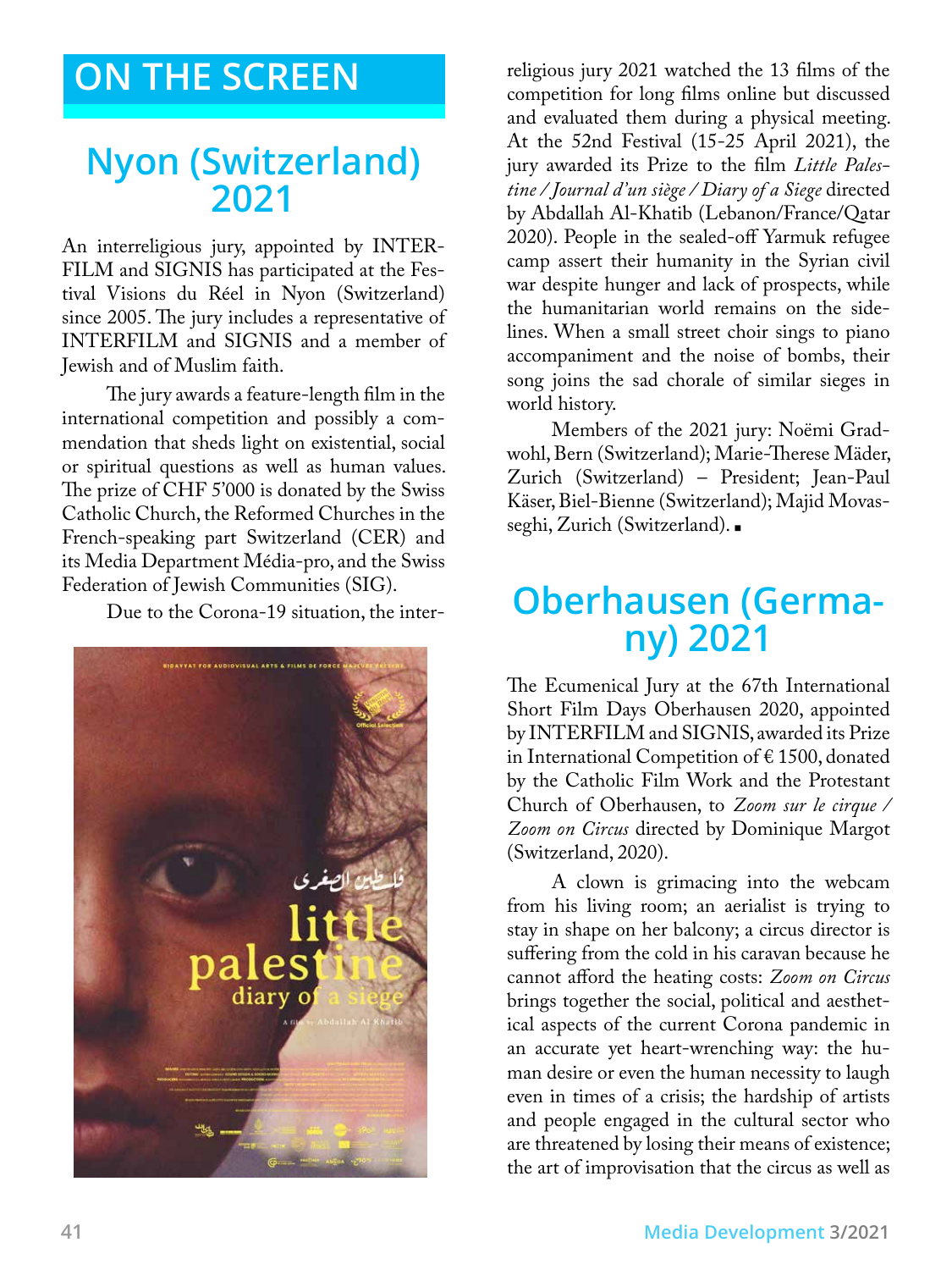Zoom require equally and therefore the technical and social possibility of decreasing the distance by means of humour. Congratulations to Dominique Mayer, for this authentic and entertaining short film!

In addition, the jury awarded a Commendation to *Home* directed by Ngima Gelu Sherpa (Nepal, 2020). Home is a film about a son who returns to his family home in Nepal to say farewell to his dying dad. The son films these last days, the passing and the death of his father which appear just as simple and natural in the everyday life of this poor farmer family as the tiny things that usually happen to them. Even though all this is sad, this is the way of life.

Due to the pandemic, the members of the Ecumenical Jury also had to view the films on the internet and meet online. They were Linda Dombrovszky (Hungary); Gundi Doppelhammer (Germany) – president; Anna Grebe (Germany); Christian Gürtler (Germany).

#### **International OnlineCompetition**

In 2021, the Oberhausen Short Film Festival included online-only competitions in its programme for the first time. At the invitation of the festival, SIGNIS and INTERFILM nominated a jury for the International Online Competition, which awarded its Prize to *Minnen / Memories* directed by Kristin Johannessen (Sweden, 2020).

*Minnen* is an authentic documentary where we look back on the film-maker's mental illness after she soberly traces her life. Animated sequences display what was in her mind at this particular time of her life. With original footage of her youth added to a recent interview of her own parents, Kristin Johannessen shows, through accurate memories, the difficulties of being different, of raising a child you can't always understand but never want to leave behind. *Minnen* talks about the hope of recovery that must be kept when facing sickness.

In addition, the jury awarded a Commendation to *Kalsubai* directed by Yudhajit Basu (India, 2020). The film explores the history of the goddess Kalsu and her meaning for the women of Bari. It relies on strong visual and acoustic

images that neither explain nor falsify scenically. The almost photographic compositions and their expressive simplicity make the film accessible to everyone and invite you to reflect on your own cultural influences and to question them.

The jury awarded a second Commendation to *Cântec de leagăn / Cradle* directed by Paul Mureșan (Romania, 2020). Unfortunately, even today, many families are hiding dark secrets. The animated short film *Cradle* properly investigates the innermost depths of a family devastated by domestic violence and alcoholism. In such a climate of terror, we see life still existing with a mother taking care of her new-born, trying to protect him and his big brother from bullying. The Members of the Online-Jury were Blandine Brunel (France) – president; Silvan Maximilian Hohl (Switzerland); Michele Lipori (Italy); Phil Rieger (Germany).

#### **Children's and Youth Cinema**

In addition, the Ecumenical Jury awarded recommendations in the Children's and Youth Film Competition. From the programme 14+: *Nova* directed by Luca Meisters (Netherlands, 2020), about looking and finding for love and the difficulty of dealing with it. 14-year-old Nova takes on responsibility for her little sister and goes in this process on a journey to discover her feelings. *Nova* is a film that was perfectly staged and wonderfully photographed. The script works without pathos and heavy content and yet does not remain on the surface. From the programme 8+: *Dalía* directed by Brúsi Ólason (Iceland, 2020). The atmosphere of uncertainty determines a young boy's weekend-visit at his father. Here, at this remote farm in the sparse and impressive landscape of Iceland begins a rough path of mutual approximation for both. The injury of the horse Dalía triggers a decisive change of the relationship of father and son. A film that treats the topic of taking farewell from different perspectives in a quiet and impressing way.

The Ecumenical Jury for the Children's and Youth Cinema included Gundi Doppelhammer (Germany); Silvan Maximilian Hohl (Switzer $land).$